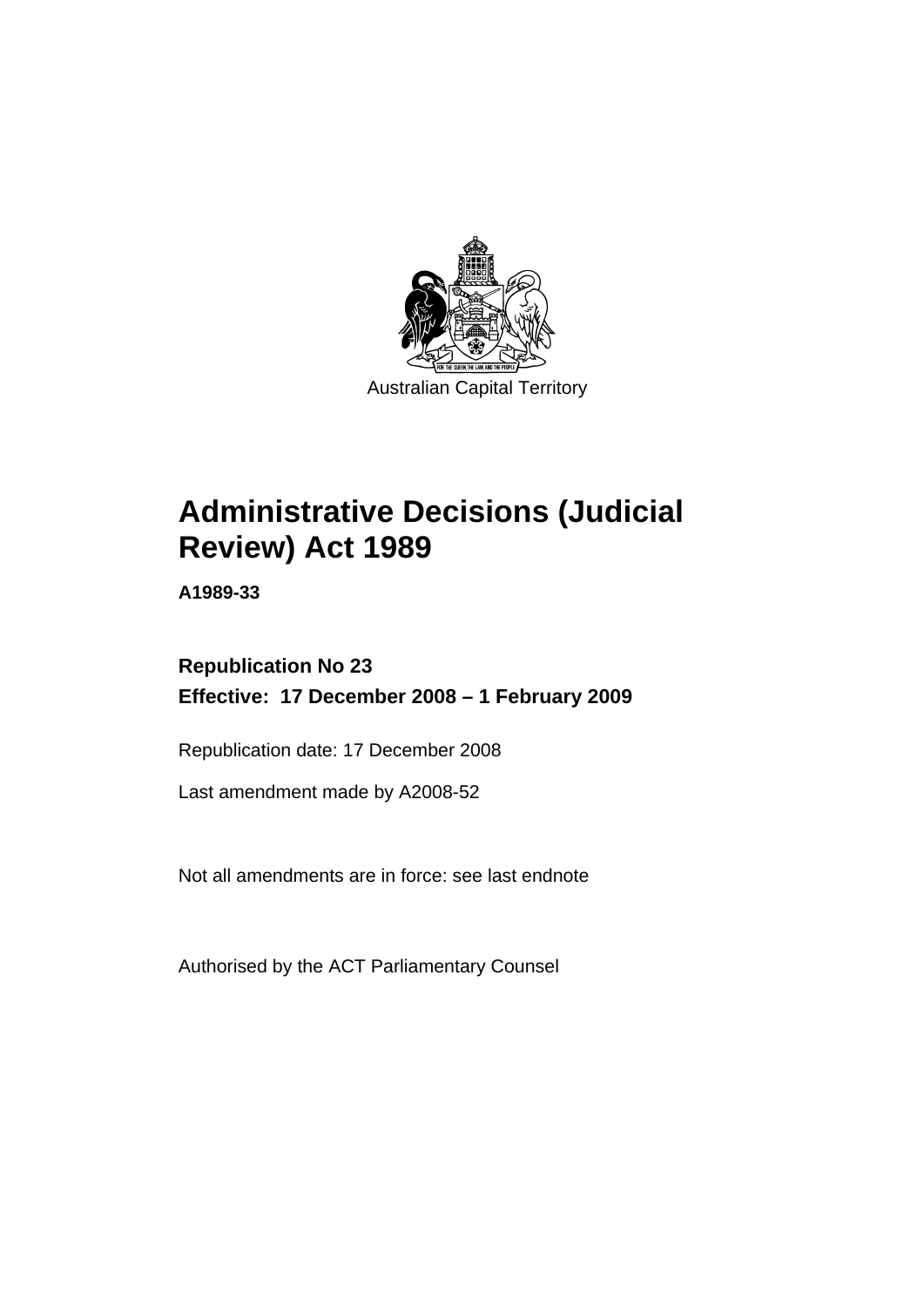## **About this republication**

#### **The republished law**

This is a republication of the *Administrative Decisions (Judicial Review) Act 1989* (including any amendment made under the *Legislation Act 2001*, part 11.3 (Editorial changes)) as in force on 17 December 2008*.* It also includes any amendment, repeal or expiry affecting the republished law to 17 December 2008.

The legislation history and amendment history of the republished law are set out in endnotes 3 and 4.

#### **Kinds of republications**

The Parliamentary Counsel's Office prepares 2 kinds of republications of ACT laws (see the ACT legislation register at www.legislation.act.gov.au):

- authorised republications to which the *Legislation Act 2001* applies
- unauthorised republications.

The status of this republication appears on the bottom of each page.

#### **Editorial changes**

The *Legislation Act 2001*, part 11.3 authorises the Parliamentary Counsel to make editorial amendments and other changes of a formal nature when preparing a law for republication. Editorial changes do not change the effect of the law, but have effect as if they had been made by an Act commencing on the republication date (see *Legislation Act 2001*, s 115 and s 117). The changes are made if the Parliamentary Counsel considers they are desirable to bring the law into line, or more closely into line, with current legislative drafting practice.

This republication includes amendments made under part 11.3 (see endnote 1).

#### **Uncommenced provisions and amendments**

If a provision of the republished law has not commenced or is affected by an uncommenced amendment, the symbol  $\mathbf{U}$  appears immediately before the provision heading. The text of the uncommenced provision  $\overline{or}$  amendment appears only in the last endnote.

#### **Modifications**

If a provision of the republished law is affected by a current modification, the symbol  $\mathbf{M}$ appears immediately before the provision heading. The text of the modifying provision appears in the endnotes. For the legal status of modifications, see *Legislation Act 2001*, section 95.

#### **Penalties**

The value of a penalty unit for an offence against this republished law at the republication date is—

- (a) if the person charged is an individual—\$100; or
- (b) if the person charged is a corporation—\$500.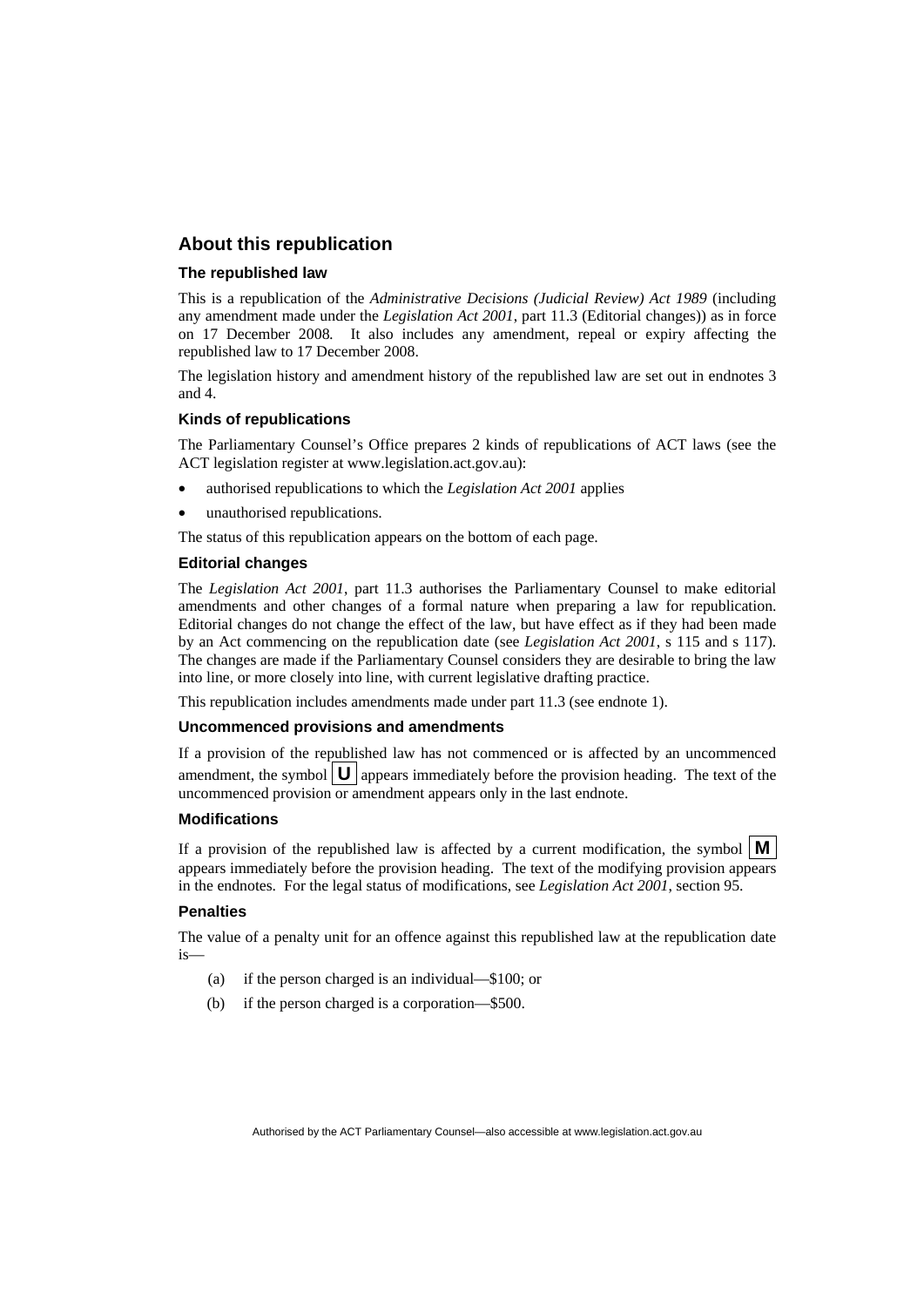

# **[Administrative Decisions \(Judicial](#page-4-0)  [Review\) Act 1989](#page-4-0)**

## **Contents**

|                 |                                                                     | Page       |
|-----------------|---------------------------------------------------------------------|------------|
| 1               | Name of Act                                                         | 2          |
| 2               | Dictionary                                                          | 2          |
| 3               | <b>Notes</b>                                                        | 2          |
| 3A              | Meaning of <i>making</i> and <i>failure to make</i> a decision      | 2          |
| 3B              | Meaning of person aggrieved                                         | 3          |
| ЗC              | Meaning of <i>conduct engaged in</i> for purpose of making decision | 4          |
| 4               | Act to operate despite anything in existing laws                    | 4          |
| 5               | Applications for review of decisions                                | 4          |
| 6               | Applications for review of conduct related to making of decisions   | 6          |
| 7               | Applications for failures to make decisions                         | 8          |
| 8               | Effect of Act on other rights                                       | 9          |
| 9               | Applications for order of review must set out grounds               | 10         |
| R <sub>23</sub> | Administrative Decisions (Judicial Review) Act 1989                 | contents 1 |
| 17/12/08        | Effective: 17/12/08-01/02/09                                        |            |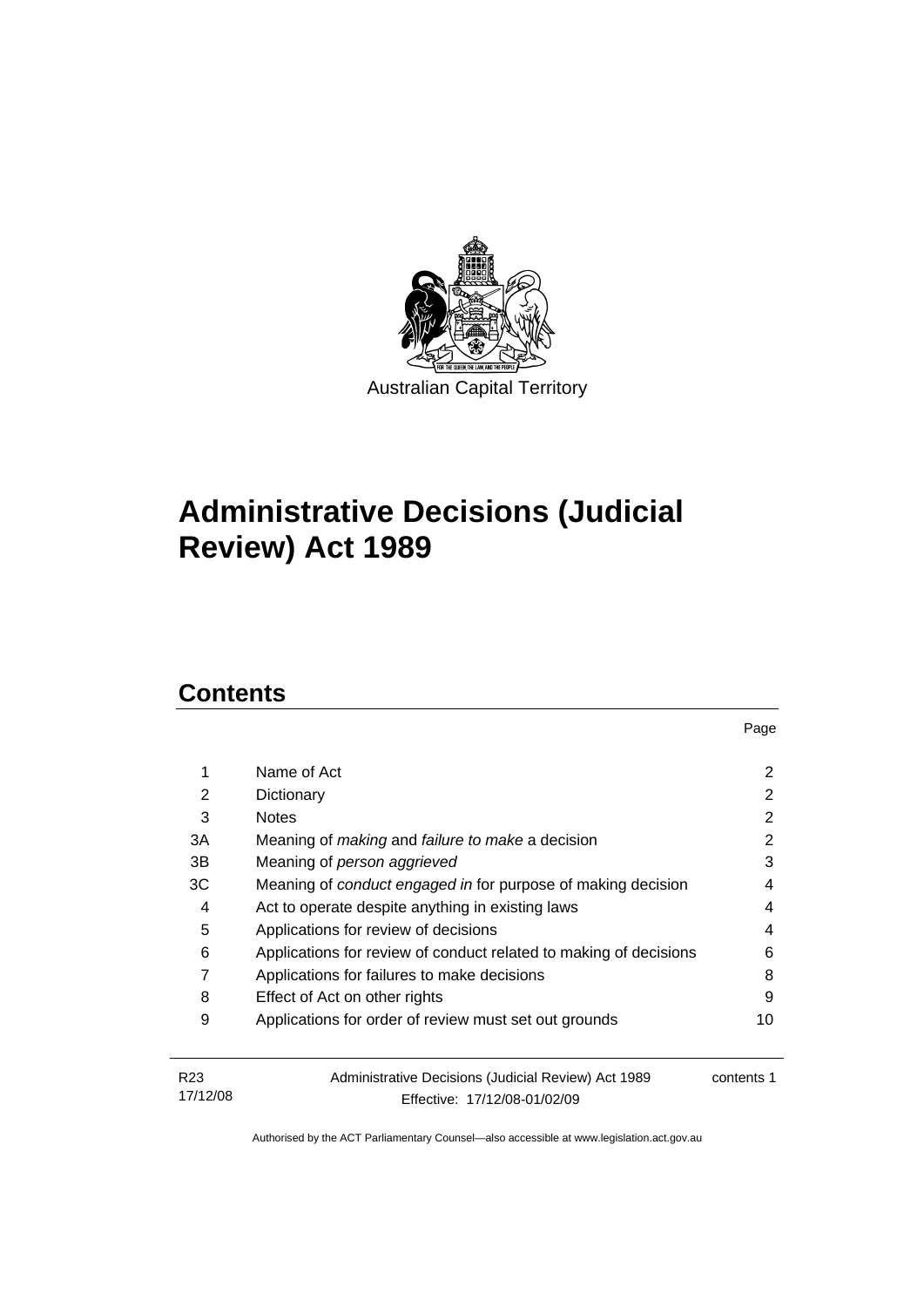#### **Contents**

|    |                                                                         | Page |
|----|-------------------------------------------------------------------------|------|
| 10 | Period in which application for order of review must be made            | 10   |
| 11 | Application for order of review not limited to grounds in application   | 13   |
| 12 | Application to be made a party to a proceeding                          | 13   |
| 13 | Reasons for decision may be obtained                                    | 13   |
| 14 | Certain information not required to be disclosed                        | 16   |
| 15 | Ministerial certificate about disclosure of information                 | 17   |
| 16 | Stay of proceedings                                                     | 18   |
| 17 | Powers of Supreme Court in relation to applications for order of review | 19   |
| 18 | Change in person holding, or performing the duties of, an office        | 20   |
| 19 | Intervention by Minister                                                | 20   |
| 20 | Act not to apply to certain decisions                                   | 21   |
| 21 | Regulation-making power                                                 | 21   |
|    |                                                                         |      |

## **Schedule 1 Decisions to which this Act does not apply** [22](#page-25-0)

| <b>Schedule 2</b> | Decisions to which s 13 does not apply                           | 26 |
|-------------------|------------------------------------------------------------------|----|
| 2.1               | Administration of criminal justice                               | 26 |
| 2.2               | Civil proceedings                                                | 26 |
| 2.3               | Decisions relating to territory finance                          | 27 |
| 2.4               | Decisions relating to administration of the public service       | 27 |
| 2.5               | Certain other appointment decisions                              | 28 |
| 2.6               | Certain decisions under the Crimes (Sentence Administration) Act | 28 |
|                   |                                                                  |    |

## **Dictionary** [30](#page-33-0)

| <b>Endnotes</b> |                                                                                     |                             |
|-----------------|-------------------------------------------------------------------------------------|-----------------------------|
|                 | About the endnotes                                                                  | 32                          |
| 2               | Abbreviation key                                                                    | 32                          |
| 3               | Legislation history                                                                 | 33                          |
| 4               | Amendment history                                                                   | 38                          |
| 5               | Earlier republications                                                              | 41                          |
| 6               | Uncommenced amendments                                                              | 42                          |
| contents 2      | Administrative Decisions (Judicial Review) Act 1989<br>Effective: 17/12/08-01/02/09 | R <sub>23</sub><br>17/12/08 |

Effective: 17/12/08-01/02/09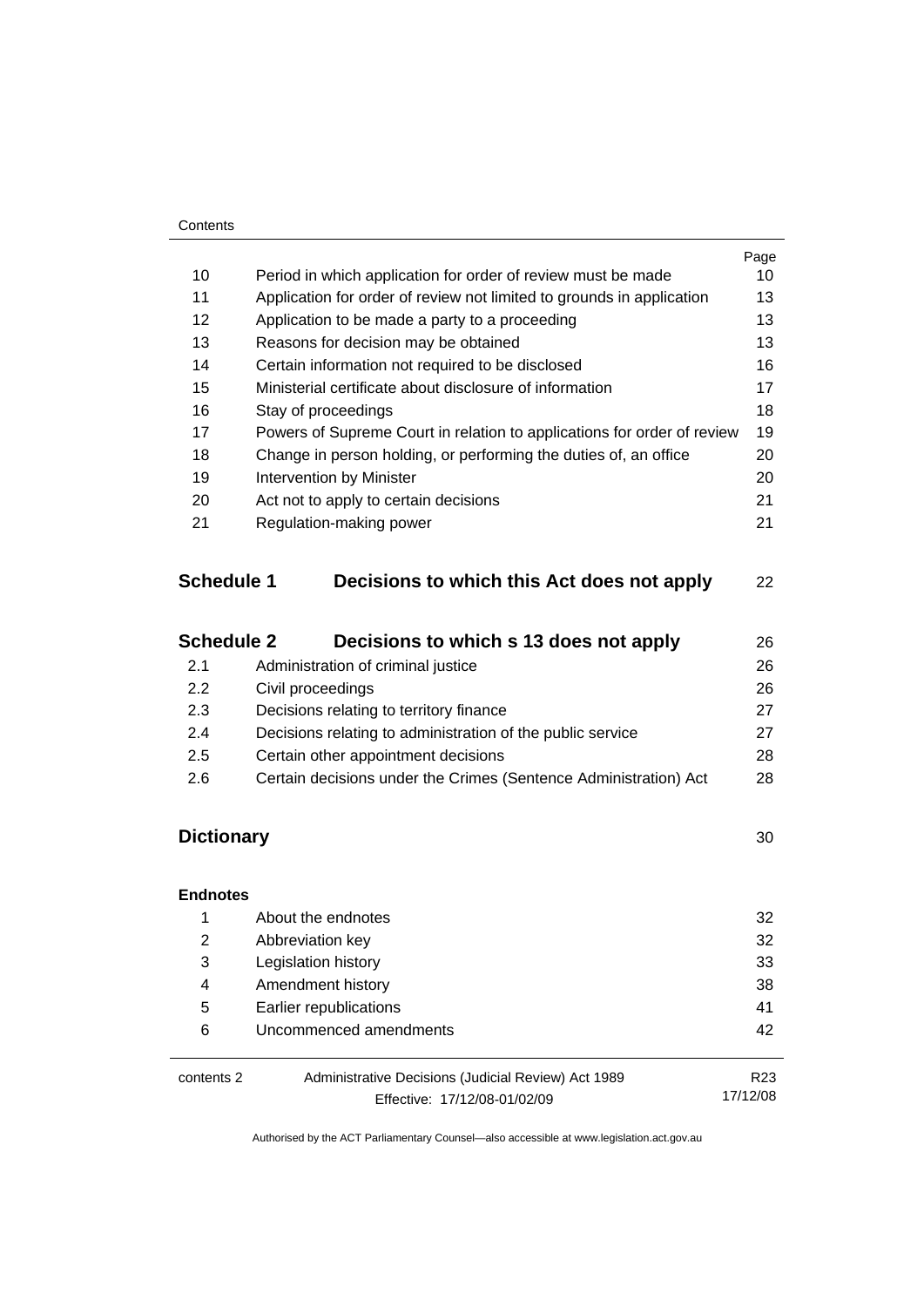<span id="page-4-0"></span>

# **Administrative Decisions (Judicial Review) Act 1989**

An Act relating to the review on questions of law of certain administrative decisions

R23 17/12/08

ׇ֚֡֬

Administrative Decisions (Judicial Review) Act 1989 Effective: 17/12/08-01/02/09

page 1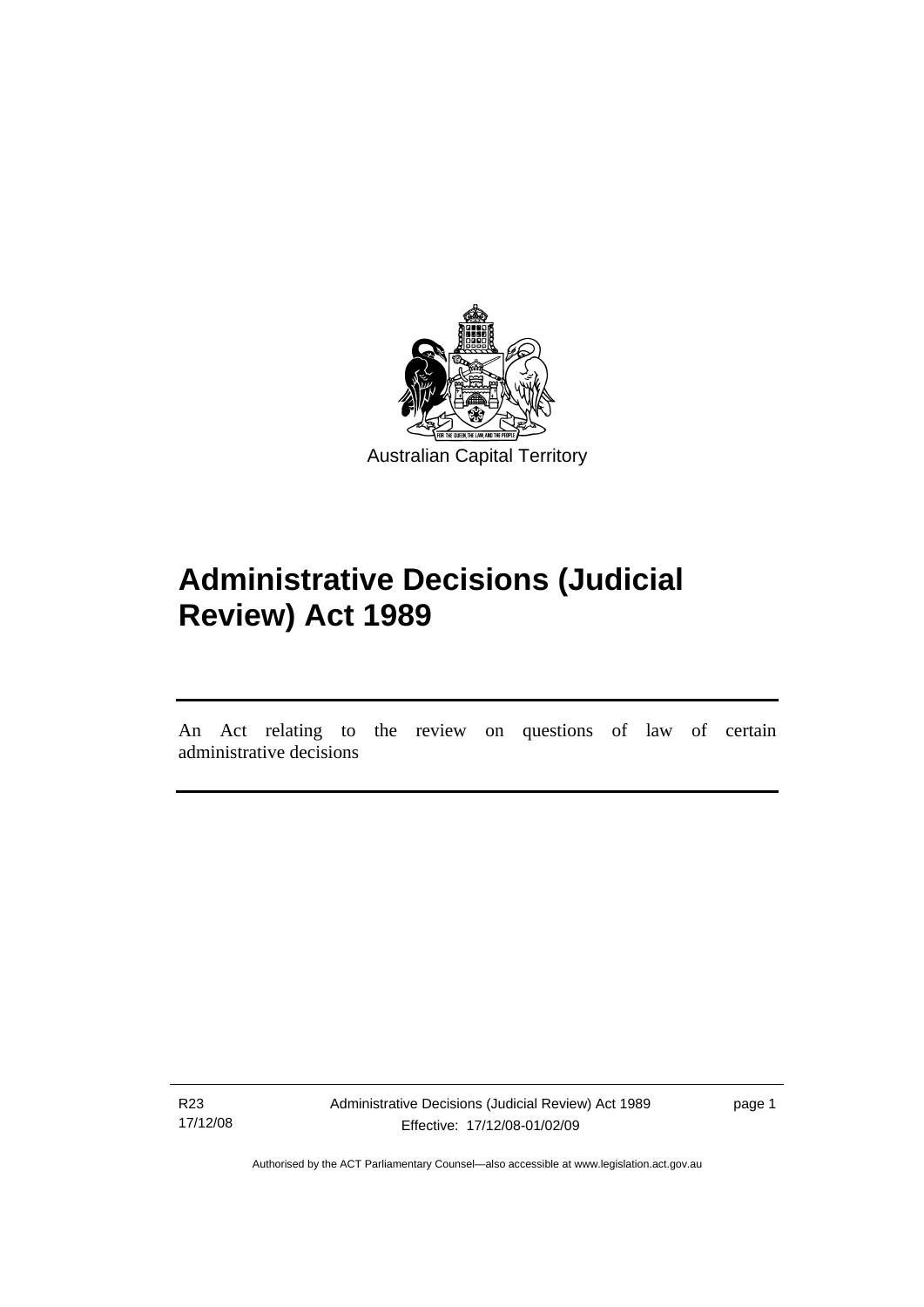## <span id="page-5-0"></span>**1 Name of Act**

This Act is the *Administrative Decisions (Judicial Review) Act 1989*.

## **2 Dictionary**

The dictionary at the end of this Act is part of this Act.

*Note 1* The dictionary at the end of this Act defines certain terms used in this Act, and includes references (*signpost definitions*) to other terms defined elsewhere.

> For example, the signpost definition '*person aggrieved*—see section 3B.' means that the term 'person aggrieved' is defined that section.

*Note* 2 A definition in the dictionary (including a signpost definition) applies to the entire Act unless the definition, or another provision of the Act, provides otherwise or the contrary intention otherwise appears (see Legislation Act, s  $155$  and s  $156$  (1)).

## **3 Notes**

A note included in this Act is explanatory and is not part of this Act.

*Note* See the Legislation Act, s 127 (1), (4) and (5) for the legal status of notes.

## **3A Meaning of** *making* **and** *failure to make* **a decision**

- (1) For this Act, a reference to the *making* of a decision includes a reference to—
	- (a) making, suspending, revoking or refusing to make an order, award or determination; or
	- (b) giving, suspending, revoking or refusing to give a certificate, direction, approval, consent or permission; or
	- (c) issuing, suspending, revoking or refusing to issue a licence, authority or other instrument; or

| page 2 | Administrative Decisions (Judicial Review) Act 1989 | R23      |
|--------|-----------------------------------------------------|----------|
|        | Effective: 17/12/08-01/02/09                        | 17/12/08 |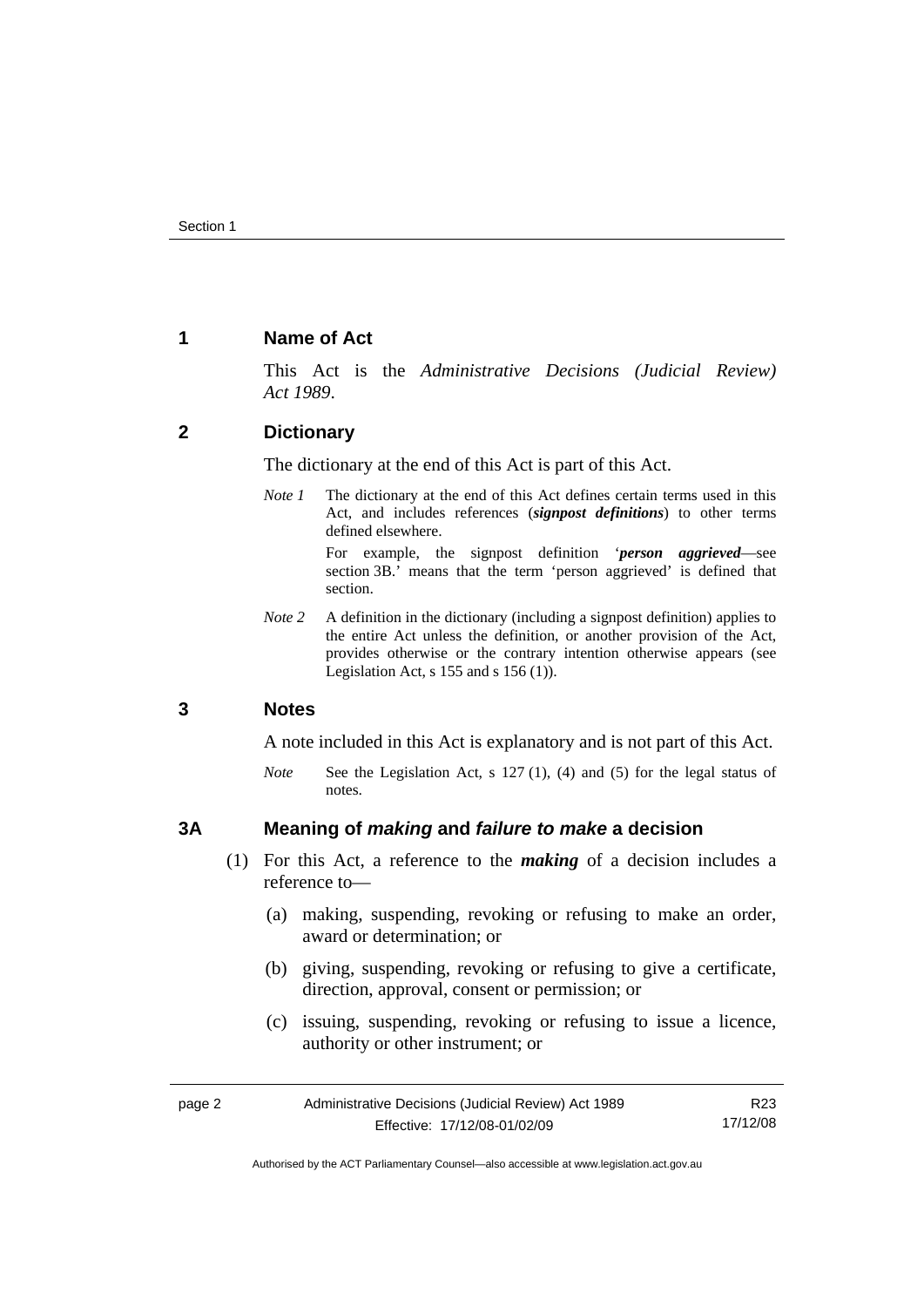- <span id="page-6-0"></span>(d) imposing a condition or restriction; or
- (e) making a declaration, demand or requirement; or
- (f) keeping, or refusing to give up, an article; or
- (g) doing or refusing to do anything else;
- (2) If provision is made by an enactment for the making of a report or recommendation before a decision is made, the making of the report or recommendation is itself taken, for this Act, to be the *making* of a decision.
- (3) A reference to a *failure to make* a decision includes a reference to a failure to make—
	- (a) a decision mentioned in subsection  $(1)$  (a) to  $(g)$ ; or
	- (b) a report or recommendation mentioned in subsection (2).

*Note Fail* is defined in the Legislation Act, dict, pt 1, to include refuse.

## **3B Meaning of** *person aggrieved*

- (1) For this Act, a reference to a *person aggrieved* by a decision includes a reference to—
	- (a) a person whose interests are adversely affected by the decision; and
	- (b) for a decision by way of the making of a report or recommendation—a person whose interests would be adversely affected if a decision were, or were not, made in accordance with the report or recommendation.
- (2) For this Act, a reference to a *person aggrieved* by conduct that has been, is being, or is proposed to be engaged in for the purpose of making a decision, includes a reference to a person whose interests are, or would be, adversely affected by the conduct.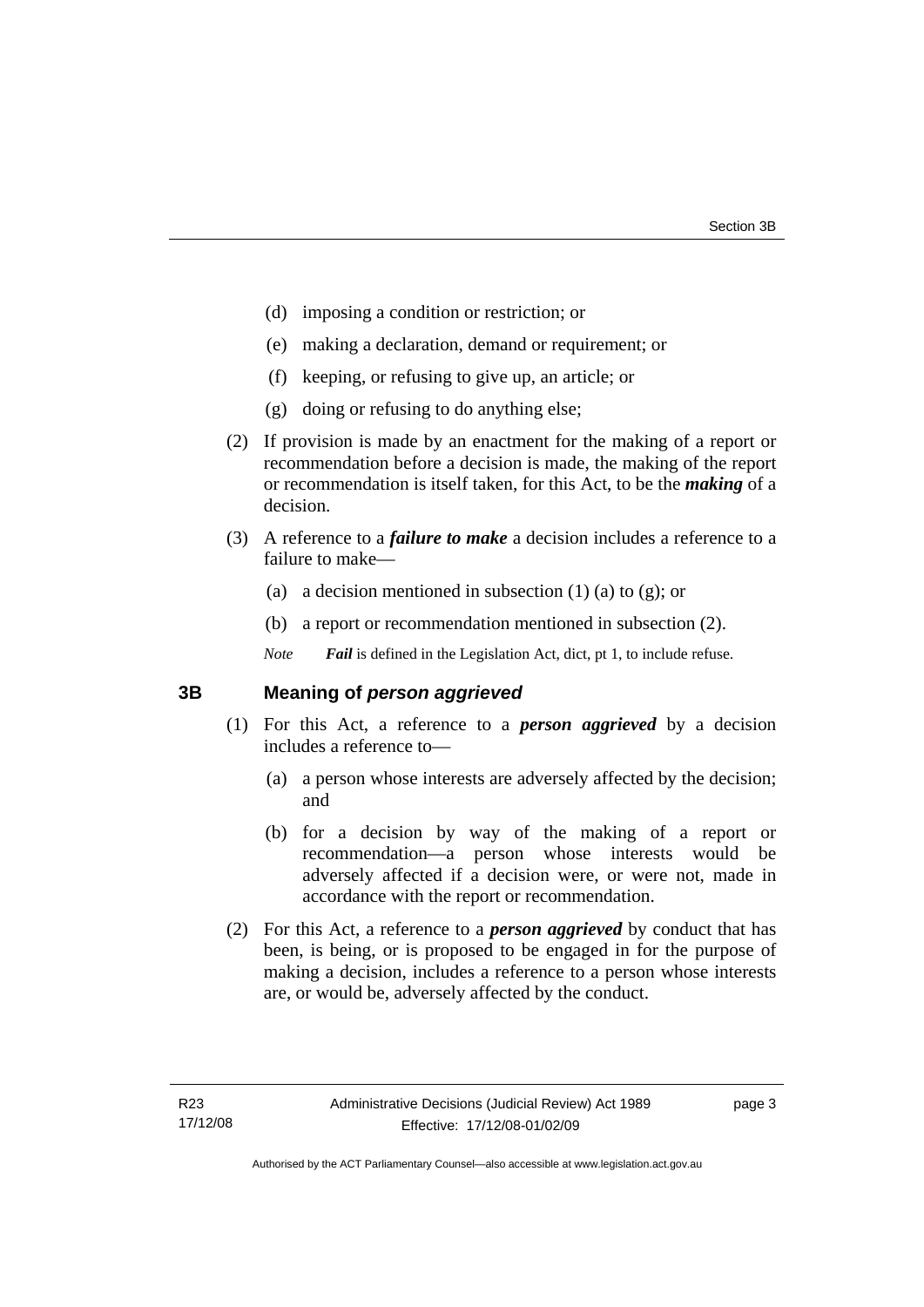<span id="page-7-0"></span> (3) For this Act, a reference to a *person aggrieved* by a failure to make a decision includes a reference to a person whose interests are, or would be, adversely affected by the failure.

## **3C Meaning of** *conduct engaged in* **for purpose of making decision**

For this Act, a reference to *conduct engaged in* for the purpose of making a decision includes a reference to the doing of anything preparatory to the making of the decision, including—

- (a) the taking of evidence; or
- (b) the holding of an inquiry or investigation.

## **4 Act to operate despite anything in existing laws**

This Act has effect despite anything contained in any enactment in force at the commencement of this Act.

## **5 Applications for review of decisions**

- (1) A person aggrieved by a decision to which this Act applies may apply to the Supreme Court for an order of review in relation to the decision on any 1 or more of the following grounds:
	- (a) that a breach of the rules of natural justice happened in relation to the making of the decision;
	- (b) that procedures that were required by law to be observed in relation to the making of the decision were not observed;
	- (c) that the person who purported to make the decision did not have jurisdiction to make the decision;
	- (d) that the decision was not authorised by the enactment under which it was purported to be made;
	- (e) that the making of the decision was an improper exercise of the power given by the enactment under which it was purported to be made;

| page 4 | Administrative Decisions (Judicial Review) Act 1989 | R23      |
|--------|-----------------------------------------------------|----------|
|        | Effective: 17/12/08-01/02/09                        | 17/12/08 |

Authorised by the ACT Parliamentary Counsel—also accessible at www.legislation.act.gov.au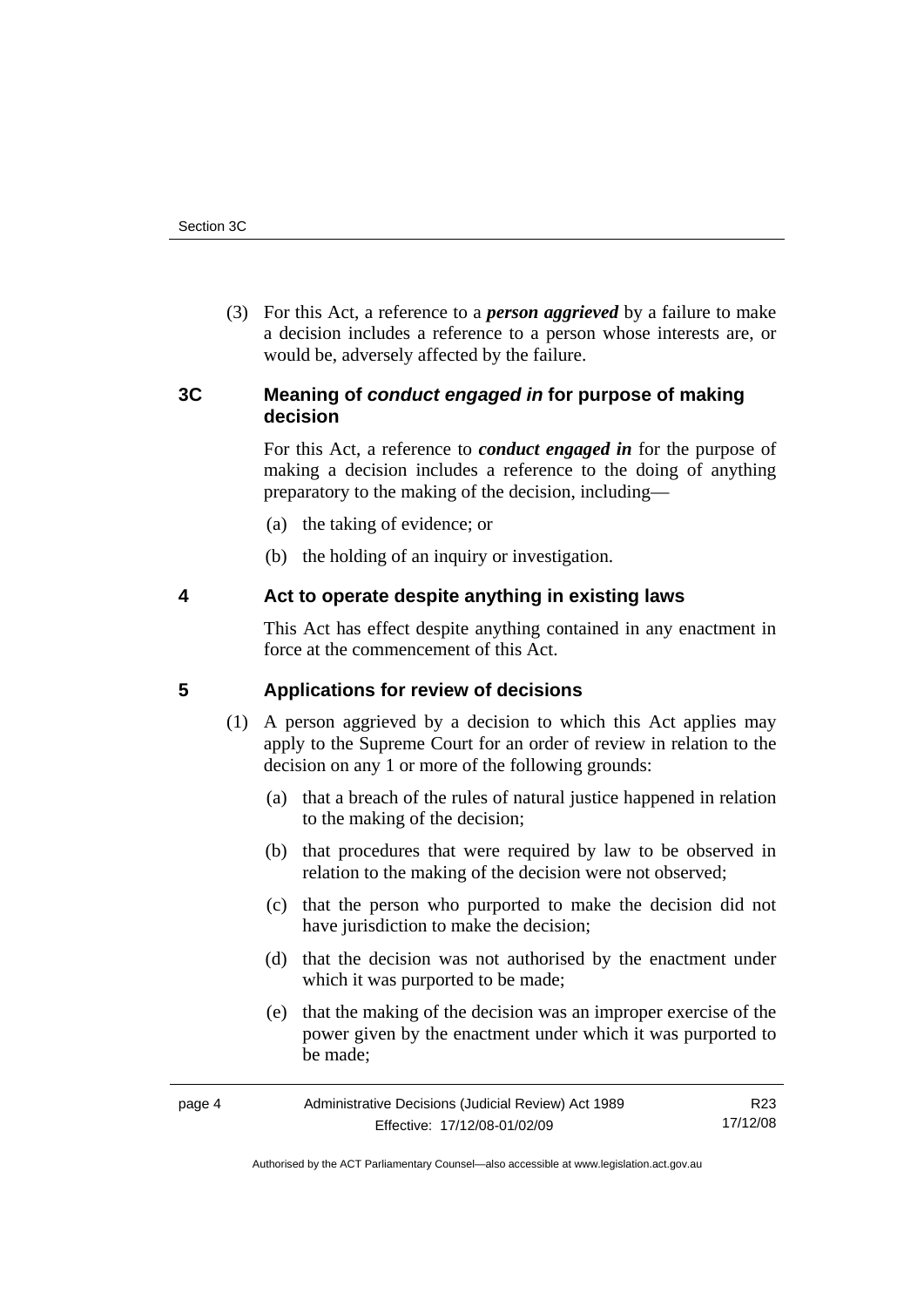- (f) that the decision involved an error of law, whether or not the error appears on the record of the decision;
- (g) that the decision was induced or affected by fraud;
- (h) that there was no evidence or other material to justify the making of the decision;
- (i) that the decision was otherwise contrary to law.
- (2) The reference in subsection (1) (e) to an *improper exercise* of a power includes a reference to—
	- (a) taking an irrelevant consideration into account in the exercise of a power; and
	- (b) failing to take a relevant consideration into account in the exercise of a power; and
	- (c) an exercise of a power for a purpose other than a purpose for which the power is given; and
	- (d) an exercise of a discretionary power in bad faith; and
	- (e) an exercise of a personal discretionary power at the direction or behest of another person; and
	- (f) an exercise of a discretionary power in accordance with a rule or policy without regard to the merits of the particular case; and
	- (g) an exercise of a power that is so unreasonable that no reasonable person could have so exercised the power; and
	- (h) an exercise of a power in such a way that the result of the exercise of the power is uncertain; and
	- (i) any other exercise of a power in a way that is abuse of the power.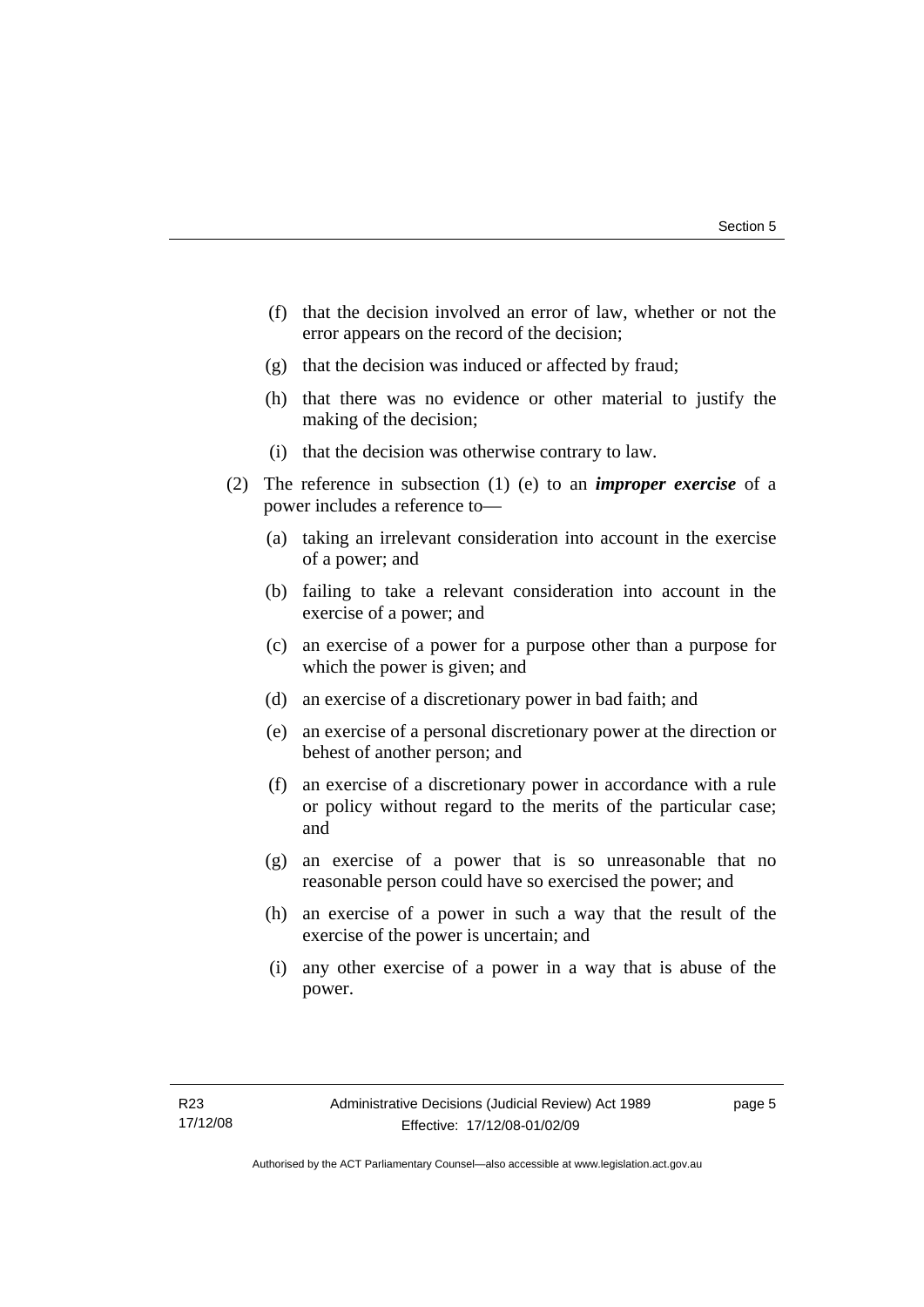- <span id="page-9-0"></span> (3) The ground mentioned in subsection (1) (h) is not taken to be made out unless—
	- (a) the person who made the decision was required by law to reach that decision only if a particular matter was established, and there was no evidence or other material (including facts of which the person was entitled to take notice) from which the person could reasonably be satisfied that the matter was established; or
	- (b) the person who made the decision based the decision on the existence of a particular fact, and that fact did not exist.

## **6 Applications for review of conduct related to making of decisions**

- (1) If a person has engaged, is engaging, or proposes to engage, in conduct for the purpose of making a decision to which this Act applies, a person aggrieved by the conduct may apply to the Supreme Court for an order of review in relation to the conduct on any 1 or more of the following grounds:
	- (a) that a breach of the rules of natural justice has happened, is happening, or is likely to happen, in relation to the conduct;
	- (b) that procedures that are required by law to be observed in relation to the conduct have not been, are not being, or are likely not to be, observed;
	- (c) that the person who has engaged, is engaging, or proposes to engage, in the conduct does not have jurisdiction to make the proposed decision;
	- (d) that the enactment under which the decision is proposed to be made does not authorise the making of the proposed decision;
	- (e) that the making of the proposed decision would be an improper exercise of the power given by the enactment under which the decision is proposed to be made;

Authorised by the ACT Parliamentary Counsel—also accessible at www.legislation.act.gov.au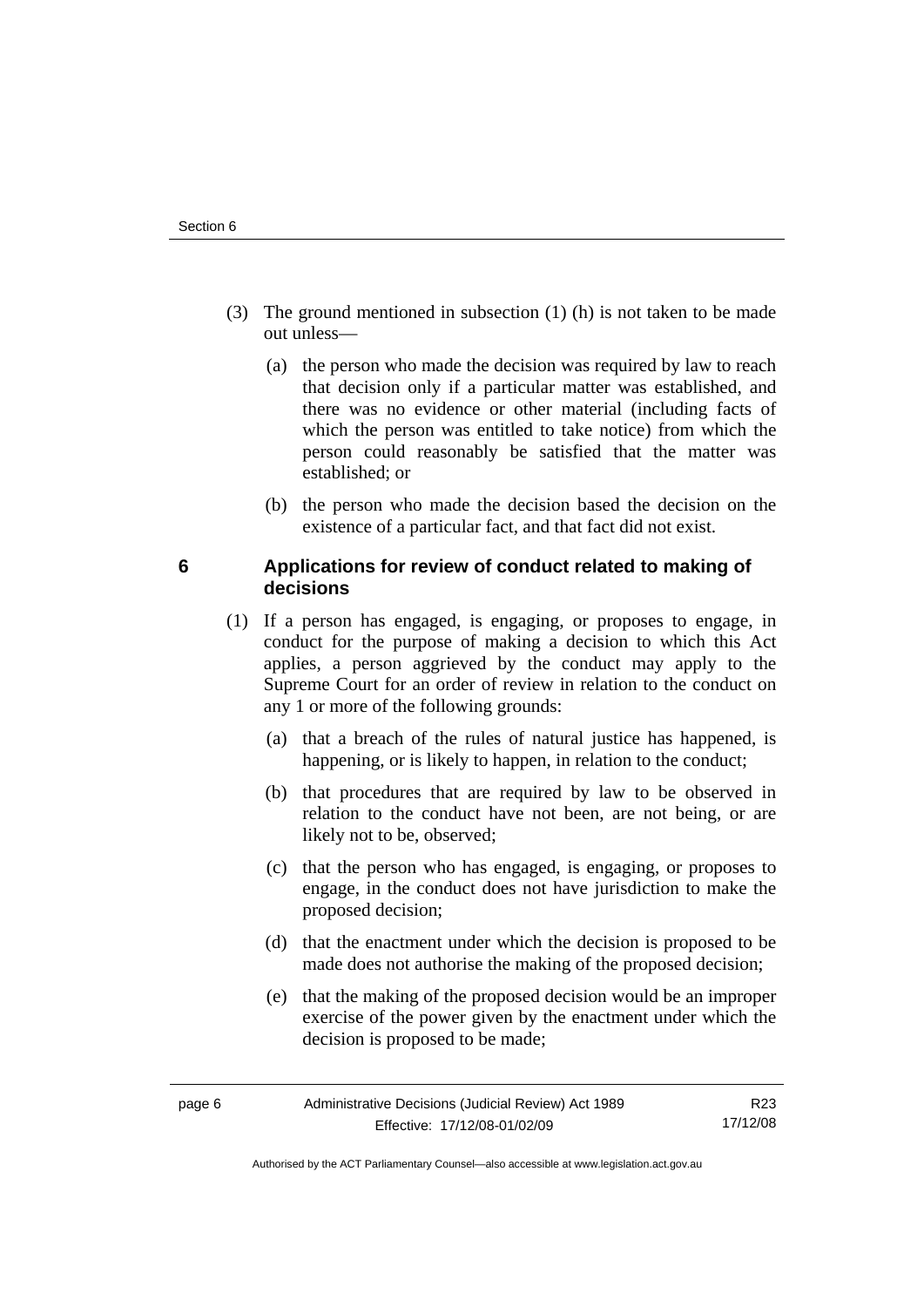- (f) that an error of law—
	- (i) has been, is being, or is likely to be, committed in the course of the conduct in the making of the proposed decision; or
	- (ii) is likely to be committed in the making of the proposed decision.
- (g) that fraud has taken place, is taking place, or is likely to take place, in the course of the conduct;
- (h) that there is no evidence or other material to justify the making of the proposed decision;
- (i) that the making of the proposed decision would be otherwise contrary to law.
- (2) The reference in subsection (1) (e) to an *improper exercise* of a power includes a reference to—
	- (a) taking an irrelevant consideration into account in the exercise of a power; and
	- (b) failing to take a relevant consideration into account in the exercise of a power; and
	- (c) an exercise of a power for a purpose other than a purpose for which the power is given; and
	- (d) an exercise of a discretionary power in bad faith; and
	- (e) an exercise of a personal discretionary power at the direction or behest of another person; and
	- (f) an exercise of a discretionary power in accordance with a rule or policy without regard to the merits of the particular case; and
	- (g) an exercise of a power that is so unreasonable that no reasonable person could have so exercised the power; and

page 7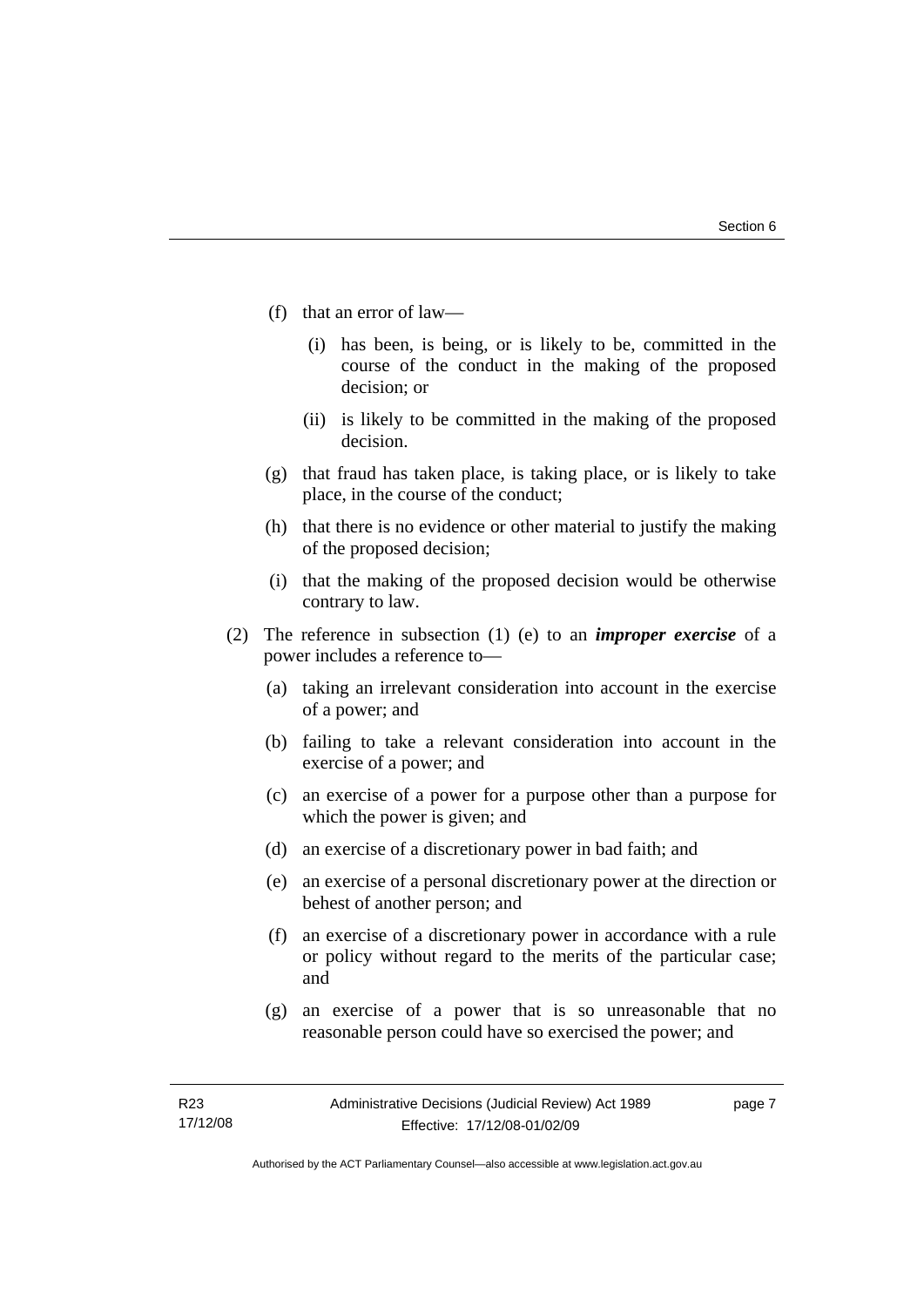- <span id="page-11-0"></span> (h) an exercise of a power in such a way that the result of the exercise of the power is uncertain; and
- (i) any other exercise of a power in a way that is abuse of the power.
- (3) The ground mentioned in subsection (1) (h) is not taken to be made out unless—
	- (a) the person who proposes to make the decision is required by law to reach that decision only if a particular matter is established, and there is no evidence or other material (including facts of which the person was entitled to take notice) from which the person can reasonably be satisfied that the matter is established; or
	- (b) the person proposed to make the decision on the basis of the existence of a particular fact, and that fact does not exist.

## **7 Applications for failures to make decisions**

- $(1)$  If—
	- (a) a person has a duty to make a decision to which this Act applies; and
	- (b) there is no law that prescribes a period within which the person is required to make that decision; and
	- (c) the person has failed to make that decision;

a person aggrieved by the failure to make the decision may apply to the Supreme Court for an order of review in relation to the failure to make the decision on the ground that there has been unreasonable delay in making the decision.

- $(2)$  If—
	- (a) a person has a duty to make a decision to which this Act applies; and

Authorised by the ACT Parliamentary Counsel—also accessible at www.legislation.act.gov.au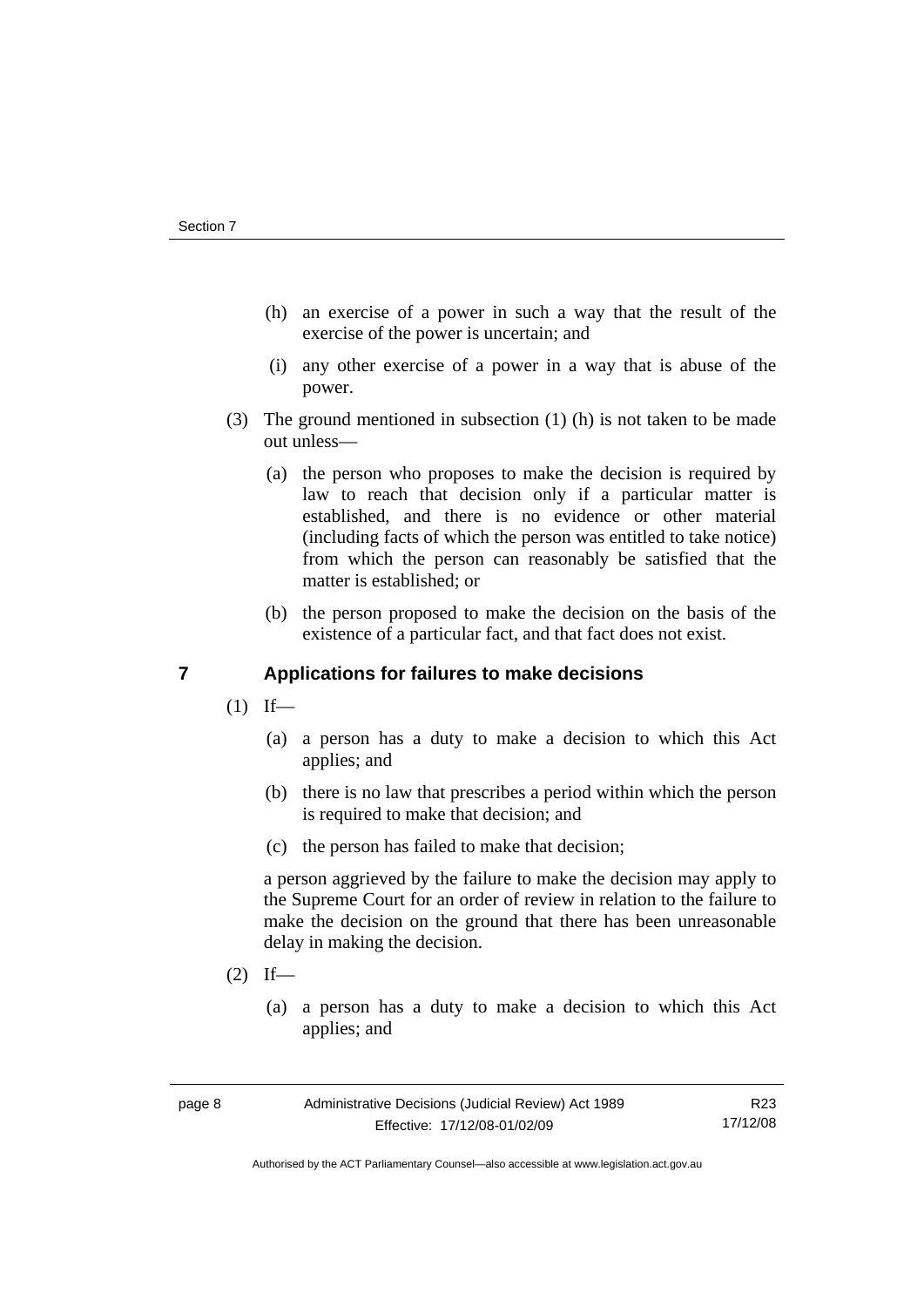- <span id="page-12-0"></span> (b) a law prescribes a period within which the person is required to make that decision; and
- (c) the person has failed to make that decision before the end of that period;

a person aggrieved by the failure may apply to the Supreme Court for an order of review in relation to the failure to make the decision within that period on the ground that the person has a duty to make the decision even though the period has ended.

## **8 Effect of Act on other rights**

- (1) The rights given by section 5, section 6 and section 7 to a person to seek an order for review—
	- (a) are additional to the rights of the person to seek a review in another way; and
	- (b) must be disregarded for the *Ombudsman Act 1989*, section  $6(6)$ .

### (2) However—

- (a) the Supreme Court or any other court may, in a proceeding brought otherwise than under this Act, refuse to grant an application for review in relation to a matter if an application for review of that matter has been made to the Supreme Court under section 5, section 6 or section 7; and
- (b) the Supreme Court may, in its discretion, refuse to grant an application for review of a matter under section 5, section 6 or section 7 if—
	- (i) the applicant has sought a review by a court including the Supreme Court of the matter otherwise than under this Act; or

page 9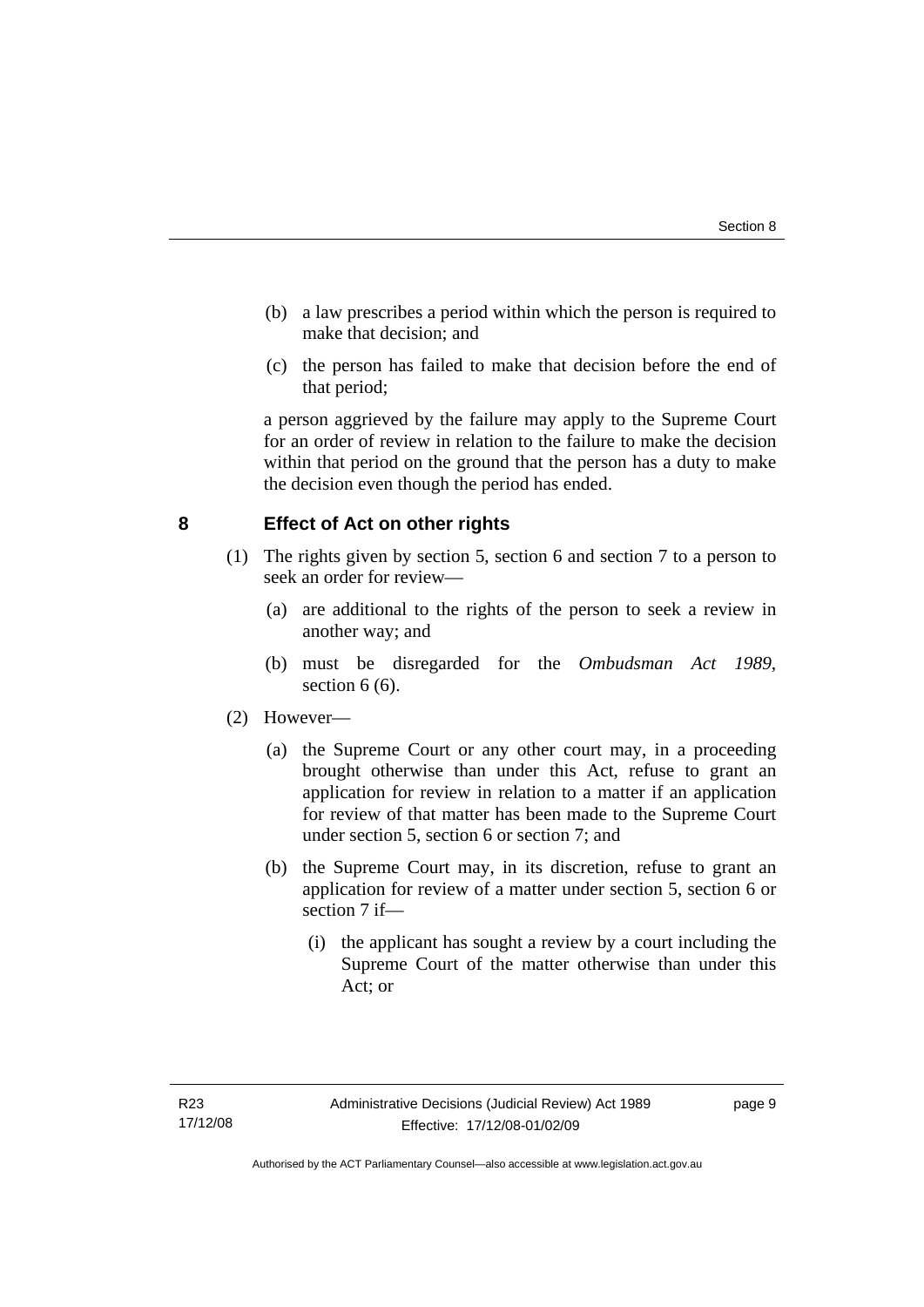- <span id="page-13-0"></span> (ii) adequate provision is made by a law other than this Act under which the applicant is entitled to seek a review of that matter; or
- (iii) the matter to which the application relates arises under the *Planning and Development Act 2007* or the *Heritage Act 2004* and is a matter being reviewed, or for which application has been made for review, under a law other than this Act, whether on the application of the person who has made application to the Supreme Court for review of the matter under this Act or anyone else.
- (3) In this section:

*review* includes—

- (a) a review by way of reconsideration, rehearing or appeal; and
- (b) the grant of an injunction; and
- (c) the making of a prerogative order, declaration or other order.

### **9 Applications for order of review must set out grounds**

An application to the Supreme Court for an order of review must set out the grounds of the application.

## **10 Period in which application for order of review must be made**

- (1) An application to the Supreme Court for an order of review in relation to a decision that has been made (including a decision made after the end of the period within which it was required to be made) must be made within the period required by subsection (2) (or any further time allowed by the court) if the terms of the decision were—
	- (a) recorded in writing; and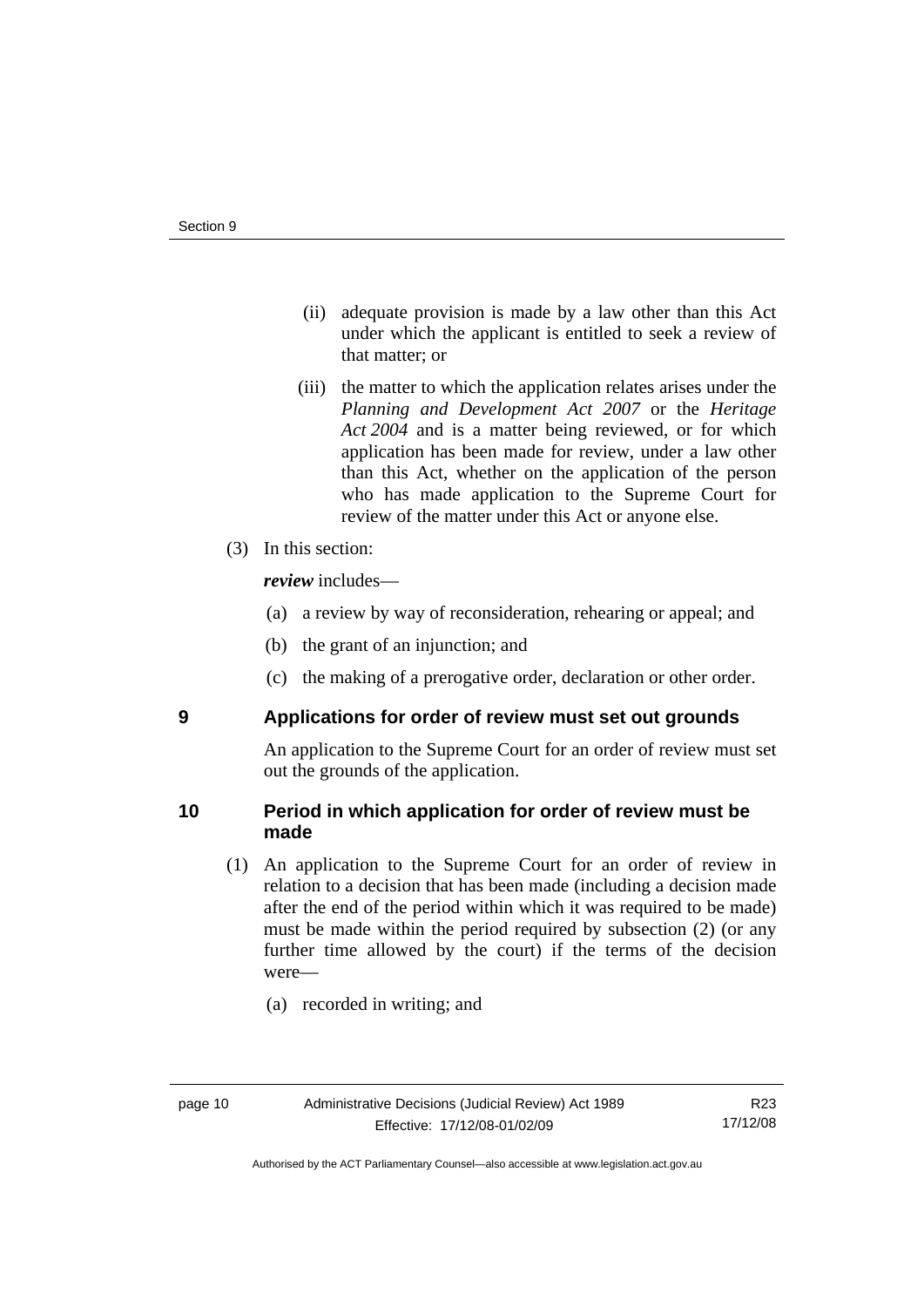- (b) set out in a document that was given to the applicant.
- *Note* The court may allow further time after the end of the period required by s (2) (see Legislation Act, s 151C).
- (2) For subsection (1), the period within which an application for an order of review is required to be made is the period beginning on the day the decision is made and ending 28 days after the relevant day.
- (3) If there is no period prescribed for making an application for an order for review in relation to a particular decision, the Supreme Court may refuse to consider an application for an order for review in relation to the decision if it is of the opinion that the application was not made within a reasonable time after the decision was made.
- (4) If there is no period prescribed for making an application by a particular person for an order for review in relation to a particular decision, the Supreme Court may refuse to consider an application by the person for an order for review in relation to the decision if it is of the opinion that the application was not made within a reasonable time after the decision was made.
- (5) In forming an opinion for subsection (3) or (4), the Supreme Court—
	- (a) must have regard to—
		- (i) the time when the applicant became aware of the decision; and
		- (ii) if subsection (4) applies—the period prescribed for the making of an application by anyone else for an order of review in relation to the decision; and
	- (b) may have regard to anything else it considers relevant.

page 11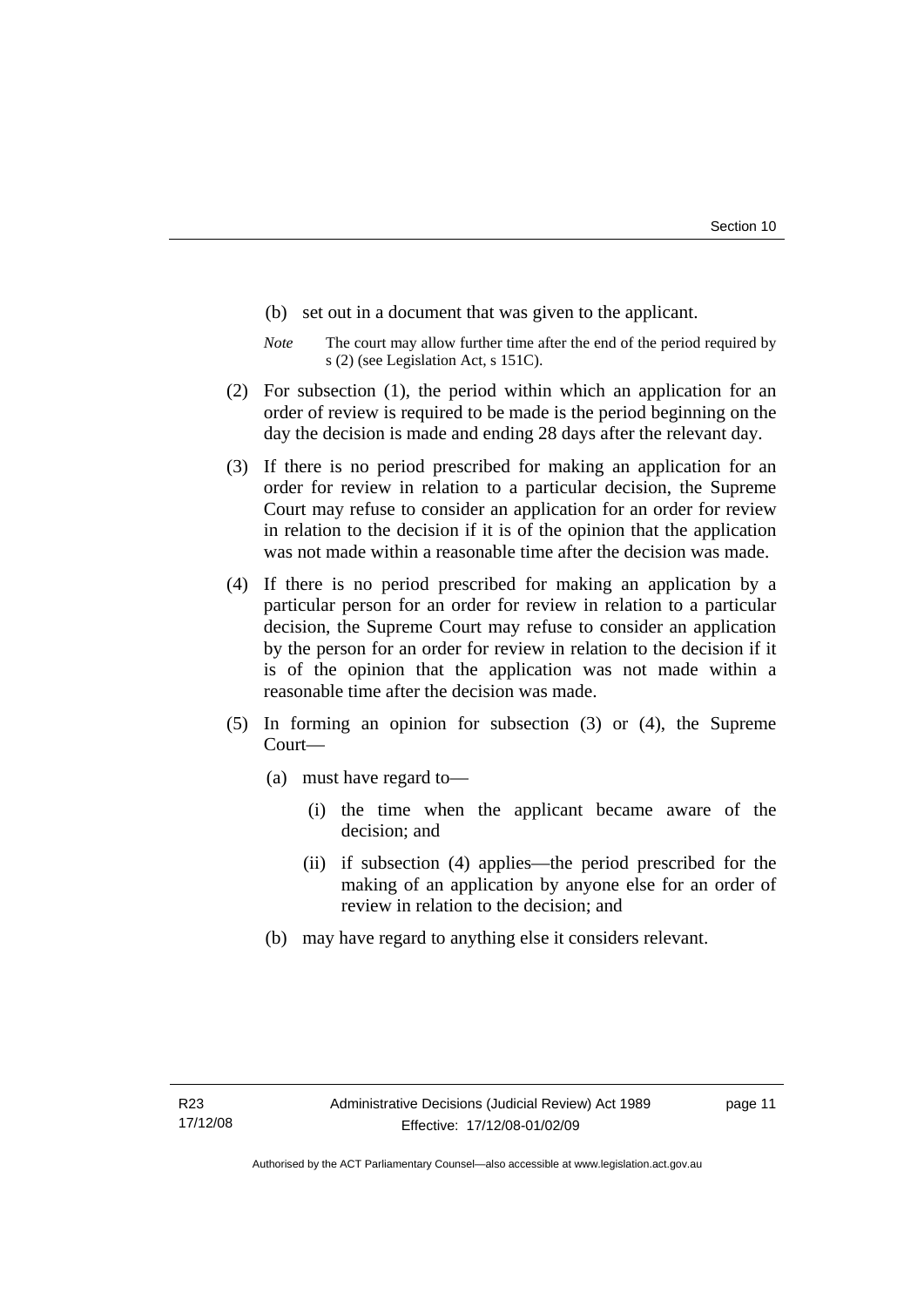(6) In subsection (2):

*relevant day* means—

 (a) if the decision includes, or is accompanied by, a written statement of reasons for the decision—the day a document setting out the terms of the decision is given to the applicant; or

*Note* For the meaning of *statement of reasons*, see the dict.

- (b) if paragraph (a) does not apply and a written statement of reasons for the decision is given to the applicant (otherwise than because of a request under section 13 (1)) not later than 28 days after the day a document setting out the terms of the decision is given to the applicant—the day the statement is given to the applicant; or
- (c) if paragraph (a) does not apply and the applicant requests the person who made the decision to give a statement under section 13 $(1)$ —
	- (i) the day the statement is given to the applicant; or
	- (ii) the day the applicant is told under section 13 (3) that the applicant was not entitled to make the request; or
	- (iii) the day the Supreme Court makes an order under section 13 (6) declaring that the applicant was not entitled to make the request; or
	- (iv) the day the applicant is told under section 14 (3) or section 15 (3) that the statement will not be given to the applicant.
- (d) in any other case—the day a document setting out the terms of the decision.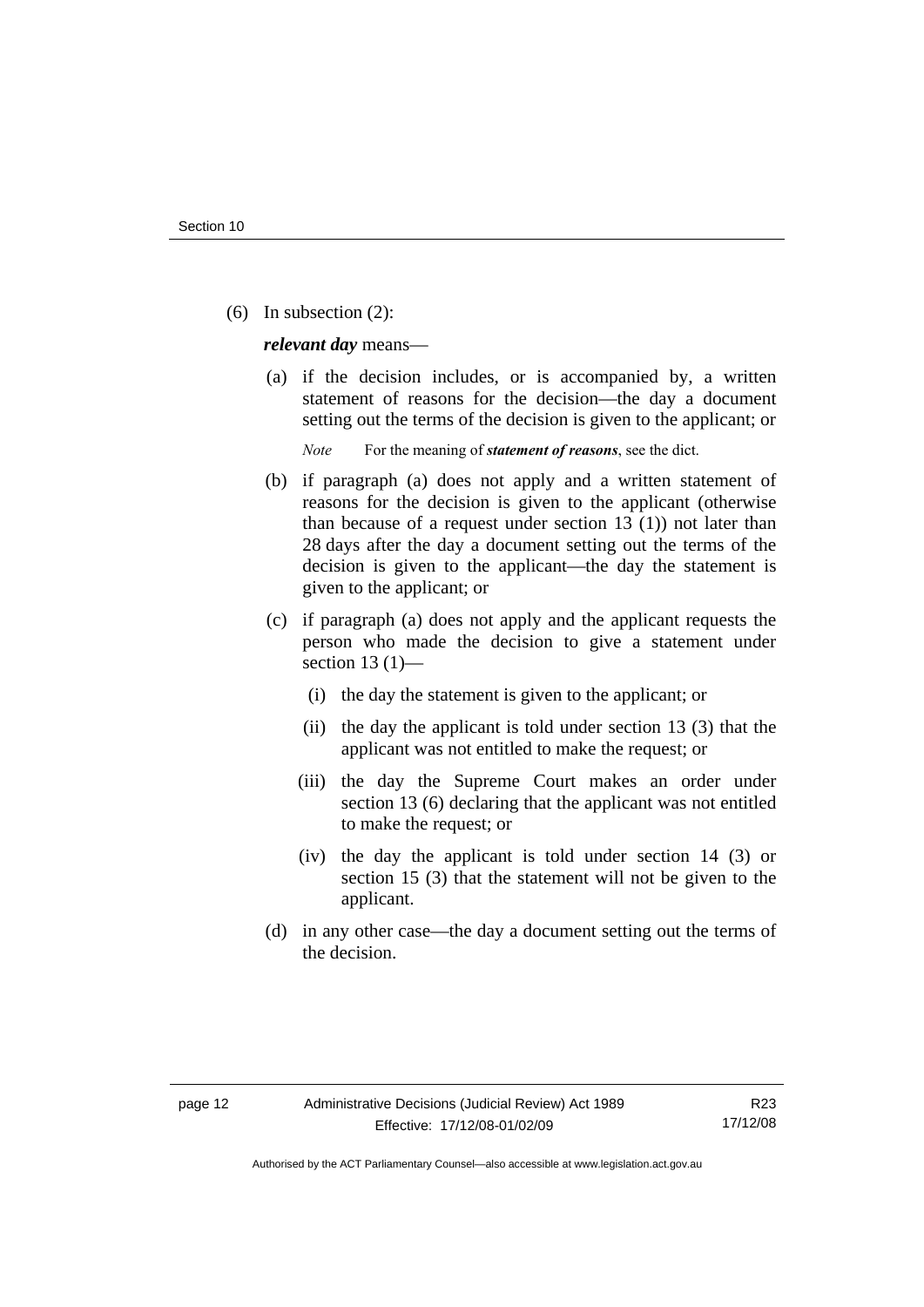## <span id="page-16-0"></span>**11 Application for order of review not limited to grounds in application**

The applicant for an order of review is not limited to the grounds set out in the application but, if the applicant wishes to rely on a ground not set out in the application, the Supreme Court may direct the application be amended to state the ground.

## **12 Application to be made a party to a proceeding**

- (1) A person interested in a decision, conduct or failure in relation to which an application has been made to the Supreme Court under this Act may apply to the Supreme Court to be made a party to the application.
- (2) The Supreme Court may, in its discretion—
	- (a) grant the application either unconditionally or subject to the conditions that it considers appropriate; or
	- (b) refuse the application.

## **U** 13 Reasons for decision may be obtained

 (1) If a person (the *decision-maker*) makes a decision to which this section applies, a person (the *requester*) who is entitled to make an application to the Supreme Court under section 5 in relation to the decision may, in writing, request the decision-maker to provide a written statement of reasons in relation to the decision.

*Note* For the meaning of *statement of reasons*, see the dict.

- (2) The decision-maker must, as soon as practicable and in any event not later than 28 days after the day the decision-maker receives the request (the *request day*), prepare the statement and give it to the requester.
- (3) If the decision-maker is of the opinion that the requester was not entitled to make the request, the decision-maker may, not later than 28 days after the request day—

Authorised by the ACT Parliamentary Counsel—also accessible at www.legislation.act.gov.au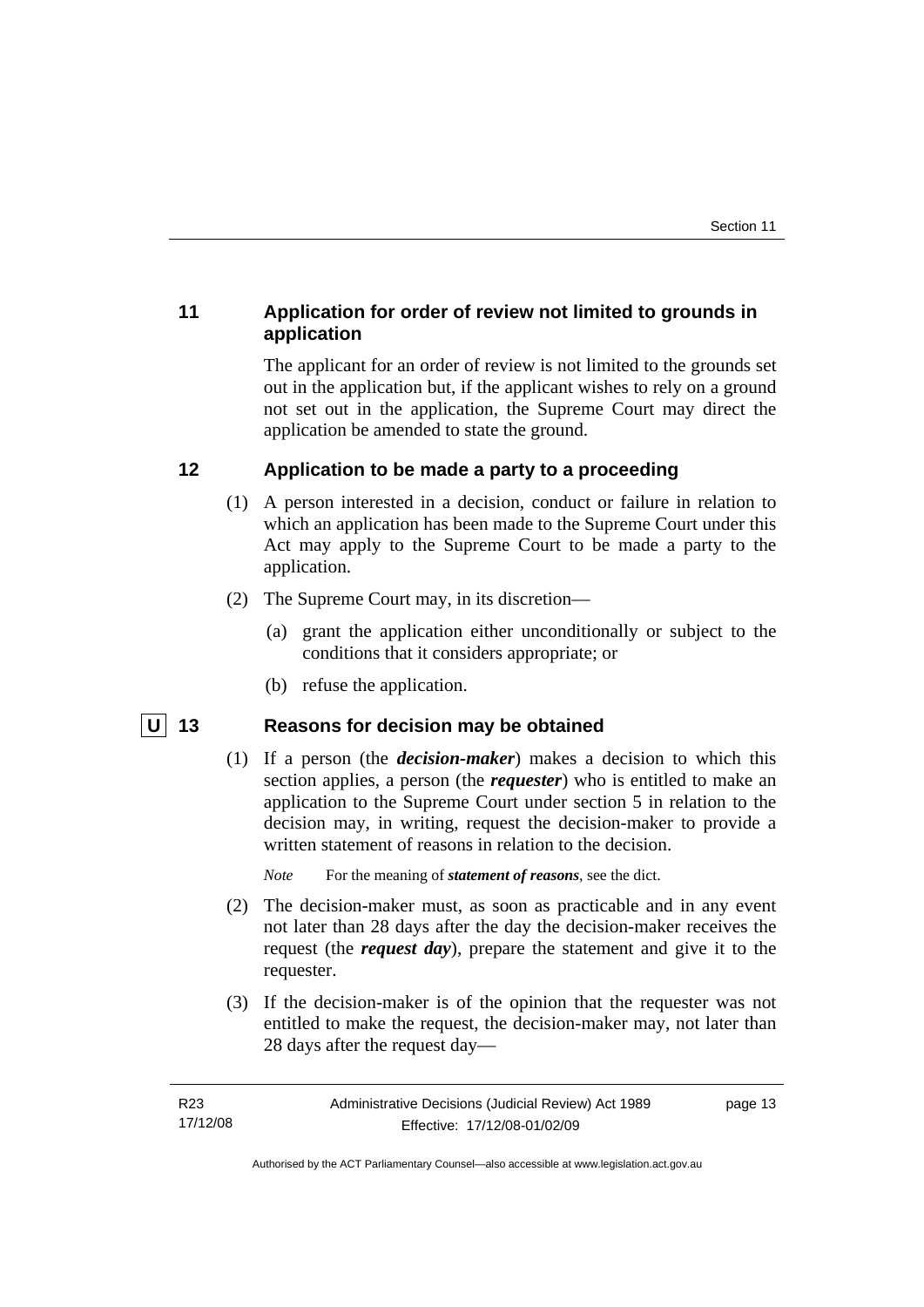- (a) give to the requester written notice of the decision-maker's opinion; or
- (b) apply to the Supreme Court under subsection (6) for an order declaring that the requester was not entitled to make the request.
- (4) Despite subsection (2), if the decision-maker gives notice under subsection (3) or applies to the Supreme Court under subsection (6), the decision-maker is not required to comply with the request unless—
	- (a) the court, on an application under subsection (6), orders the decision-maker to give the statement; or
	- (b) the decision-maker has applied to the court under subsection (6) for an order declaring that the requester was not entitled to make the request and the court refuses the application.
- (5) If subsection (4) (a) or (b) applies, the decision-maker must prepare the statement and give it to the requester not later than 28 days after the day of the Supreme Court's decision.
- (6) On the application of either the decision-maker or requester under this subsection, the Supreme Court may make an order declaring that the requester was, or was not, entitled to make the request.
- (7) Despite subsection (2), the decision-maker may refuse to prepare and give the statement to the requester if—
	- (a) for a decision the terms of which were recorded in writing and set out in a document that was given to the requester—the request was made later than 28 days after the day the document was given to the requester; or
	- (b) in any other case—the relevant request was not made within a reasonable time after the decision was made.

Authorised by the ACT Parliamentary Counsel—also accessible at www.legislation.act.gov.au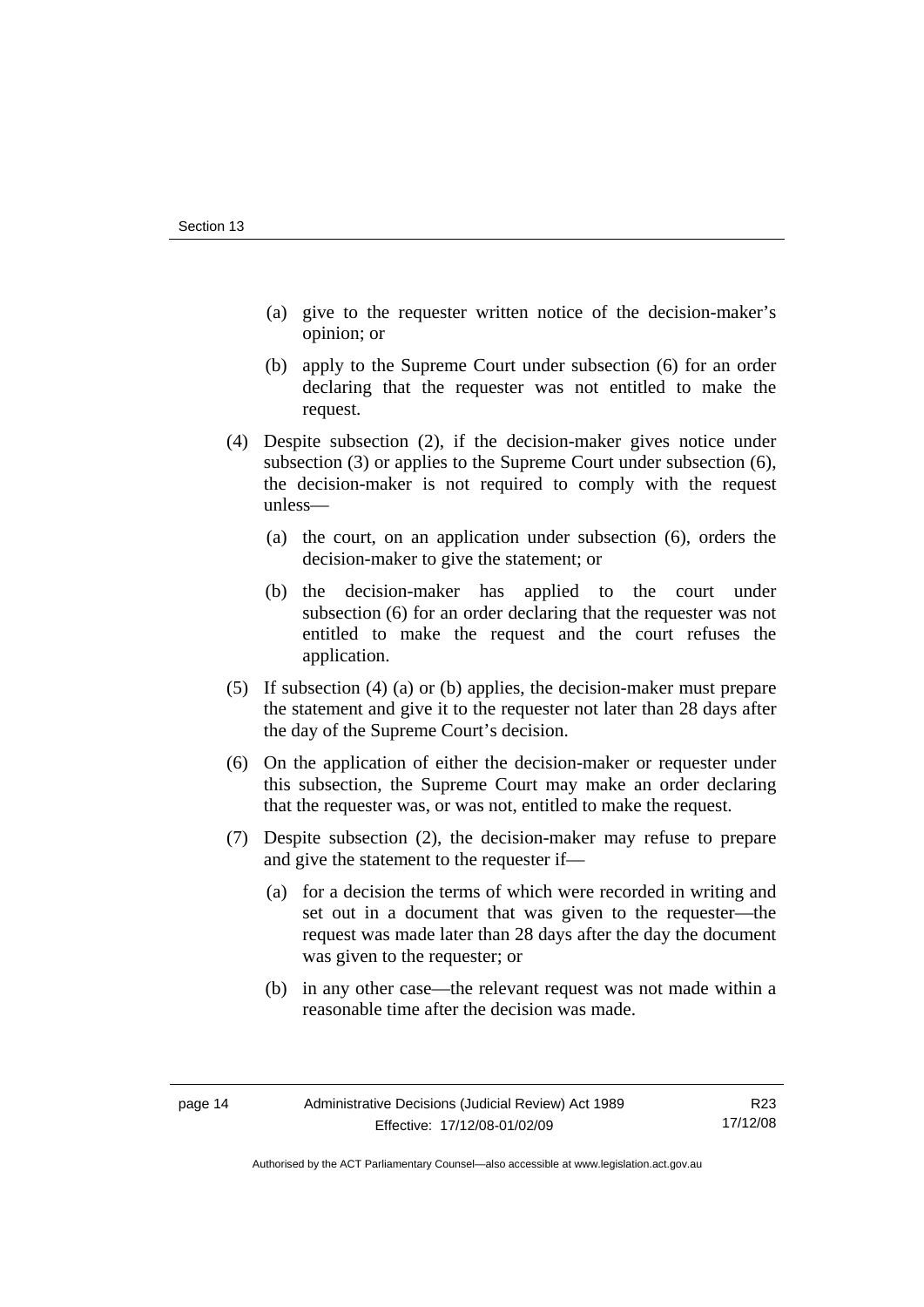- (8) If subsection (7) (a) or (b) applies, the decision maker must give to the requester, not later than 14 days after the request day, written notice stating—
	- (a) that the statement will not be given to the requestor; and
	- (b) the reasons why it will not be given.
- (9) For subsection (7) (b), a request for a statement in relation to a decision is taken to have been made within a reasonable time after the decision was made if the Supreme Court, on application by the requester, declares that the request was made within a reasonable time after the decision was made.
- (10) On application by the requester under this subsection, the Supreme Court may order the decision-maker to give the requester, within a stated period, an additional statement containing better particulars in relation to stated matters if the court considers that the statement given to the requester does not contain adequate particulars, in relation to the decision.
- (11) A regulation may declare decisions not to be decisions to which this section applies.
- (12) A regulation made under subsection (11) applies only in relation to decisions made after the regulation takes effect.
- (13) In this section:

*decision to which this section applies* means a decision to which this Act applies, other than—

- (a) a decision to which the *Administrative Appeals Tribunal Act 1989*, section 26 (Person affected by decision may obtain reasons for decision) applies; or
- (b) a decision that includes, or is accompanied by, a statement of reasons; or
- (c) a decision mentioned in schedule 2.

page 15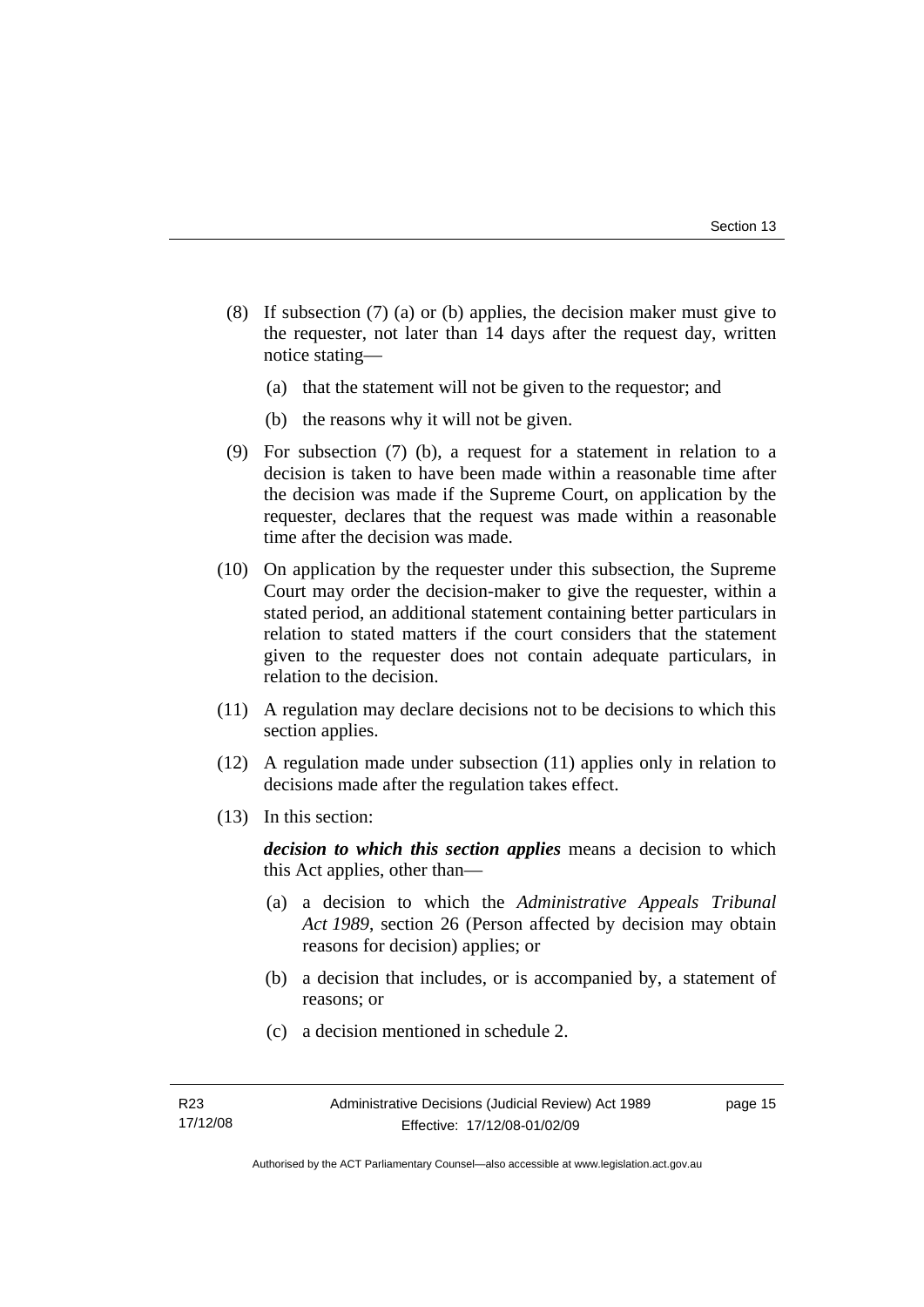## <span id="page-19-0"></span>**14 Certain information not required to be disclosed**

- (1) This section applies in relation to any information to which a request made to a person under section 13 (1) relates if the information—
	- (a) relates to the personal affairs or business affairs of a person other than the person making the request; and
	- (b) is information—
		- (i) that was supplied in confidence; or
		- (ii) the publication of which would reveal a trade secret; or
		- (iii) that was provided in compliance with a duty imposed by an enactment; or
		- (iv) the giving of which in accordance with the request would be in contravention of an enactment that expressly imposes on the person to whom the request is made a duty not to divulge or communicate information of that kind—
			- (A) to anyone; or
			- (B) to anyone, other than a particular person; or
			- (C) except in particular circumstances.
- (2) If a person has been requested under section 13 (1) to give a statement to a person—
	- (a) the person to whom the request is made is not required to include in the statement any information in relation to which this section applies; and
	- (b) if the statement would be false or misleading if it did not include the information—the person is not required to give the statement.
- (3) If, under subsection (2), information is not included in a statement provided by a person or a statement is not provided by a person, the

Authorised by the ACT Parliamentary Counsel—also accessible at www.legislation.act.gov.au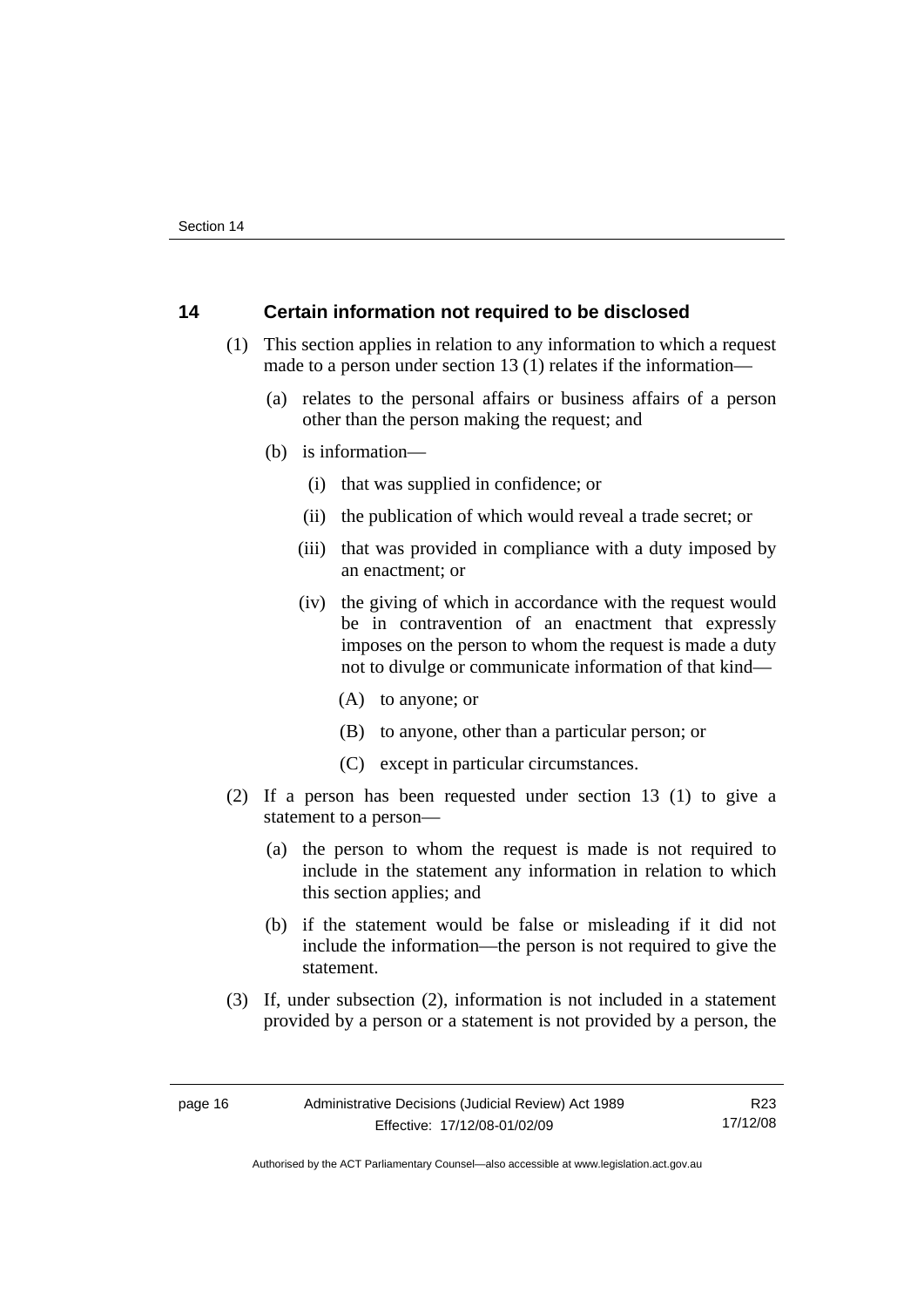<span id="page-20-0"></span>person must provide written notice to the person who requested the statement—

- (a) if information is not included in a statement—stating that the information is not so included and giving the reason for not including the information; or
- (b) if a statement is not provided—stating that the statement will not be provided and giving the reason for not providing the statement.
- (4) This section does not affect the power of the Supreme Court to make an order for the discovery of documents or to require the giving of evidence or the production of documents to the court.

## **15 Ministerial certificate about disclosure of information**

- (1) This section applies to information relating to a matter if the Minister certifies, in writing, that the disclosure of information relating to the matter would be contrary to the public interest—
	- (a) because it would involve the disclosure of deliberations or a decision of the Executive or of a committee of the Executive; or
	- (b) for any other stated reason that could form the basis for a claim in a judicial proceeding that the information should not be disclosed.
- (2) If a person has been requested under section 13 to give a statement to a person—
	- (a) the person to whom the request is made is not required to include in the statement any information in relation to which this section applies; and
	- (b) if the statement would be false or misleading if it did not include the information—the person is not required to give the statement.

page 17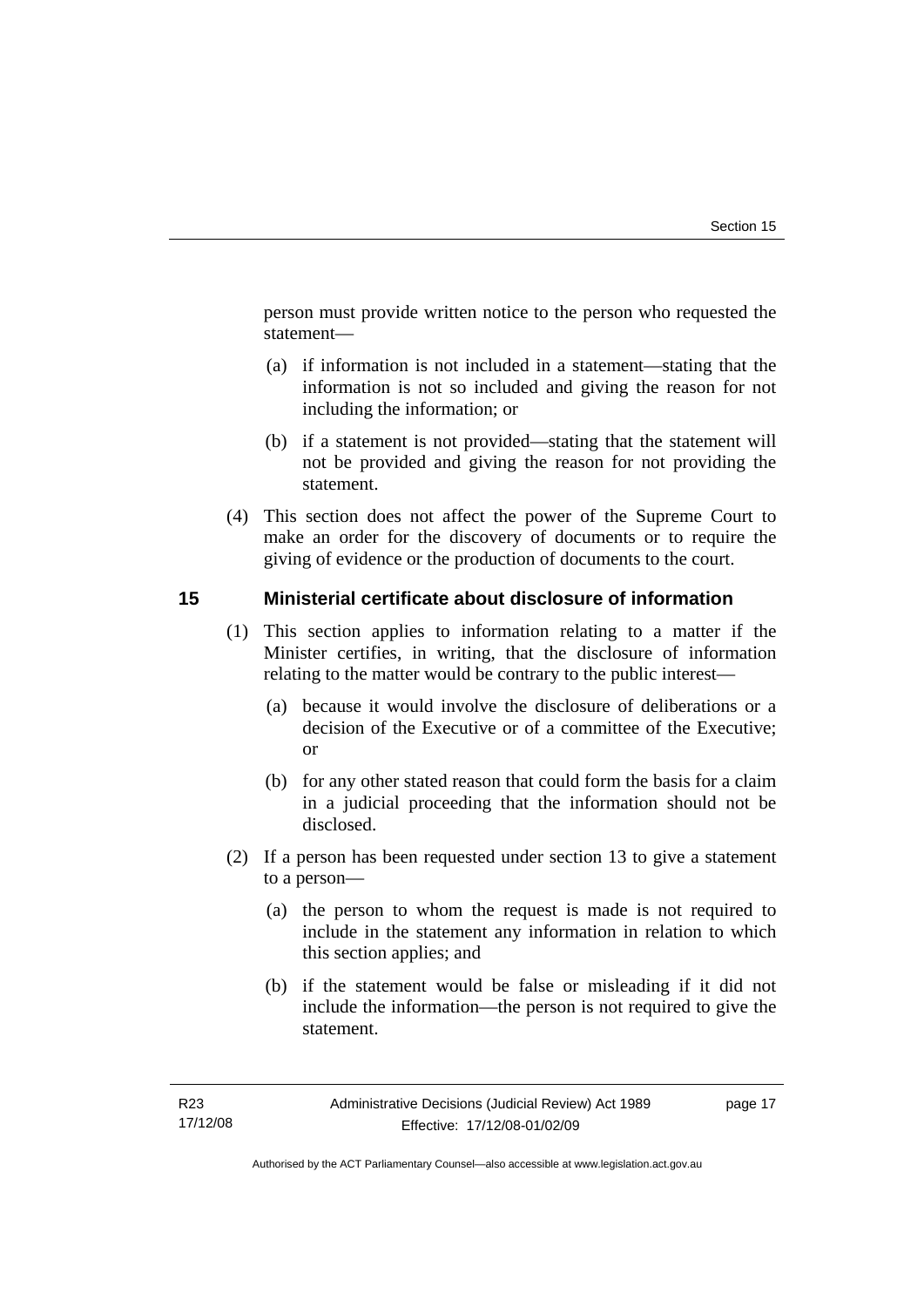- <span id="page-21-0"></span> (3) If, under subsection (2), information is not included in a statement provided by a person or a statement is not provided by a person, the person must give a written notice to the person who requested the statement—
	- (a) if information is not included in a statement—stating that the information is not so included and giving the reason for not including the information; or
	- (b) if a statement is not provided—stating that the statement will not be provided and giving the reason for not providing the statement.
- (4) This section does not affect the power of the Supreme Court to make an order for the discovery of documents or to require the giving of evidence or the production of documents to the court.

## **16 Stay of proceedings**

- (1) The making of an application to the Supreme Court under section 5 in relation to a decision does not affect the operation of the decision or prevent the implementation of the decision, but—
	- (a) the Supreme Court may, by order, on the conditions (if any) that the court decides, suspend the operation of the decision; and
	- (b) the Supreme Court may order, on the conditions (if any) that the court decides, a stay of all or any proceedings under the decision.
- (2) The Supreme Court may make an order under subsection (1) on its own initiative or on the application of the person who made the application under section 5.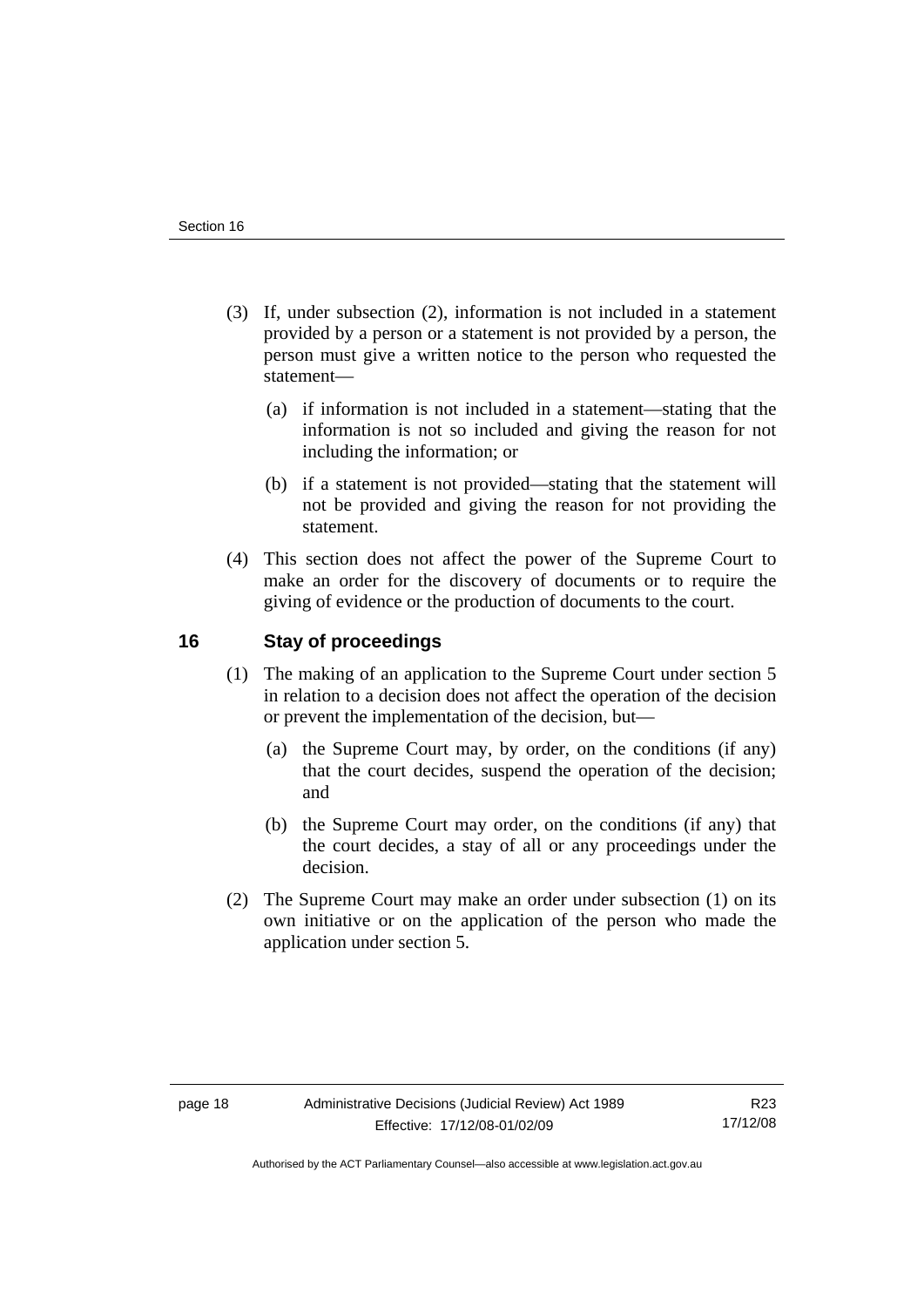## <span id="page-22-0"></span>**17 Powers of Supreme Court in relation to applications for order of review**

- (1) On an application for an order of review in relation to a decision, the Supreme Court may, in its discretion, make all or any of the following orders:
	- (a) an order quashing or setting aside the decision, or a part of the decision, with effect from the date of the order or from the earlier or later date that the court specifies;
	- (b) an order referring the matter to which the decision relates to the person who made the decision for further consideration, subject to the directions that the court considers appropriate;
	- (c) an order declaring the rights of the parties in relation to any matter to which the decision relates;
	- (d) an order directing any of the parties to do, or to refrain from doing, anything to do justice between the parties.
- (2) On an application for an order of review in relation to conduct that has been, is being, or is proposed to be, engaged in for the purpose of the making of a decision, the Supreme Court may, in its discretion, make either or both of the following orders:
	- (a) an order declaring the rights of the parties in relation to any matter to which the conduct relates;
	- (b) an order directing any of the parties to do, or to refrain from doing, anything to do justice between the parties.
- (3) On an application for an order of review in relation to a failure to make a decision, or in relation to a failure to make a decision within the period within which the decision was required to be made, the Supreme Court may, in its discretion, make all or any of the following orders:
	- (a) an order directing the making of the decision;

page 19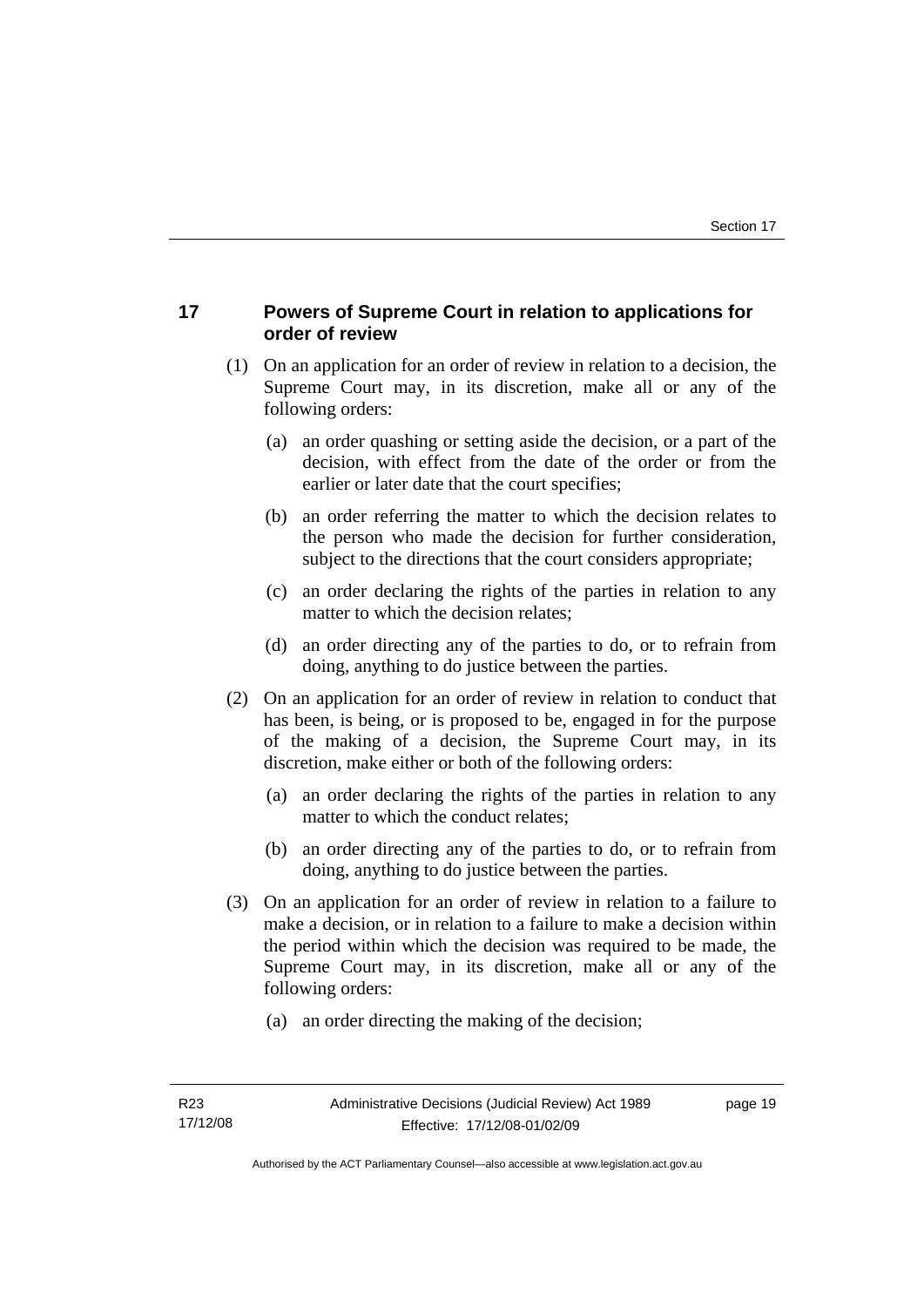- <span id="page-23-0"></span> (b) an order declaring the rights of the parties in relation to the making of the decision;
- (c) an order directing any of the parties to do, or to refrain from doing, anything to do justice between the parties.
- (4) The Supreme Court may at any time, on its own initiative or on the application of any party, revoke, vary, or suspend the operation of any order made by it under this section.

## **18 Change in person holding, or performing the duties of, an office**

- (1) This section applies if—
	- (a) a person has, in the performance of the duties of an office, made a decision in relation to which an application may be made to the Supreme Court under this Act; and
	- (b) the person no longer holds, or, for whatever reason, is not performing the duties of, that office.
- (2) This Act has effect as if the decision had been made by—
	- (a) the person for the time being holding or performing the duties of that office; or
	- (b) if there is no person for the time being holding or performing the duties of that office or that office no longer exists—the person that the Minister administering the enactment under which the decision was made, or a person authorised by that Minister, specifies.

## **19 Intervention by Minister**

- (1) The Minister may, on behalf of the Territory, intervene in a proceeding before the Supreme Court under this Act.
- (2) If the Minister intervenes in a proceeding—
	- (a) the Minister is taken to be a party to the proceeding; and

Authorised by the ACT Parliamentary Counsel—also accessible at www.legislation.act.gov.au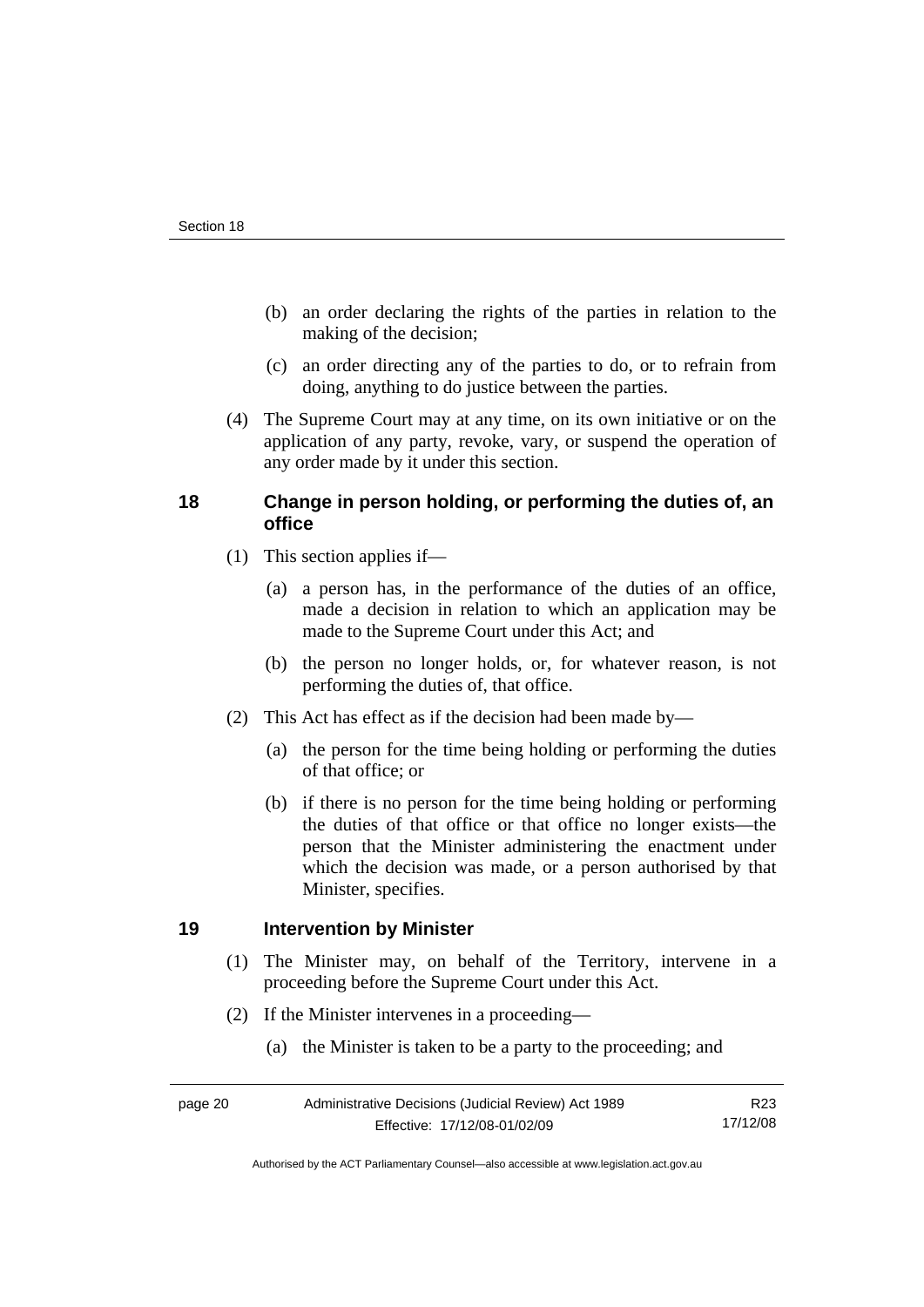<span id="page-24-0"></span> (b) the Supreme Court may, in the proceeding, make orders about costs against the Territory that the court considers appropriate.

## **20 Act not to apply to certain decisions**

- (1) A regulation may declare decisions to be decisions that are not subject to judicial review by the Supreme Court under this Act.
- (2) If a regulation is so made in relation to a decision—
	- (a) section 5 does not apply in relation to that decision; and
	- (b) section 6 does not apply in relation to conduct that has been, is being, or is proposed to be, engaged in for the purpose of making that decision; and
	- (c) section 7 does not apply in relation to a failure to make that decision.
- (3) A regulation made for subsection (1) applies only in relation to decisions made after the regulation take effect.

## **21 Regulation-making power**

The Executive may make regulations for this Act.

*Note* A regulation must be notified, and presented to the Legislative Assembly, under the Legislation Act.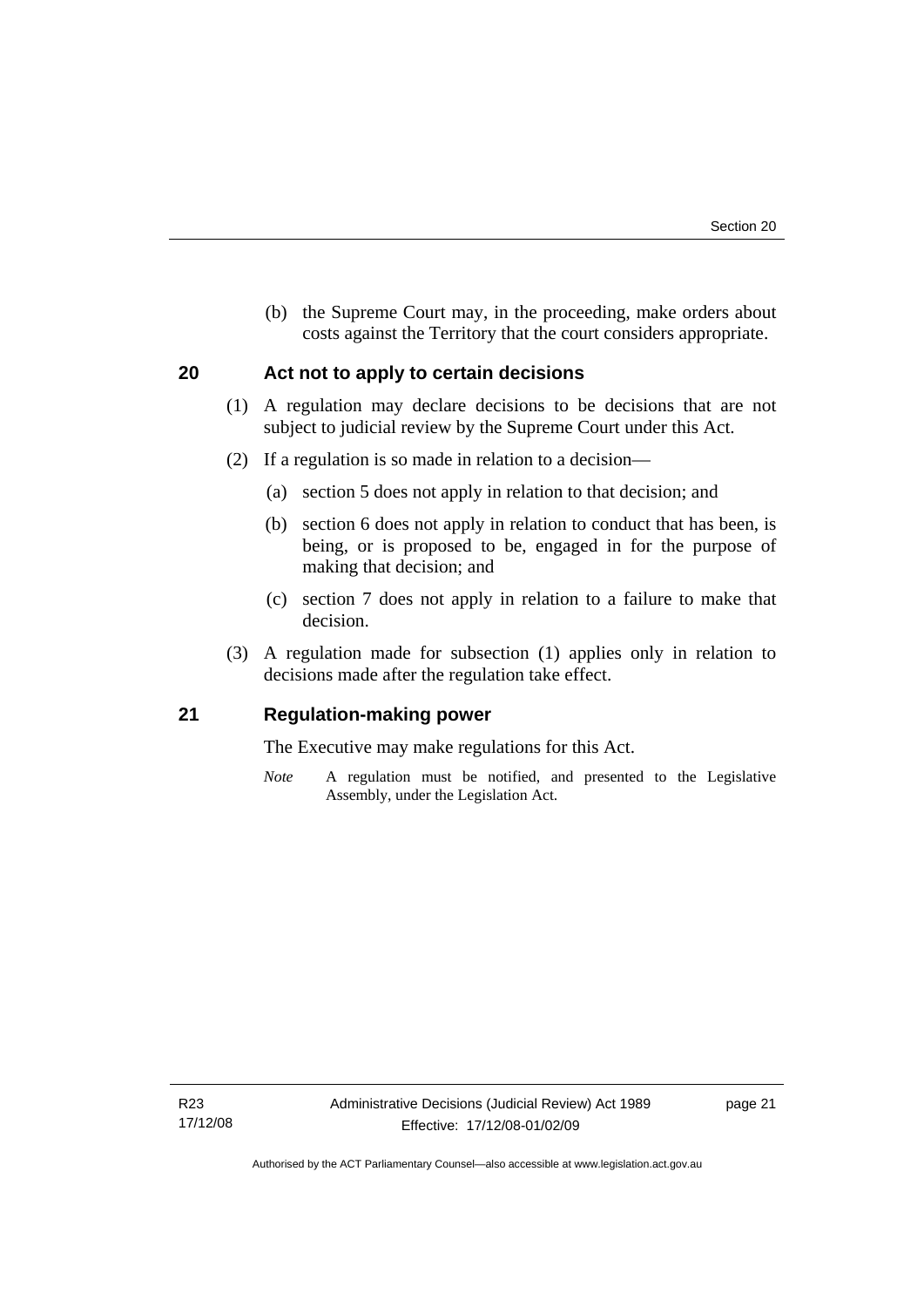# <span id="page-25-0"></span>**Schedule 1 Decisions to which this Act does not apply**

(see dict, def *decision to which this Act applies*)

| column 1                                     | column <sub>2</sub>                                   | column 3                                                                                                                       |  |
|----------------------------------------------|-------------------------------------------------------|--------------------------------------------------------------------------------------------------------------------------------|--|
| item                                         | enactment                                             | decision under enactment                                                                                                       |  |
| 1                                            | <b>Building Act 2004</b>                              | a decision under section 96 (Approval of fidelity<br>$\bullet$<br>fund schemes)<br>a decision under section 107 (Suspension or |  |
|                                              |                                                       | cancellation of approval of approved scheme)                                                                                   |  |
| 2                                            | Confiscation of<br><b>Criminal Assets Act</b><br>2003 | any decision                                                                                                                   |  |
| 3                                            | Crimes (Restorative<br>Justice) Act 2004              | any decision                                                                                                                   |  |
| 4<br>Crimes (Sentence<br>Administration) Act |                                                       | A decision of the chief executive under any of the<br>following provisions:                                                    |  |
|                                              | 2005                                                  | section 20 (Directions to escort officers)                                                                                     |  |
|                                              |                                                       | section 31 (Early release of offender)                                                                                         |  |
|                                              |                                                       | section 37 (Full-time detention—return<br>from NSW)                                                                            |  |
|                                              |                                                       | section 45 (Periodic detention—alcohol<br>and drug tests)                                                                      |  |
|                                              |                                                       | section 46 (Periodic detention—personal<br>searches)                                                                           |  |
|                                              |                                                       | section 95 (Community service work—<br>alcohol and drug tests)                                                                 |  |
|                                              |                                                       | section 96 (Community service work—<br>frisk searches).                                                                        |  |

page 22 Administrative Decisions (Judicial Review) Act 1989 Effective: 17/12/08-01/02/09

R23 17/12/08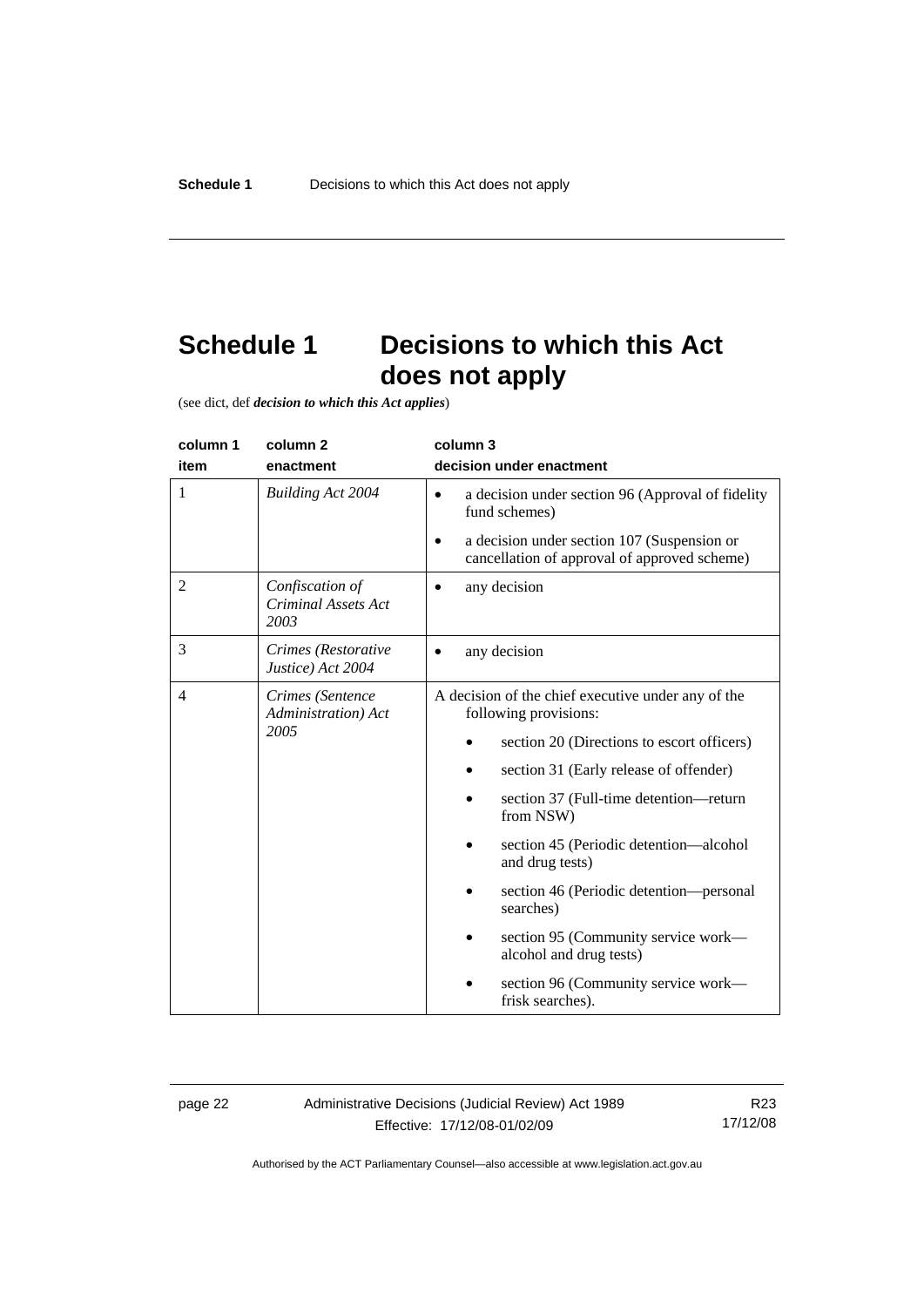| column 1<br>item | column <sub>2</sub><br>enactment                                            | column 3<br>decision under enactment                                                                                                                                                                                                                                                   |
|------------------|-----------------------------------------------------------------------------|----------------------------------------------------------------------------------------------------------------------------------------------------------------------------------------------------------------------------------------------------------------------------------------|
| 5                | Duties Act 1999                                                             | a decision making or forming part of the process<br>of making, or leading up to the making of, an<br>assessment<br>a decision disallowing, completely or partly, an<br>objection to an assessment                                                                                      |
|                  |                                                                             | a decision refusing to amend, completely or<br>partly, an assessment                                                                                                                                                                                                                   |
| 6                | Electoral Act 1992                                                          | a decision under part 4 (Electorates)                                                                                                                                                                                                                                                  |
| 7                | <b>Financial Institutions</b><br>Duty Act 1987 (which<br>has been repealed) | a decision making or forming part of the process<br>$\bullet$<br>of making, or leading up to the making, of an<br>assessment<br>a decision disallowing, completely or partly, an<br>objection to an assessment<br>a decision refusing to amend, completely or<br>partly, an assessment |
| 8                | Gene Technology (GM<br>Crop Moratorium)<br>Act 2004                         | a decision of the Minister under section 7<br>$\bullet$<br>(Moratorium orders)<br>a decision of the Minister under section 8<br>(Exemptions)                                                                                                                                           |
| 9                | <b>Gunghalin Drive</b><br><b>Extension Authorisation</b><br>Act 2004        | any decision                                                                                                                                                                                                                                                                           |
| 10               | <i>Inquiries Act 1991</i>                                                   | any decision                                                                                                                                                                                                                                                                           |

R23 17/12/08 page 23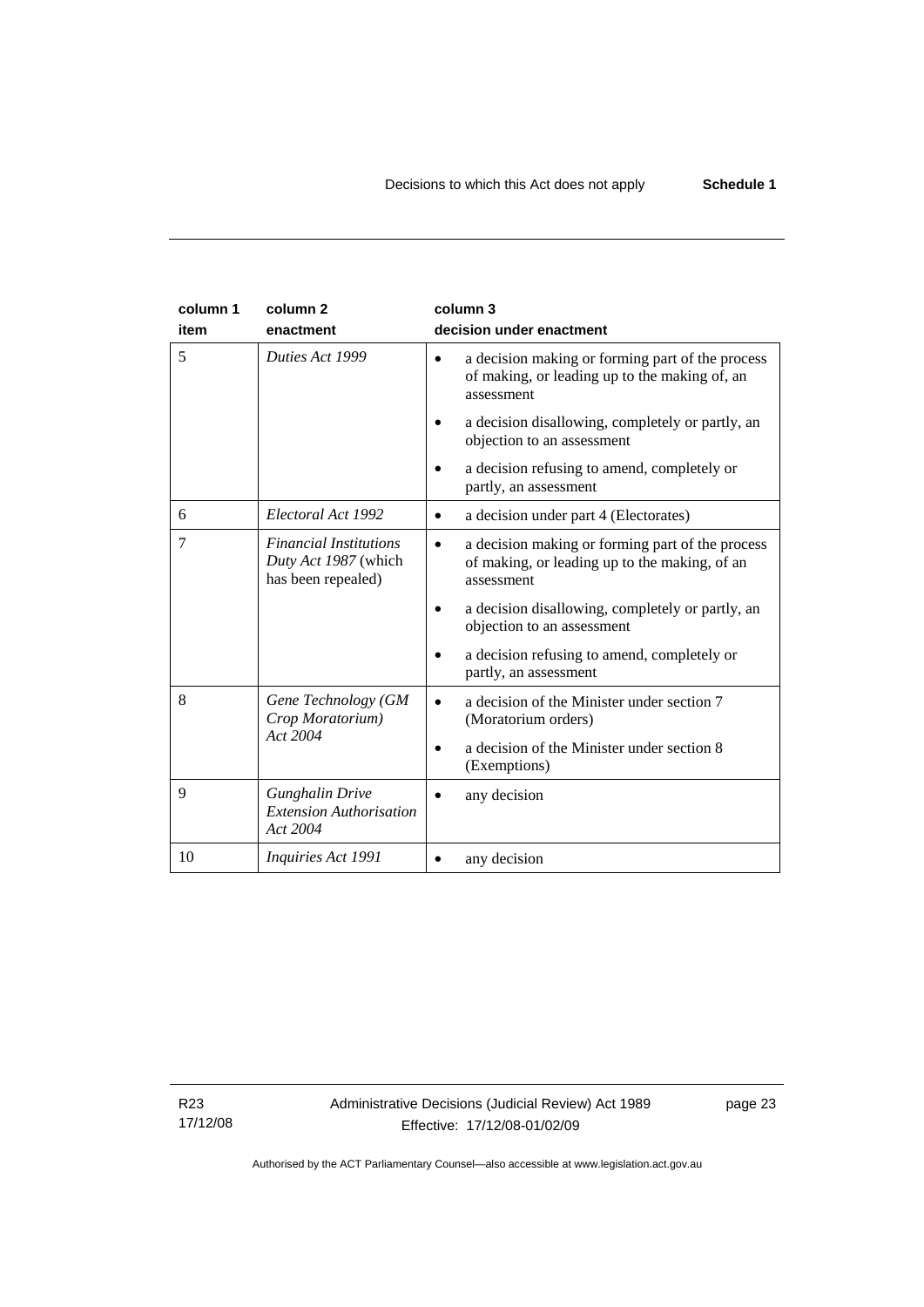| column 1 | column <sub>2</sub>                     | column 3                                                                                                                                                                                                                              |
|----------|-----------------------------------------|---------------------------------------------------------------------------------------------------------------------------------------------------------------------------------------------------------------------------------------|
| item     | enactment                               | decision under enactment                                                                                                                                                                                                              |
| 11       | <b>Judicial Commissions</b><br>Act 1994 | a decision of the Executive under<br>section $5(1)$ , section $16(3)$ or section 18                                                                                                                                                   |
|          |                                         | a decision of a member of the Legislative<br>$\bullet$<br>Assembly to propose a motion in accordance<br>with section 14 $(3)$ (a) or to give notice of the<br>motion to the Attorney-General in accordance<br>with section $14(3)(b)$ |
|          |                                         | a decision of the Attorney-General under<br>$\bullet$<br>section 16 (1), section 17 (1) or section 23 (3)                                                                                                                             |
|          |                                         | a resolution passed by the Legislative Assembly<br>for the examination by a judicial commission of<br>a complaint in relation to a judicial officer                                                                                   |
|          |                                         | a decision of a judicial commission                                                                                                                                                                                                   |
| 12       | Legislation Act 2001                    | a decision under chapter 5 (Regulatory impact<br>$\bullet$<br>statements for subordinate laws and disallowable<br>instruments)                                                                                                        |
| 13       | Payroll Tax Act 1987                    | a decision making or forming part of the process<br>$\bullet$<br>of making, or leading up to the making, of an<br>assessment                                                                                                          |
|          |                                         | a decision disallowing, completely or partly, an<br>$\bullet$<br>objection to an assessment                                                                                                                                           |
|          |                                         | a decision refusing to amend, completely or<br>partly, an assessment                                                                                                                                                                  |
| 14       | Planning and<br>Development Act 2007    | a decision in relation to a new development<br>$\bullet$<br>application within the meaning of the<br><b>Development Application (Block 20 Section 23</b><br>Hume) Assessment Facilitation Act 2008                                    |
|          |                                         | a decision in relation to an approval of a new<br>development application within the meaning of<br>the Development Application (Block 20<br>Section 23 Hume) Assessment Facilitation<br>Act 2008                                      |

## page 24 Administrative Decisions (Judicial Review) Act 1989 Effective: 17/12/08-01/02/09

R23 17/12/08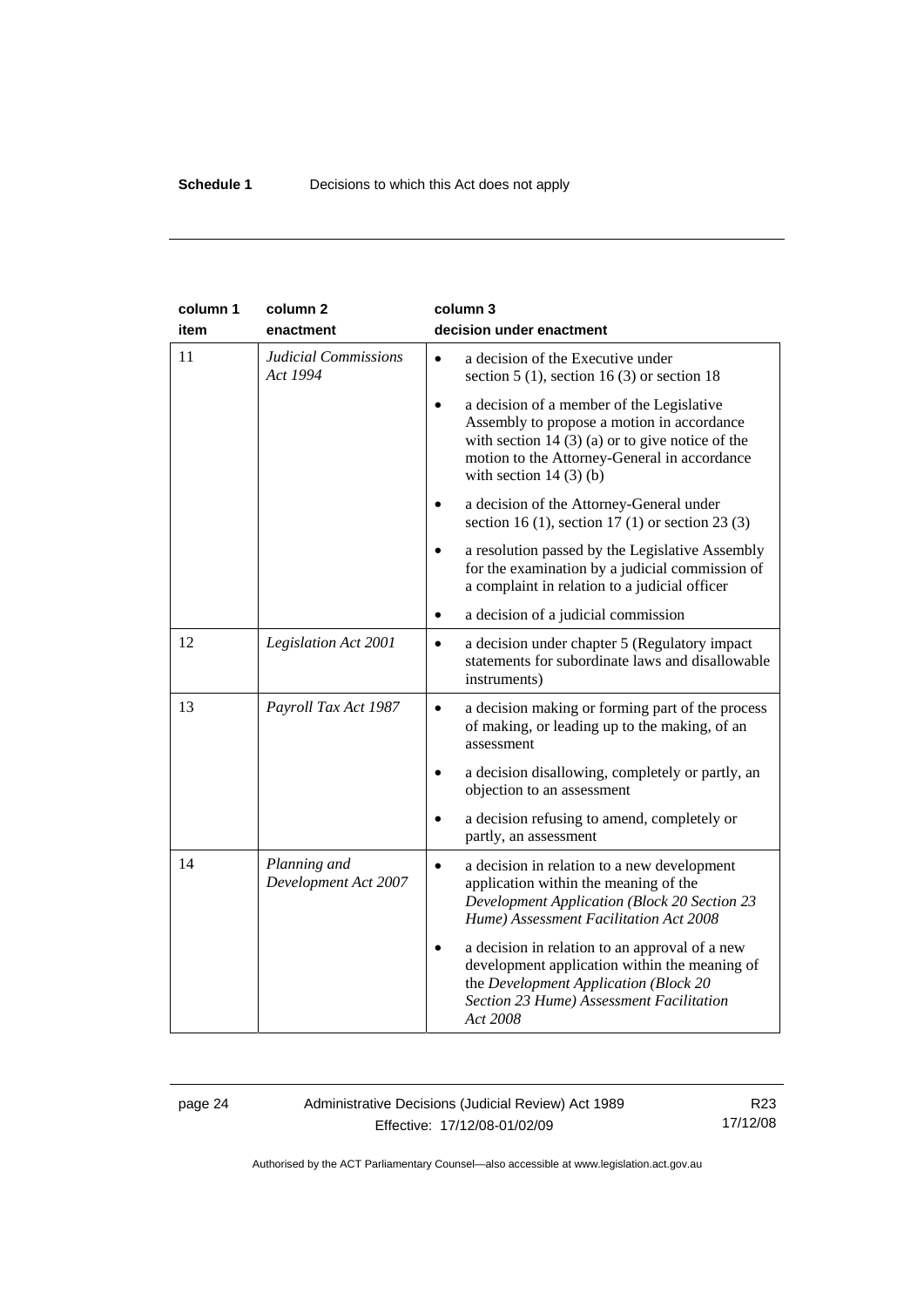| column 1 | column <sub>2</sub>                                                    | column 3                                                                                                        |
|----------|------------------------------------------------------------------------|-----------------------------------------------------------------------------------------------------------------|
| item     | enactment                                                              | decision under enactment                                                                                        |
| 15       | <b>Plant Diseases Act</b><br>2002                                      | a decision of the Minister under part 3 (Measures<br>for the control of diseases and pests)                     |
| 16       | Royal Commissions Act<br>1991                                          | any decision                                                                                                    |
| 17       | <b>Stamp Duties and Taxes</b><br>Act 1987 (which has<br>been repealed) | a decision making or forming part of the process<br>of making, or leading up to the making, of an<br>assessment |
|          |                                                                        | a decision disallowing, completely or partly, an<br>objection to an assessment                                  |
|          |                                                                        | a decision refusing to amend, completely or<br>partly, an assessment                                            |
| 18       | <b>Taxation</b><br><b>Administration Act</b><br>1999                   | a decision making or forming part of the process<br>of making, or leading up to the making, of an<br>assessment |
|          |                                                                        | a decision disallowing, completely or partly, an<br>objection to an assessment                                  |
|          |                                                                        | a decision refusing to amend, completely or<br>partly, an assessment                                            |

R23 17/12/08 Administrative Decisions (Judicial Review) Act 1989 Effective: 17/12/08-01/02/09

page 25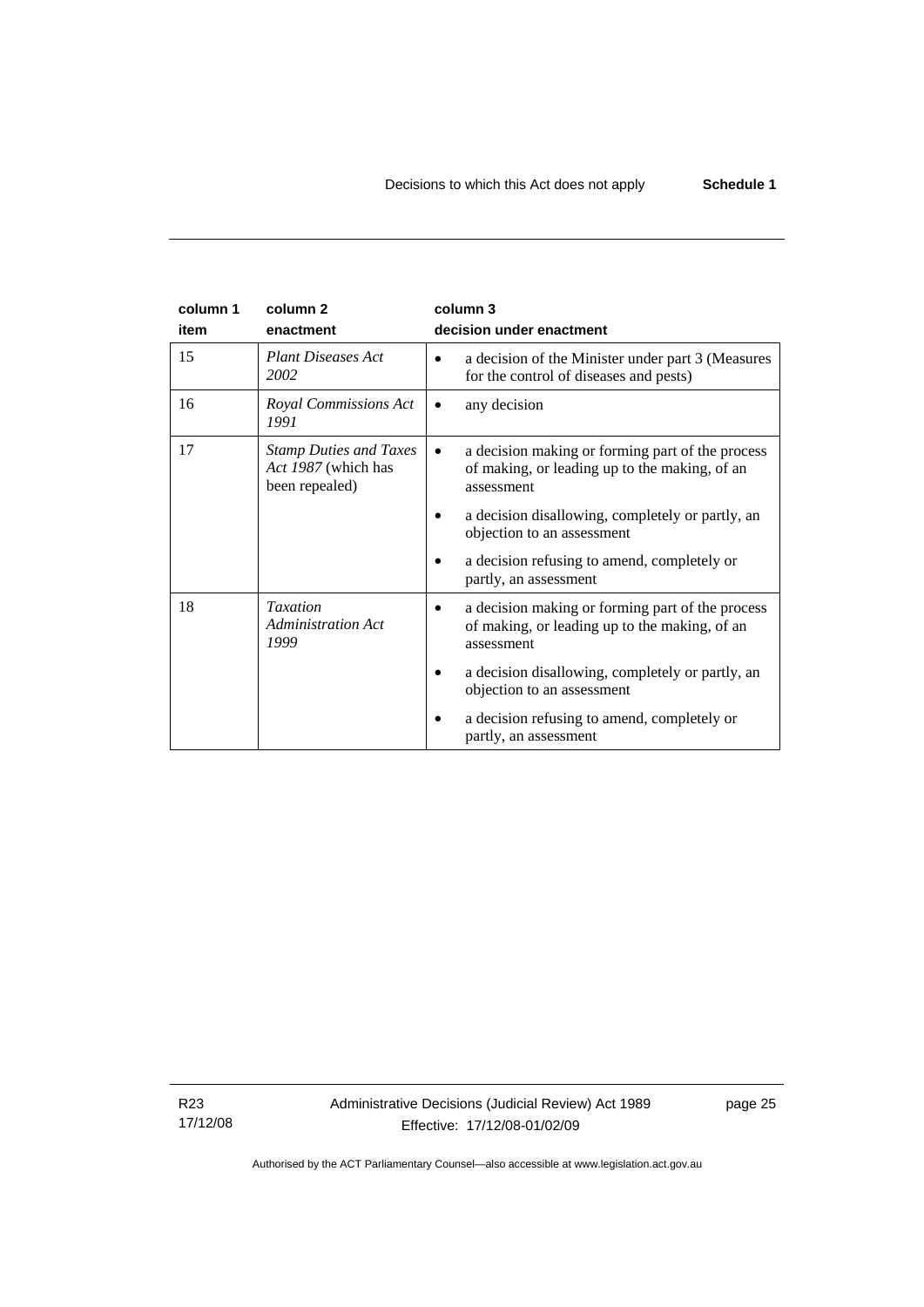<span id="page-29-0"></span>Section 2.1

# **<u>U</u>** Schedule 2 Decisions to which s 13 does **not apply**

(see s 13 (13))

## **2.1 Administration of criminal justice**

A decision relating to the administration of criminal justice and, in particular—

- (a) a decision in relation to the investigation or prosecution of a person for an offence against a law in force in the ACT; and
- (b) a decision in relation to the appointment of an investigator or inspector for the purposes of such an investigation; and
- (c) a decision in relation to the issue of a search warrant under a law in force in the ACT; and
- (d) a decision under a law in force in the ACT requiring the production of a document, the giving of information or the issue of a subpoena or summons to a person as a witness.

## **2.2 Civil proceedings**

A decision relating to the bringing or conduct of a civil proceeding, including a decision relating to, or that may result, in the bringing of a civil proceeding for the recovery of a financial penalty arising from a contravention of an enactment and, in particular—

- (a) a decision in relation to the investigation of a person for such a contravention; and
- (b) a decision in relation to the appointment of an investigator or inspector for the purposes of such an investigation; and
- (c) a decision in relation to the issue of a search warrant under an enactment; and

Authorised by the ACT Parliamentary Counsel—also accessible at www.legislation.act.gov.au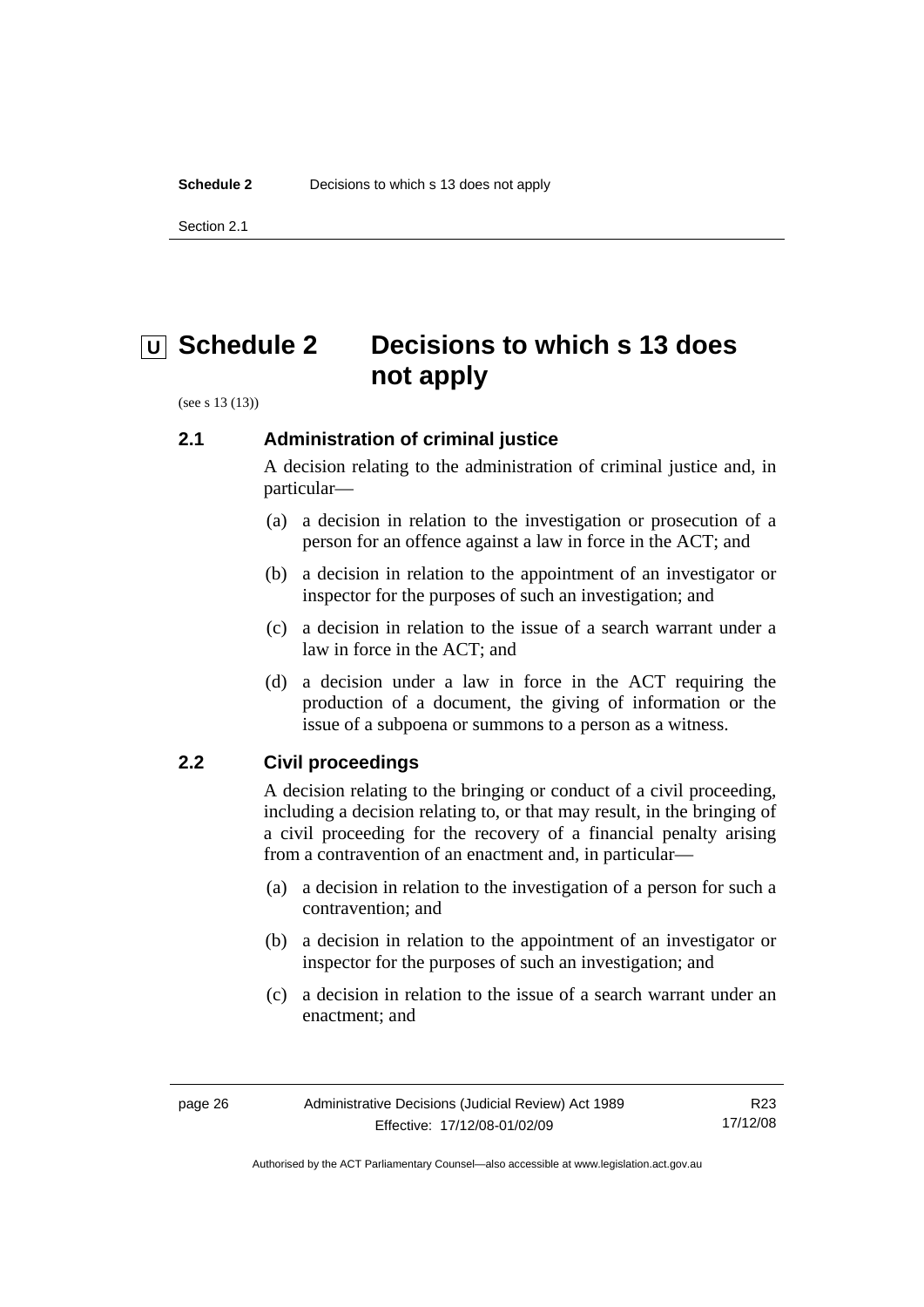<span id="page-30-0"></span> (d) a decision under an enactment requiring the production of a document, the giving of information or the issue of a subpoena or summons to a person as a witness.

## **2.3 Decisions relating to territory finance**

The following decisions:

- (a) a decision authorised by an Act to issue an amount out of the public money of the Territory;
- (b) a decision of the Treasurer under the *Financial Management Act 1996*, section 18 (Treasurer's advance);
- (c) a decision in relation to the enforcement of a judgment or order for the recovery of an amount by—
	- (i) the Territory; or
	- (ii) a public servant in an official capacity;

## **2.4 Decisions relating to administration of the public service**

A decision relating to—

- (a) personnel management (including recruitment, training, promotion and organisation) in relation to the public service, other than a decision relating to, and having regard to the particular characteristics of, or other circumstances relating to, a particular person; or
- (b) the promotion, transfer, temporary performance of duties, of or by an individual officer of the public service; or
- (c) the making of an appointment to the public service; or
- (d) the engagement of a person as an employee under the *Public Sector Management Act 1994*; or
- (e) the prevention or settlement of an industrial dispute, or otherwise relating to industrial matters, in relation to the public service; or

Authorised by the ACT Parliamentary Counsel—also accessible at www.legislation.act.gov.au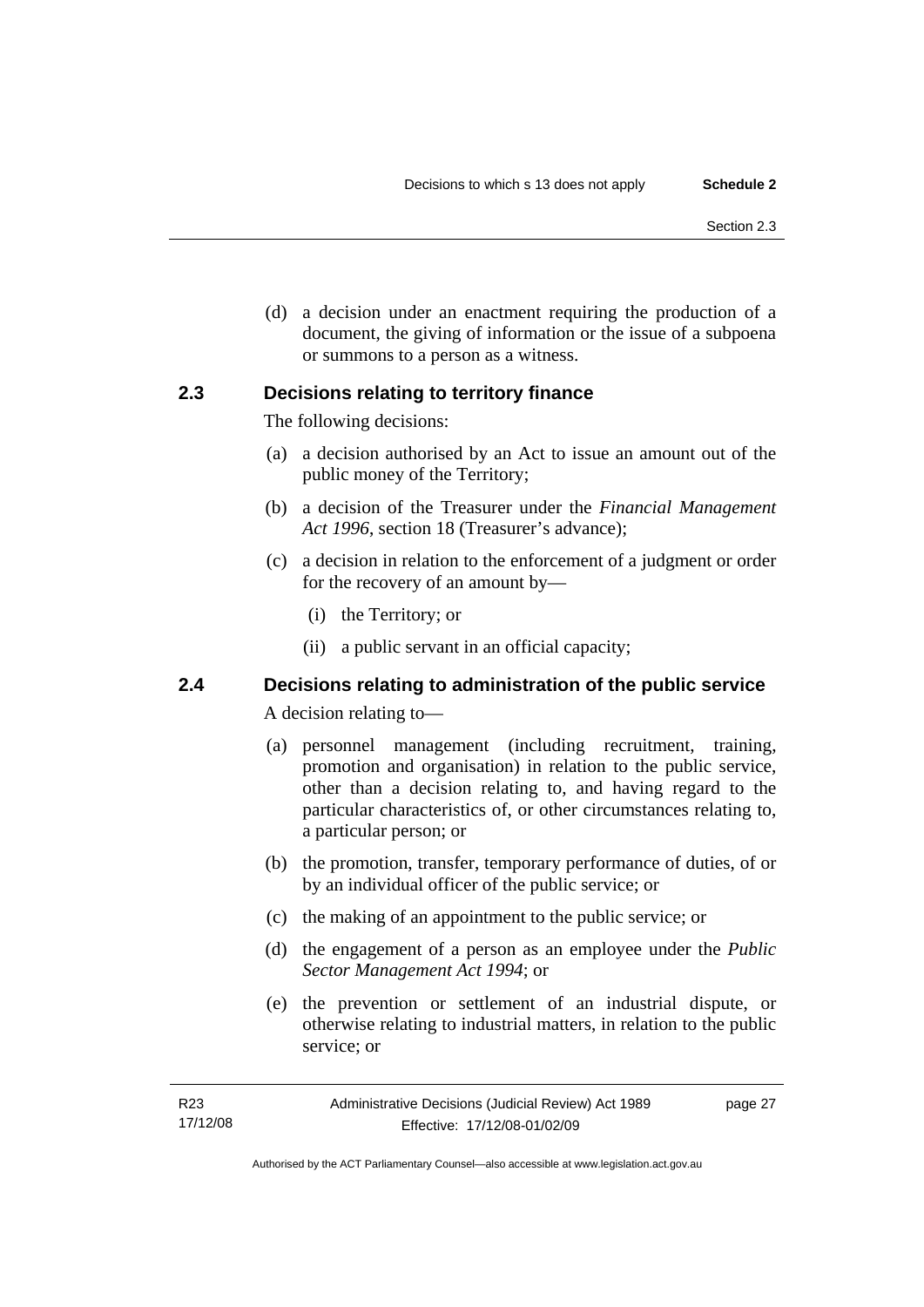<span id="page-31-0"></span>Section 2.5

 (f) the appointment, or ending of the appointment, of a chief executive under the *Public Sector Management Act 1994*.

#### **2.5 Certain other appointment decisions**

A decision relating to—

- (a) the making of an appointment under an enactment or to an office established under an enactment; or
- (b) the appointment, or the ending of the appointment, of the commissioner for public administration; or
- (c) the employment, or the ending of employment, of staff under the *Legislative Assembly (Members' Staff) Act 1989*.

## **2.6 Certain decisions under the Crimes (Sentence Administration) Act**

- (1) A decision by the chief executive under any of the following provisions of the *Crimes (Sentence Administration) Act 2005*:
	- section 25 (Full-time detention—chief executive directions)
	- section 28 (Work and activities by full-time detainee)
	- section 44 (Periodic detention—chief executive directions)
	- section 53 (Periodic detention—activities and work)
	- section 55 (Periodic detention—approval not to perform etc)
	- section 58 (Failing to perform periodic detention—extension of periodic detention period)
	- section 59 (Failing to perform periodic detention—referral to board)
	- section 60 (Offender not fit for periodic detention—extension of periodic detention period)
	- section 87 (Good behaviour—chief executive directions)
	- section 91 (Community service work—chief executive directions)
	- section 92 (Community service work—failure to report etc)

R23 17/12/08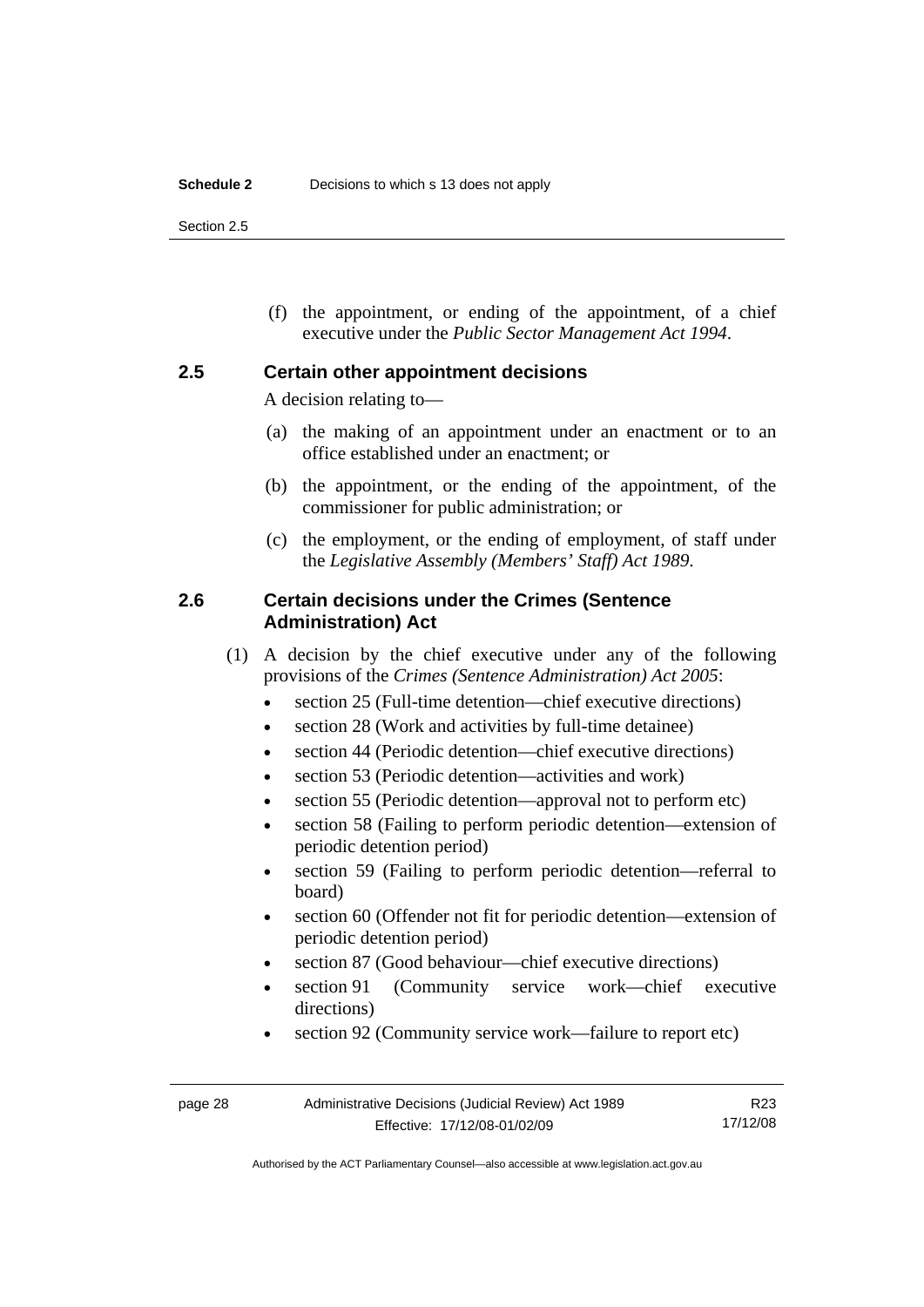- section 100 (Rehabilitation programs—chief executive directions)
- section 138 (Parole—chief executive directions)
- section 302 (Release on licence—chief executive directions)
- section 321 (Chief executive directions—general).
- (2) A decision by a work supervisor under the *Crimes (Sentence Administration) Act 2005*, section 54 (3) or (4) (Periodic detention—activities or work outside correctional centres).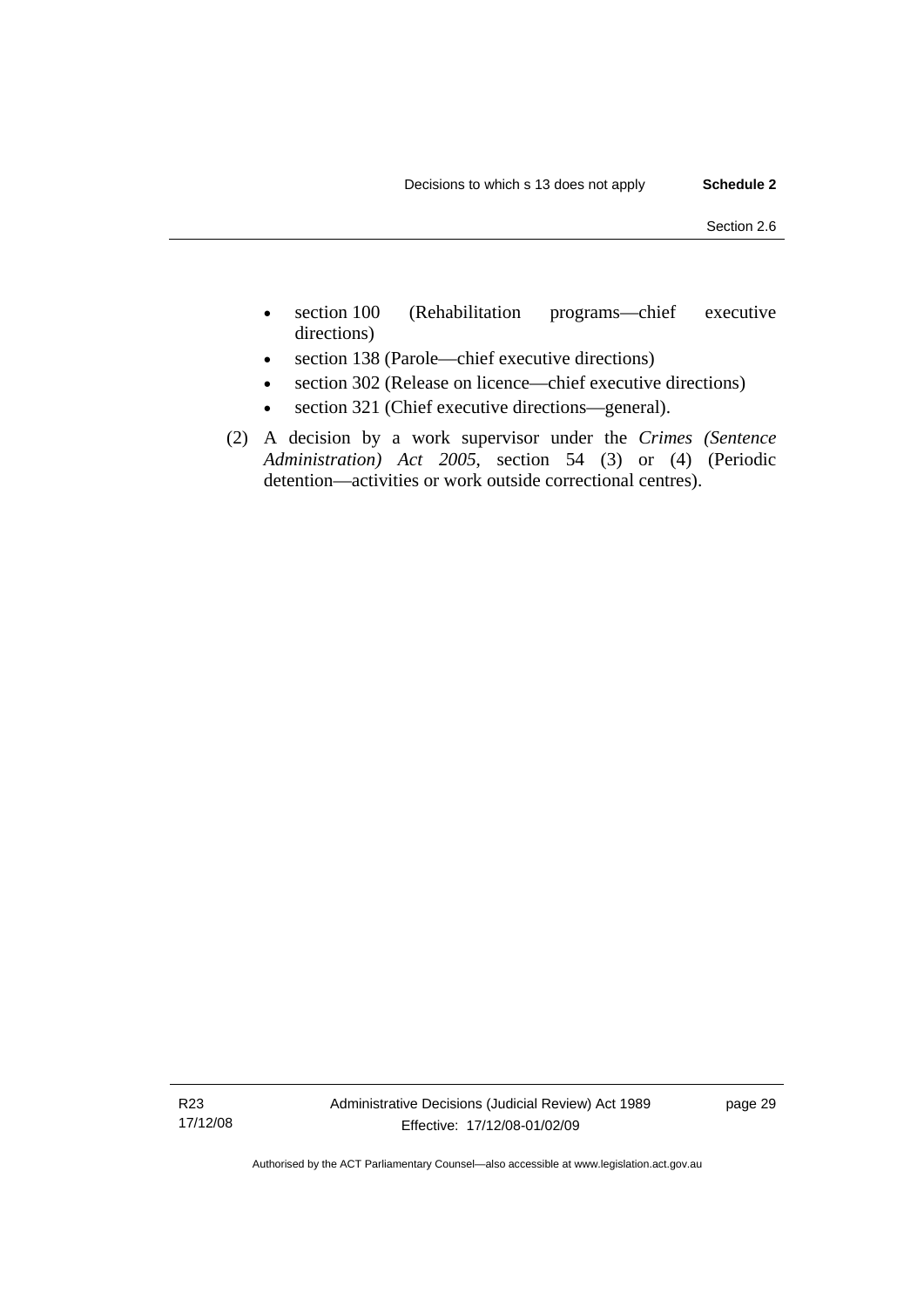# <span id="page-33-0"></span> **U Dictionary**

(see s 2)

*Note 1* The Legislation Act contains definitions and other provisions relevant to this Act.

*Note 2* For example, the Legislation Act, dict, pt 1 defines the following terms:

- fail
- judge
- Minister (see s 162)
- regulation
- Supreme Court
- the Territory.

*conduct engaged in* for the purpose of making a decision—see section 3C.

*decision to which this Act applies* means a decision of an administrative character made, proposed to be made or required to be made (whether in the exercise of a discretion or not) under an enactment, other than a decision mentioned in schedule 1.

*duty* includes a duty imposed on a person in his or her capacity as a public employee.

*enactment* means—

- (a) an Act or subordinate law; or
- (b) the *Canberra Water Supply (Googong Dam) Act 1974* (Cwlth).
- *Note* A reference to an Act or subordinate law includes a reference to a provision of an Act or subordinate law (see Legislation Act, s 7 and s 8).

*failure to make* a decision—see section 3A.

*making* a decision—see section 3A.

*order of review*, in relation to a decision, in relation to conduct engaged in for the purpose of making a decision or in relation to a

| page 30 | Administrative Decisions (Judicial Review) Act 1989 | R23      |
|---------|-----------------------------------------------------|----------|
|         | Effective: 17/12/08-01/02/09                        | 17/12/08 |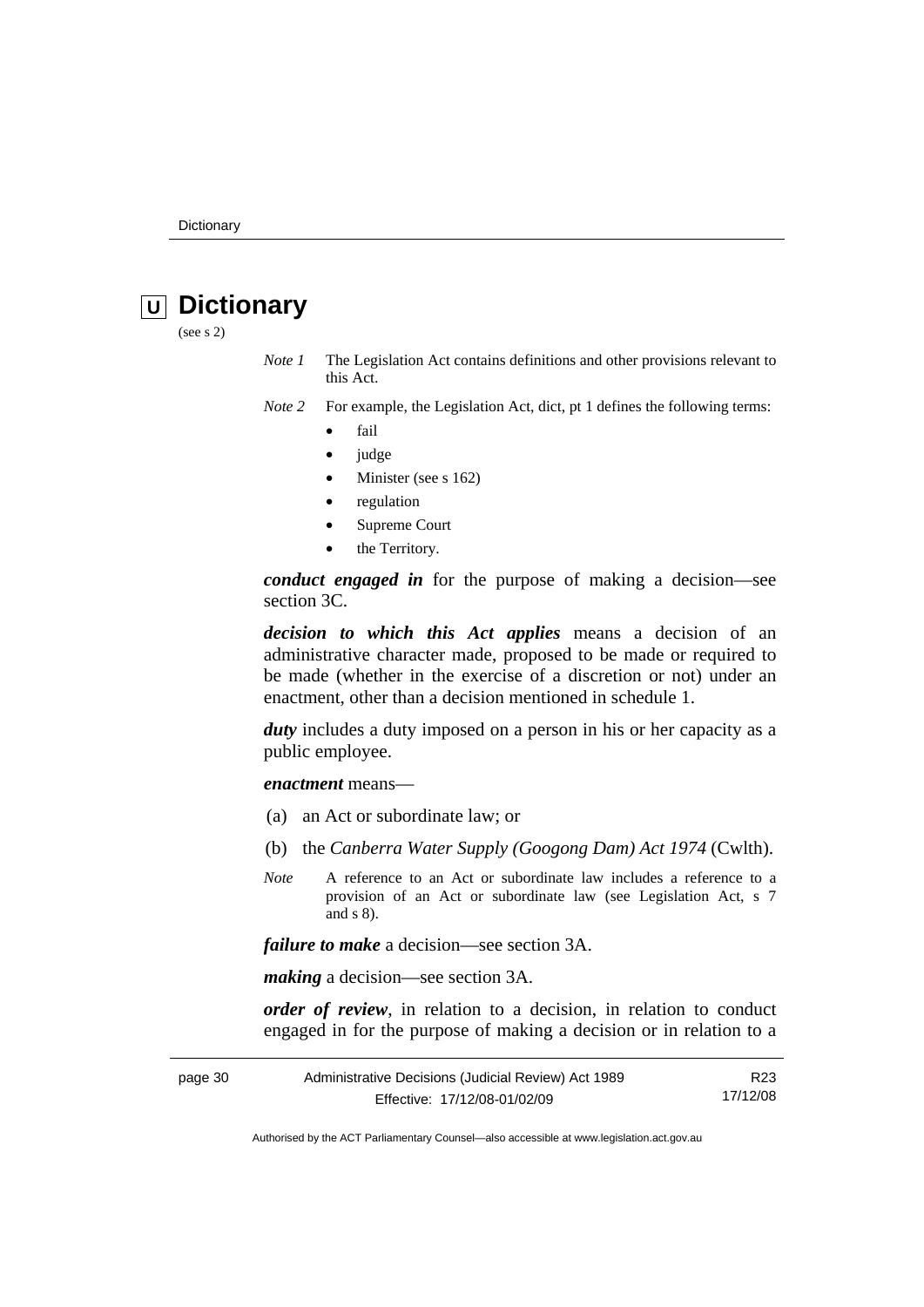failure to make a decision, means an order on an application made under section 5, section 6 or section 7 in relation to the decision, conduct or failure.

*person aggrieved*—see section 3B.

*statement of reasons*, for a decision, means a statement—

- (a) of the findings on material questions of fact; and
- (b) referring to the evidence or other material on which the findings were based; and
- (c) giving the reasons for the decision.

R23 17/12/08 page 31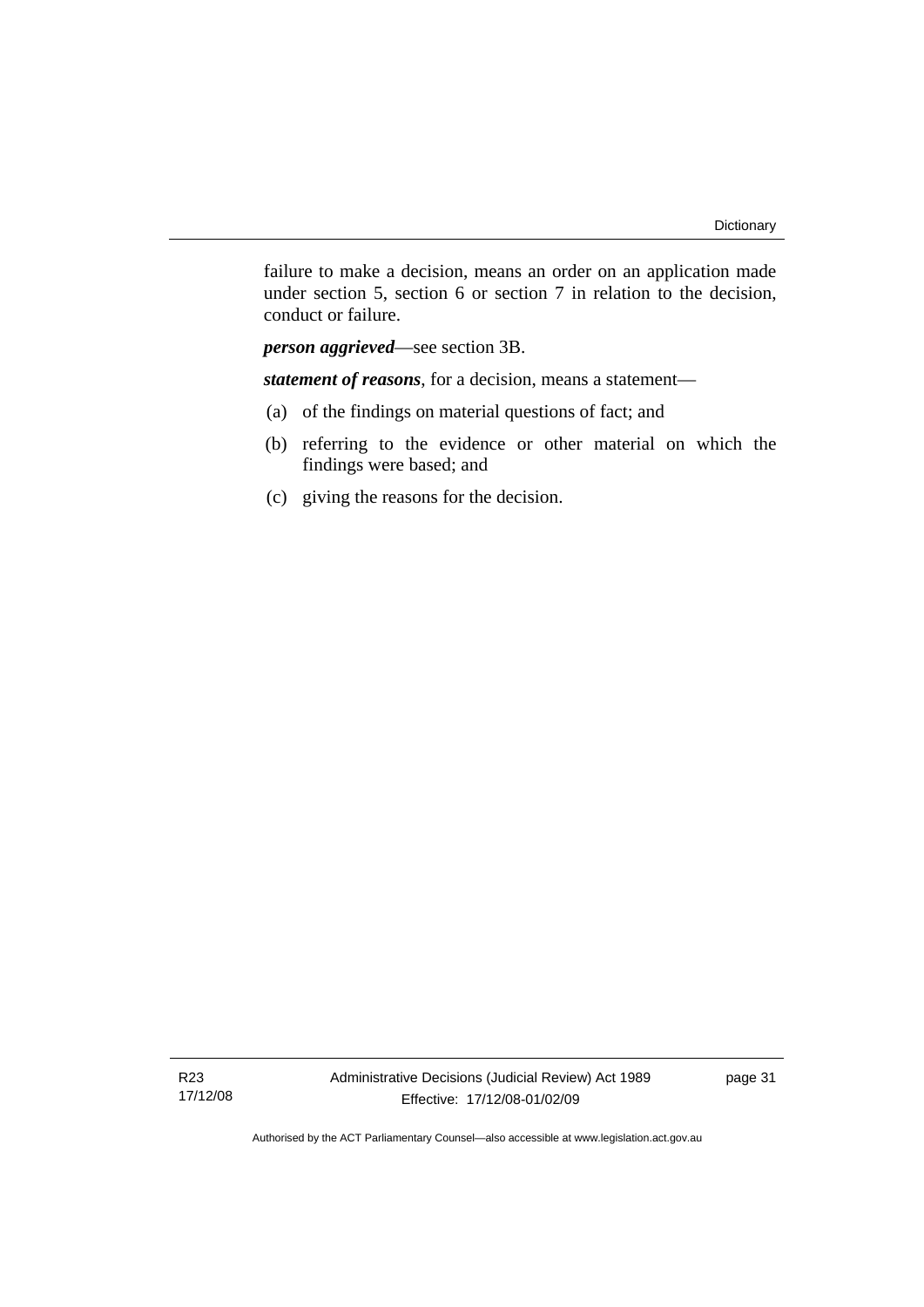<span id="page-35-0"></span>1 About the endnotes

## **Endnotes**

## **1 About the endnotes**

Amending and modifying laws are annotated in the legislation history and the amendment history. Current modifications are not included in the republished law but are set out in the endnotes.

Not all editorial amendments made under the *Legislation Act 2001*, part 11.3 are annotated in the amendment history. Full details of any amendments can be obtained from the Parliamentary Counsel's Office.

Uncommenced amending laws and expiries are listed in the legislation history and the amendment history. These details are underlined. Uncommenced provisions and amendments are not included in the republished law but are set out in the last endnote.

If all the provisions of the law have been renumbered, a table of renumbered provisions gives details of previous and current numbering.

The endnotes also include a table of earlier republications.

| $am = amended$                               | $ord = ordinance$                         |
|----------------------------------------------|-------------------------------------------|
| $amdt = amendment$                           | $orig = original$                         |
| $ch = chapter$                               | par = paragraph/subparagraph              |
| $def = definition$                           | $pres = present$                          |
| $dict = dictionary$                          | $prev = previous$                         |
| $disallowed = disallowed by the Legislative$ | $(\text{prev}) = \text{previously}$       |
| Assembly                                     | $pt = part$                               |
| $div = division$                             | $r = rule/subrule$                        |
| $exp = expires/expired$                      | $renum = renumbered$                      |
| $Gaz = gazette$                              | $reloc = relocated$                       |
| $h dq =$ heading                             | $R[X]$ = Republication No                 |
| $IA = Interpretation Act 1967$               | $RI = reissue$                            |
| $ins = inserted/added$                       | $s = section/subsection$                  |
| $LA =$ Legislation Act 2001                  | $sch = schedule$                          |
| $LR =$ legislation register                  | $sdiv = subdivision$                      |
| $LRA =$ Legislation (Republication) Act 1996 | $sub =$ substituted                       |
| $mod = modified/modification$                | $SL = Subordinate$ Law                    |
| $o = order$                                  | underlining = whole or part not commenced |
| $om = omitted/report$                        | or to be expired                          |
|                                              |                                           |

#### **2 Abbreviation key**

page 32 Administrative Decisions (Judicial Review) Act 1989 Effective: 17/12/08-01/02/09

R23 17/12/08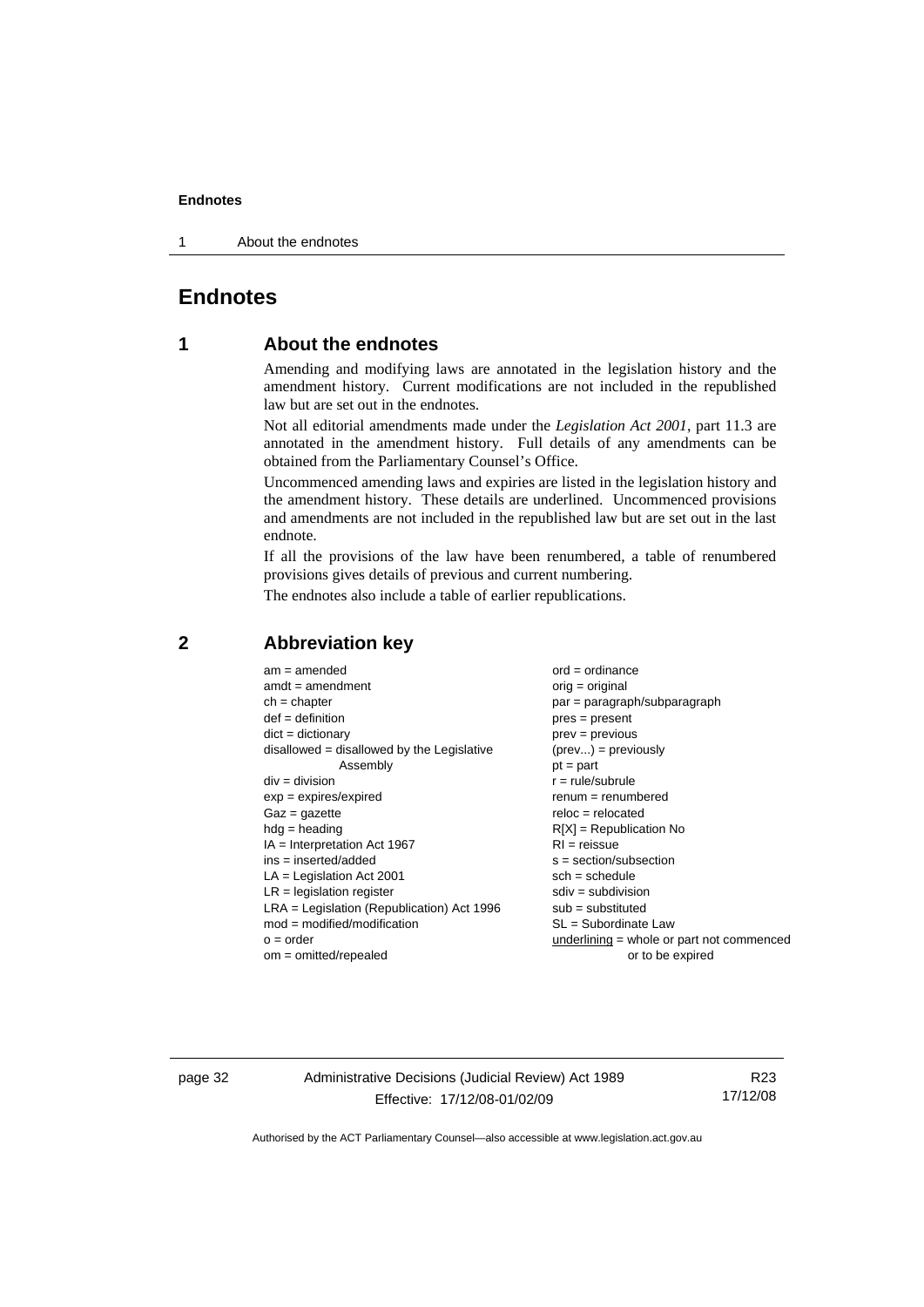## <span id="page-36-0"></span>**3 Legislation history**

This Act was originally a Commonwealth ordinance—the *Administrative Decisions (Judicial Review) Ordinance 1989* No 33 (Cwlth).

The *Australian Capital Territory (Self-Government) Act 1988* (Cwlth), s 34 (4) converted most former Commonwealth ordinances in force in the ACT into ACT enactments. This allowed the ACT Legislative Assembly to amend and repeal the laws. This Act was converted into an ACT enactment on 11 May 1989 (selfgovernment day).

As with most ordinances in force in the ACT, the name was changed from *Ordinance* to *Act* by the *Self-Government (Citation of Laws) Act 1989* No 21, s 5 on 11 May 1989 (self-government day).

#### **Legislation before becoming Territory enactment**

#### **Administrative Decisions (Judicial Review) Act 1989 A1989-33**

notified 10 May 1989 commenced 11 May 1989 (s 2)

as amended by

## **Legislation after becoming Territory enactment**

**Royal Commissions and Inquiries (Consequential Provisions) Act 1991 A1991-3 sch** 

notified 1 March 1991 (Gaz 1991 No S7) s 1, s 2 commenced 1 March 1991 (s 2 (1)) sch commenced 1 May 1991 (s 2 (2) and Gaz 1991 No 16)

#### **Administrative Decisions (Judicial Review) (Amendment) Act 1991 A1991-102**

notified 15 January 1992 (Gaz 1991 No S3) s 1, s 2 commenced 15 January 1992 (s 2 (1)) remainder (ss 3-5) commenced 15 July 1992 (s 2 (3))

#### **Electoral Act 1992 A1992-71 s 53**

notified 8 December 1992 (Gaz 1992 No S218)

s 1, s 2 commenced 8 December 1992 (s 2 (1))

s 53 commenced 21 December 1992 (s 2 (2) and Gaz 1992 No S243)

R23 17/12/08 page 33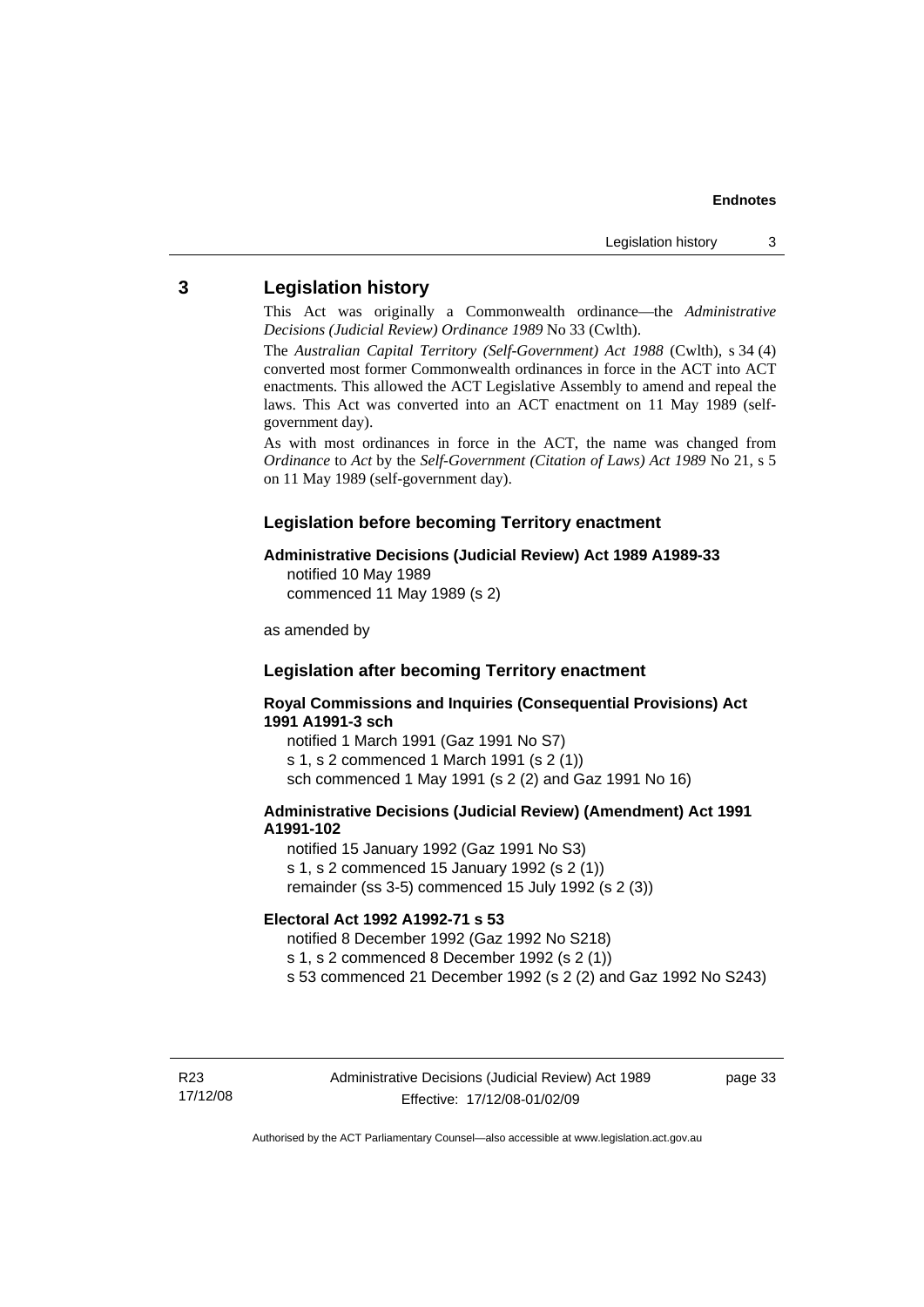| Legislation history | -3 |  |  |
|---------------------|----|--|--|
|---------------------|----|--|--|

#### **Administrative Decisions (Judicial Review) (Amendment) Act 1993 A1993-65**

notified 6 September 1993 (Gaz 1993 No S172) commenced 6 September 1993 (s 2)

#### **Supreme Court (Amendment) Act (No 2) 1993 A1993-91 sch 3**  notified 17 December 1993 (Gaz 1993 No S258) sch 3 commenced 17 December 1993 (s 2)

#### **Judicial Commissions (Consequential Amendments) Act 1994 A1994-10 s 4**

notified 14 March 1994 (Gaz 1994 No S44) s 4 commenced 14 March 1994 (s 2)

#### **Public Sector Management (Consequential and Transitional Provisions) Act 1994 A1994-38 sch 1 pt 3**

notified 30 June 1994 (Gaz 1994 No S121) s 1, s 2 commenced 30 June 1994 (s 2 (1)) sch 1 pt 3 commenced 1 July 1994 (s 2 (2) and Gaz 1994 No S142)

#### **Financial Management and Audit (Consequential and Transitional Provisions) Act 1996 A1996-26 sch pt 1**

notified 1 July 1996 (Gaz 1996 No S130) sch pt 1 commenced 1 July 1996 (s 2)

#### **Land (Planning and Environment) (Amendment) Act (No 3) 1996 A1996-85 s 88**

notified 24 December 1996 (Gaz 1996 No S345) s 1, s 2 commenced 24 December 1996 (s 2 (1)) s 88 commenced 24 June 1997 (s 2 (3))

## **Tobacco Licensing (Amendment) Act 1998 A1998-18 sch 1**

notified 10 July 1998 (Gaz 1998 No S190) commenced 10 July 1998 (s 2)

#### **Taxation Administration (Consequential and Transitional Provisions) Act 1999 A1999-5 sch 2**

notified 1 March 1999 (Gaz 1999 No S8) s 1, s 2 commenced 1 March 1999 (s 2 (1)) sch 2 commenced 1 March 1999 (s 2 (2))

R23 17/12/08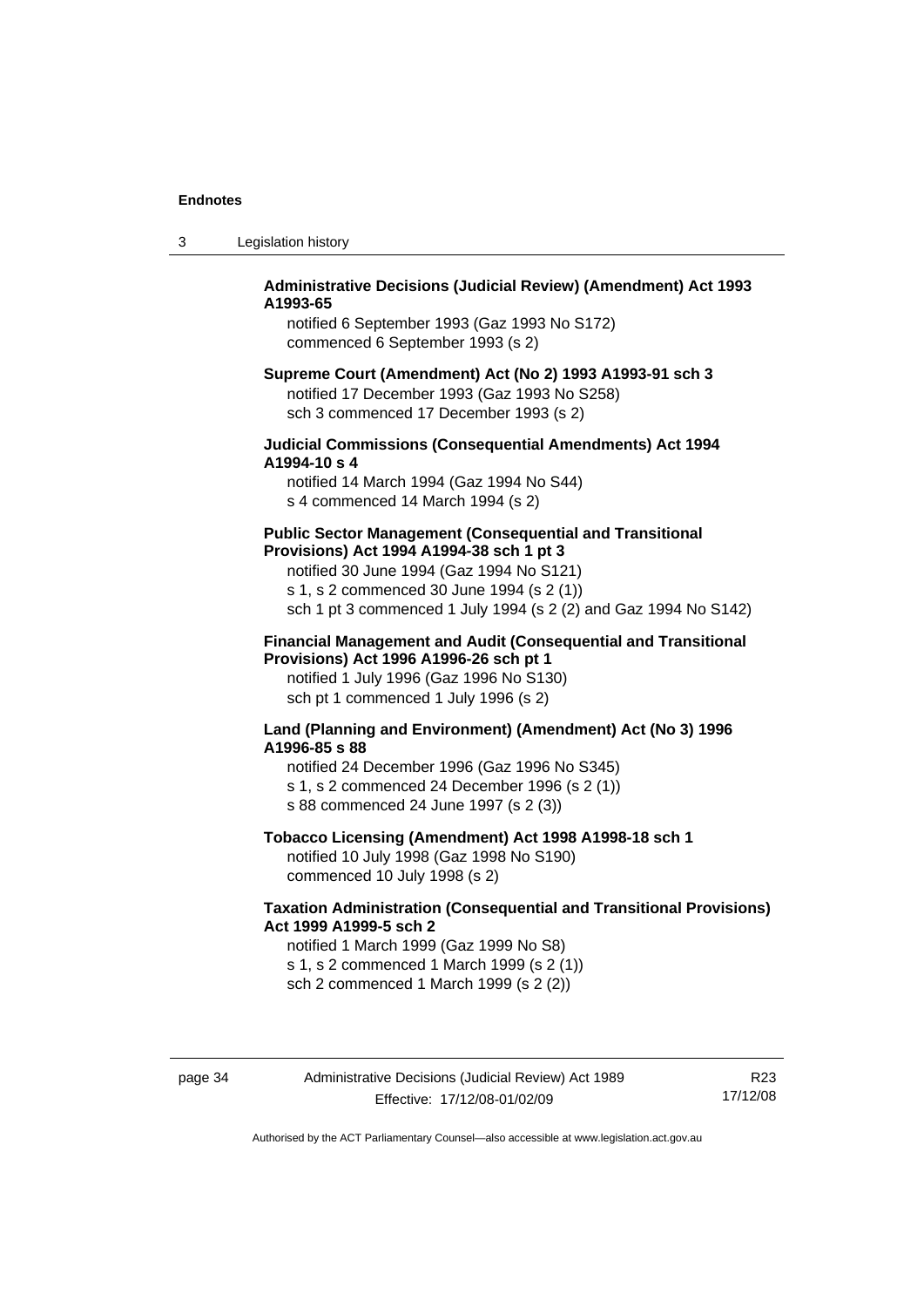#### **Duties (Consequential and Transitional Provisions) Act 1999 A1999-8 s 33**

notified 1 March 1999 (Gaz 1999 No S8) ss 1-3 commenced 1 March 1999 (s 2 (1)) s 33 commenced 1 March 1999 (s 2 (2) and see Duties Act 1999 A1999-7, s 2 (2) and Gaz 1999 No S8)

#### **Law Reform (Miscellaneous Provisions) Act 1999 A1999-66 sch 3**  notified 10 November 1999 (Gaz 1999 No 45) commenced 10 November 1999 (s 2)

#### **Tobacco Amendment Act 2000 A2000-16 sch 3 pt 1**

notified 20 April 2000 (Gaz 2000 No 16) s 1, s 2 commenced 20 April 2000 (s 2 (1)) sch 3 pt 1 commenced 1 July 2000 (s 2 (3))

#### **Subordinate Laws Amendment Act 2000 A2000-71 sch 2**

notified 21 December 2000 (Gaz 2000 No S69) s 1, s 2 commenced 21 December 2000 (IA s 10B) sch 2 commenced 21 June 2001 (IA s 10E)

#### **Legislation (Consequential Amendments) Act A2001-44 pt 6**

notified 26 July 2001 (Gaz 2001 No 30)

s 1, s 2 commenced 26 July 2001 (IA s 10B)

pt 6 commenced 12 September 2001 (s 2 and see Gaz 2001 No S65)

#### **Building Amendment Act 2002 A2002-15 s 14**

notified LR 17 May 2002

- s 1, s 2 commenced 17 May 2002 (LA s 75)
- s 14 commenced 18 May 2002 (s 2)

#### **Plant Diseases Act 2002 A2002-42 s 44**

notified LR 2 December 2002

s 1, s 2 commenced 2 December 2002 (LA s 75 (1)) s 44 commenced 2 June 2003 (s 2 and LA s 79)

## **Confiscation of Criminal Assets Act 2003 A2003-8 sch 1 pt 1.1**  notified LR 27 March 2003 s 1, s 2 commenced 27 March 2003 (LA s 75 (1))

sch 1 pt 1.1 commenced 15 August 2003 (s 2 and CN2003-7)

R23 17/12/08 page 35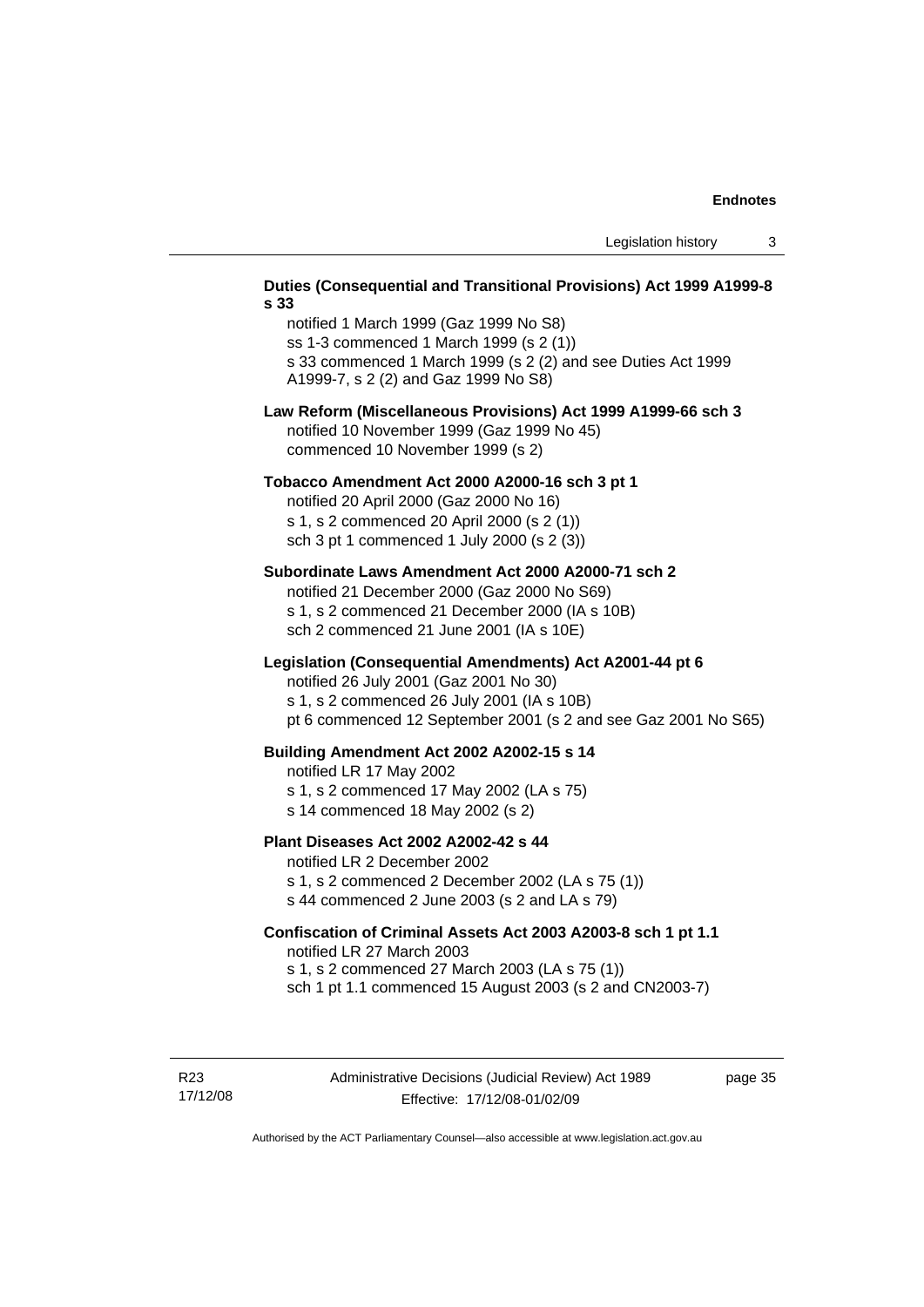3 Legislation history

#### **Construction Occupations Legislation Amendment Act 2004 A2004-13 sch 2 pt 2.1**

notified LR 26 March 2004

s 1, s 2 commenced 26 March 2004 (LA s 75 (1)) sch 2 pt 2.1 commenced 1 September 2004 (s 2 and see Construction Occupations (Licensing) Act 2004 A2004-12, s 2 and CN2004-8)

#### **Gungahlin Drive Extension Authorisation Act 2004 A2004-27 s 15**

notified LR 26 May 2004

s 1, s 2 commenced 26 May 2004 (LA s 75 (1))

s 15 commenced 27 May 2004 (s 2)

## **Gene Technology (GM Crop Moratorium) Act 2004 A2004-40 s 40**

notified LR 9 July 2004

s 1, s 2 commenced 9 July 2004 (LA s 75 (1)) s 40 commenced 10 July 2004 (s 2)

## **Heritage Act 2004 A2004-57 sch 1 pt 1.2**

notified LR 9 September 2004 s 1, s 2 commenced 9 September 2004 (LA s 75 (1)) sch 1 pt 1.2 commenced 9 March 2005 (s 2 and LA s 79)

#### **Court Procedures (Consequential Amendments) Act 2004 A2004-60 sch 1 pt 1.3**

notified LR 2 September 2004 s 1, s 2 commenced 2 September 2004 (LA s 75 (1)) sch 1 pt 1.3 commenced 10 January 2005 (s 2 and see Court Procedures Act 2004 A2004-59, s 2 and CN2004-29)

#### **Crimes (Restorative Justice) Act 2004 A2004-65 s 76**

notified LR 6 September 2004

- s 1, s 2 commenced 6 September 2004 (LA s 75 (1))
- s 76 commenced 31 January 2005 (s 2 and CN2004-28)

#### **Statute Law Amendment Act 2005 (No 2) A2005-62 sch 3 pt 3.1**

notified LR 21 December 2005 s 1, s 2 commenced 21 December 2005 (LA s 75 (1)) sch 3 pt 3.1 commenced 11 January 2006 (s 2 (1))

R23 17/12/08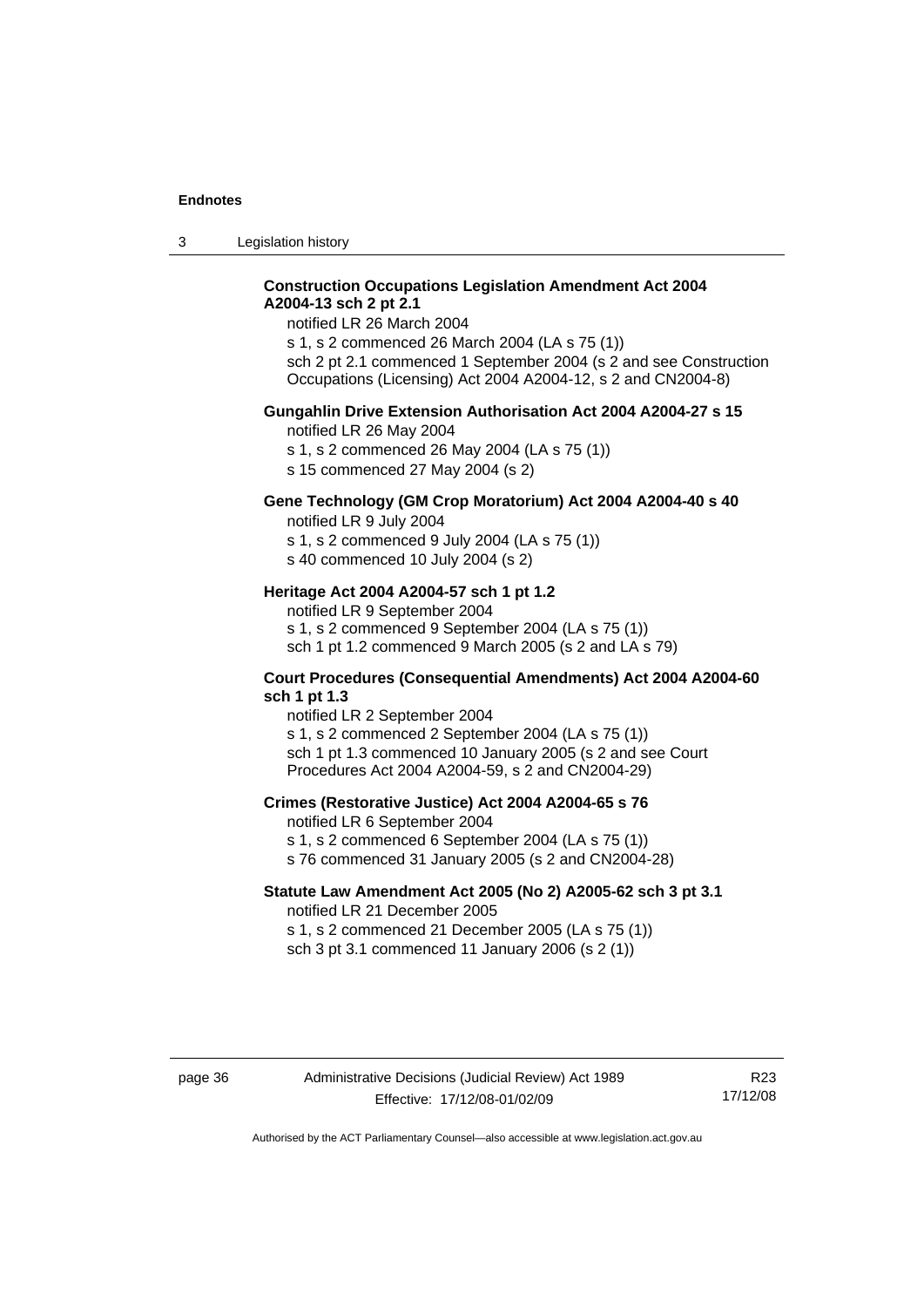### **Sentencing Legislation Amendment Act 2006 A2006-23 sch 1 pt 1.1**

notified LR 18 May 2006

s 1, s 2 commenced 18 May 2006 (LA s 75 (1)) sch 1 pt 1.1 commenced 2 June 2006 (s 2 (1) and see Crimes (Sentence Administration) Act 2005 A2005-59 s 2, Crimes (Sentencing) Act 2005 A2005-58, s 2 and LA s 79)

#### **Justice and Community Safety Legislation Amendment Act 2006 A2006-40 sch 2 pt 2.3**

notified LR 28 September 2006 s 1, s 2 commenced 28 September 2006 (LA s 75 (1)) sch 2 pt 2.3 commenced 29 September 2006 (s 2 (1))

### **Water Resources Act 2007 A2007-19 s 208**

notified LR 20 June 2007

s 1, s 2 commenced 20 June 2007 (LA s 75 (1))

s 208 commenced 1 August 2007 (s 2 and CN2007-8)

#### **Planning and Development (Consequential Amendments) Act 2007 A2007-25 sch 1 pt 1.2**

notified LR 13 September 2007

s 1, s 2 commenced 13 September 2007 (LA s 75 (1)) sch 1 pt 1.2 commenced 31 March 2008 (s 2 and see Planning and Development Act 2007 A2007-24, s 2 and CN2008-1)

#### **ACT Civil and Administrative Tribunal Legislation Amendment Act 2008 A2008-36 sch 1 pt 1.2**

notified LR 4 September 2008

s 1, s 2 commenced 4 September 2008 (LA s 75 (1))

sch 1 pt 1.2 commences on the commencement of ACT Civil and Administrative Tribunal Act 2008 A2008-35 s 6 (s 2 (1))

*Note* default commencement under A2008-35: 4 September 2010

#### **Development Application (Block 20 Section 23 Hume) Assessment Facilitation Act 2008 A2008-52 s 12**

notified LR 16 December 2008

- s 1, s 2 commenced 16 December 2008 (LA s 75 (1))
- s 12 commenced 17 December 2008 (s 2)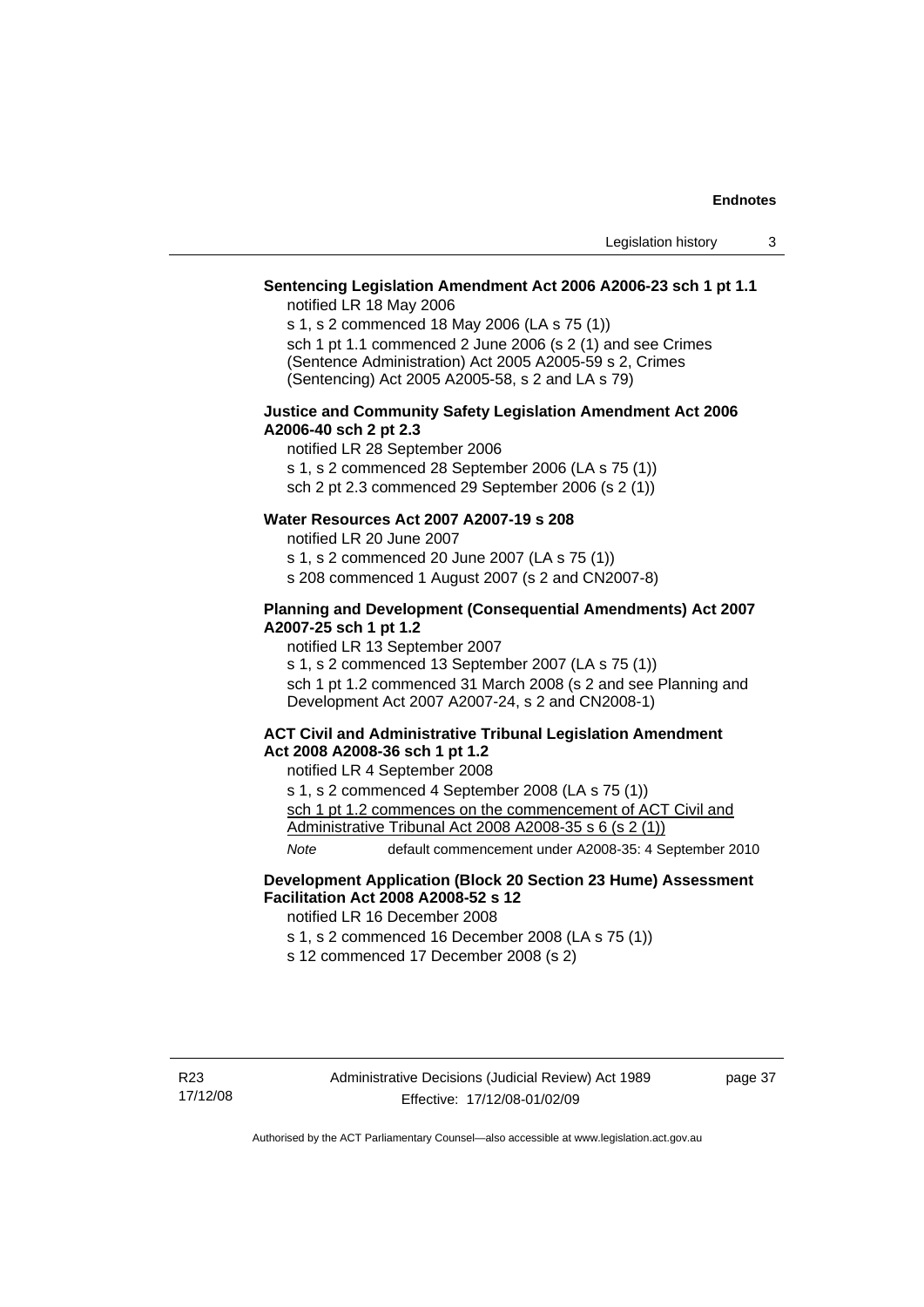<span id="page-41-0"></span>

| 4 | Amendment history |
|---|-------------------|
|---|-------------------|

# **4 Amendment history**

| s <sub>2</sub><br>om A2001-44 amdt 1.42<br>ins A2005-62 amdt 3.5<br><b>Notes</b><br>s <sub>3</sub><br>amdts 1.43-1.45<br>defs reloc to dict A2005-62 amdt 3.4<br>sub A2005-62 amdt 3.5<br>def <i>failure</i> om A2005-62 amdt 3.2<br>def judge om A2005-62 amdt 3.2<br>def <i>rules of court</i> am A1993-91 sch 3<br>om A2004-60 amdt 1.7<br>Meaning of <i>making</i> and <i>failure to make</i> a decision<br>s.3A<br>ins A2005-62 amdt 3.6<br>Meaning of person aggrieved<br>ins A2005-62 amdt 3.6<br>s 3B<br>Meaning of conduct engaged in for purpose of making decision<br>s <sub>3C</sub><br>ins A2005-62 amdt 3.6<br>Act to operate despite anything in existing laws<br>am A2005-62 amdt 3.7<br>s <sub>4</sub><br>Applications for review of decisions<br>am A2005-62 amdts 3.8-3.15<br>s 5<br>Applications for review of conduct related to making of decisions<br>s <sub>6</sub><br>am A2005-62 amdts 3.16-3.23<br>Applications for failures to make decisions<br>sub A2005-62 amdt 3.24<br>s 7 hdg<br>am A2005-62 amdts 3.25-3.30<br>s <sub>7</sub> |  |                                                         |
|-----------------------------------------------------------------------------------------------------------------------------------------------------------------------------------------------------------------------------------------------------------------------------------------------------------------------------------------------------------------------------------------------------------------------------------------------------------------------------------------------------------------------------------------------------------------------------------------------------------------------------------------------------------------------------------------------------------------------------------------------------------------------------------------------------------------------------------------------------------------------------------------------------------------------------------------------------------------------------------------------------------------------------------------------------------------|--|---------------------------------------------------------|
|                                                                                                                                                                                                                                                                                                                                                                                                                                                                                                                                                                                                                                                                                                                                                                                                                                                                                                                                                                                                                                                                 |  |                                                         |
|                                                                                                                                                                                                                                                                                                                                                                                                                                                                                                                                                                                                                                                                                                                                                                                                                                                                                                                                                                                                                                                                 |  |                                                         |
|                                                                                                                                                                                                                                                                                                                                                                                                                                                                                                                                                                                                                                                                                                                                                                                                                                                                                                                                                                                                                                                                 |  | am A1991-102 s 4; A1993-65 s 4; A1996-85 s 88; A2001-44 |
|                                                                                                                                                                                                                                                                                                                                                                                                                                                                                                                                                                                                                                                                                                                                                                                                                                                                                                                                                                                                                                                                 |  |                                                         |
|                                                                                                                                                                                                                                                                                                                                                                                                                                                                                                                                                                                                                                                                                                                                                                                                                                                                                                                                                                                                                                                                 |  |                                                         |
|                                                                                                                                                                                                                                                                                                                                                                                                                                                                                                                                                                                                                                                                                                                                                                                                                                                                                                                                                                                                                                                                 |  |                                                         |
|                                                                                                                                                                                                                                                                                                                                                                                                                                                                                                                                                                                                                                                                                                                                                                                                                                                                                                                                                                                                                                                                 |  |                                                         |
|                                                                                                                                                                                                                                                                                                                                                                                                                                                                                                                                                                                                                                                                                                                                                                                                                                                                                                                                                                                                                                                                 |  |                                                         |
|                                                                                                                                                                                                                                                                                                                                                                                                                                                                                                                                                                                                                                                                                                                                                                                                                                                                                                                                                                                                                                                                 |  |                                                         |
|                                                                                                                                                                                                                                                                                                                                                                                                                                                                                                                                                                                                                                                                                                                                                                                                                                                                                                                                                                                                                                                                 |  |                                                         |
| <b>Effect of Act on other rights</b>                                                                                                                                                                                                                                                                                                                                                                                                                                                                                                                                                                                                                                                                                                                                                                                                                                                                                                                                                                                                                            |  |                                                         |
| s 8<br>orig s 8 om A2005-62 amdt 3.31<br>(prev s 9) am A1991-102 s 5; A1993-65 s 5; A1999-66 sch 3;<br>A2004-57 amdt 1.3; A2005-62 amdts 3.32-3.34<br>renum A2005-62 amdt 3.35<br>am A2006-40 amdt 2.47; A2007-25 amdt 1.11, amdt 1.12<br>(4)-(6) exp 30 September 2008 (s 8 (6) (LA s 88 declaration<br>applies))                                                                                                                                                                                                                                                                                                                                                                                                                                                                                                                                                                                                                                                                                                                                              |  |                                                         |

page 38 Administrative Decisions (Judicial Review) Act 1989 Effective: 17/12/08-01/02/09

R23 17/12/08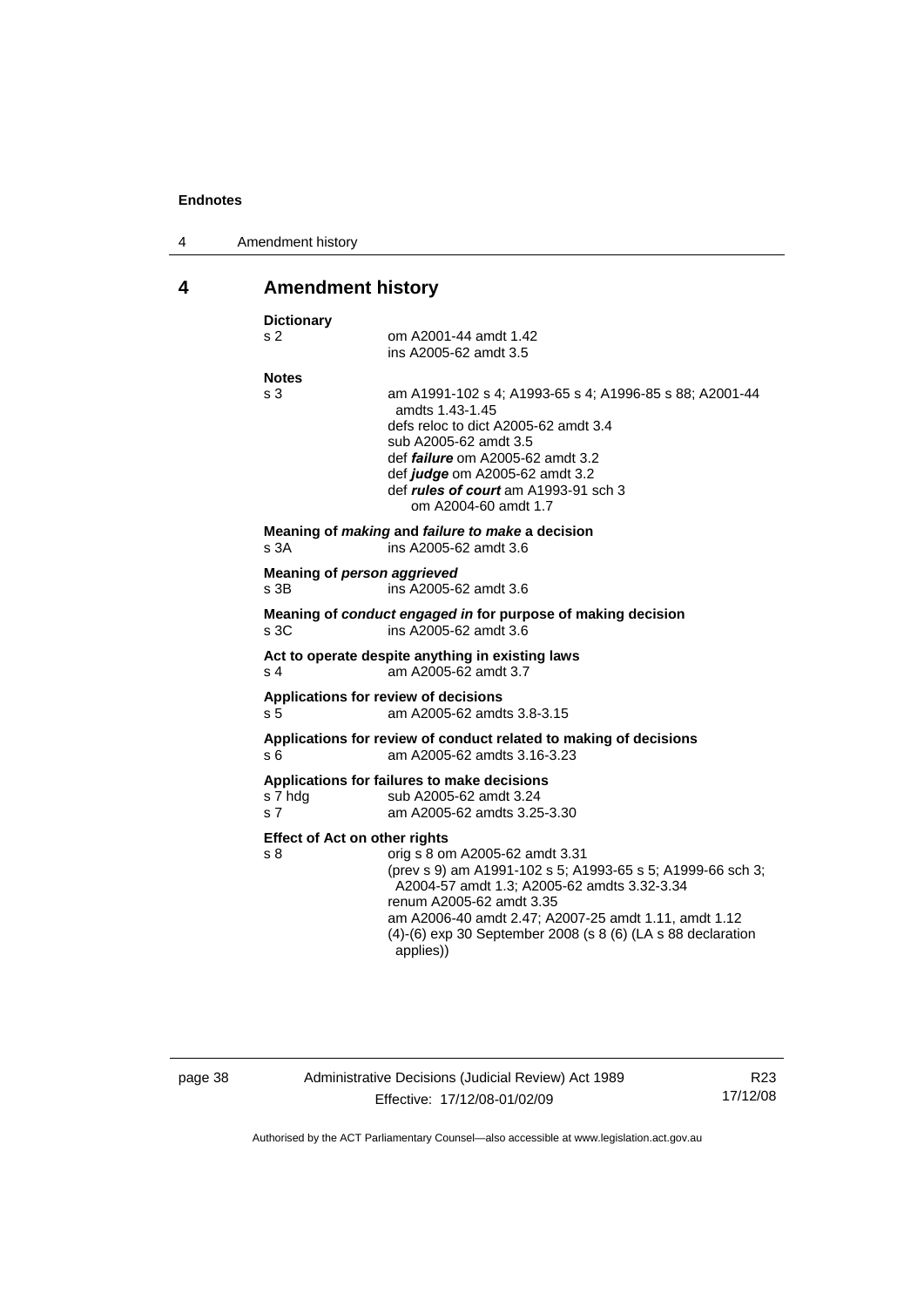| Amendment history |  |
|-------------------|--|
|-------------------|--|

**Applications for order of review must set out grounds**  s 9 hdg (prev s 10 hdg) sub A2005-62 amdt 3.36 s 9 orig s 9 renum as s 8 (prev s 10 hdg) am A2004-60 amdt 1.8; ss and pars renum R13 LA (see A2004-60 amdt 1.9); A2005-62 amdt 3.37, amdt 3.38 renum A2005-62 amdt 3.39 **Period in which application for order of review must be made**  s 10 orig s 10 renum as s 9 ins A2005-62 amdt 3.40 **Application for order of review not limited to grounds in application**  s 11 sub A2005-62 amdt 3.40 **Reasons for decision may be obtained**  s 13 am A2005-62 amdt 3.41, amdt 3.42, amdt 3.44, amdt 3.45, amdt 3.47; ss renum A2005-62 amdt 3.43, amdt 3.46; A2008-36 amdt 1.13 **Certain information not required to be disclosed**  s 14 am A2005-62 amdts 3.48-3.51 **Ministerial certificate about disclosure of information**  sub A2005-62 amdt 3.52 s 15 am A2005-62 amdts 3.53-3.55; ss renum A2005-62 amdt 3.56 **Stay of proceedings**  s 16 am A1999-66 sch 3; A2005-62 amdt 3.57, amdt 3.58 **Powers of Supreme Court in relation to applications for order of review**  s 17 hdg sub A2005-62 amdt 3.59 s 17 am A2005-62 amdt 3.60-3.62 **Change in person holding, or performing the duties of, an office**  s 18 am A2005-62 amdt 3.63; ss renum R17 LA **Intervention by Minister**  s 19 sub A2005-62 amdt 3.64 **Act not to apply to certain decisions**  s 20 am A2005-62 amdt 3.65; ss renum A2005-62 amdt 3.66 **Regulation-making power**  s 21 sub A2001-44 amdt 1.46 **Transitional—sch 1, clause 5**  s 22 ins A2004-13 amdt 2.1 exp 1 July 2005 (s 22 (2))

Administrative Decisions (Judicial Review) Act 1989 Effective: 17/12/08-01/02/09

page 39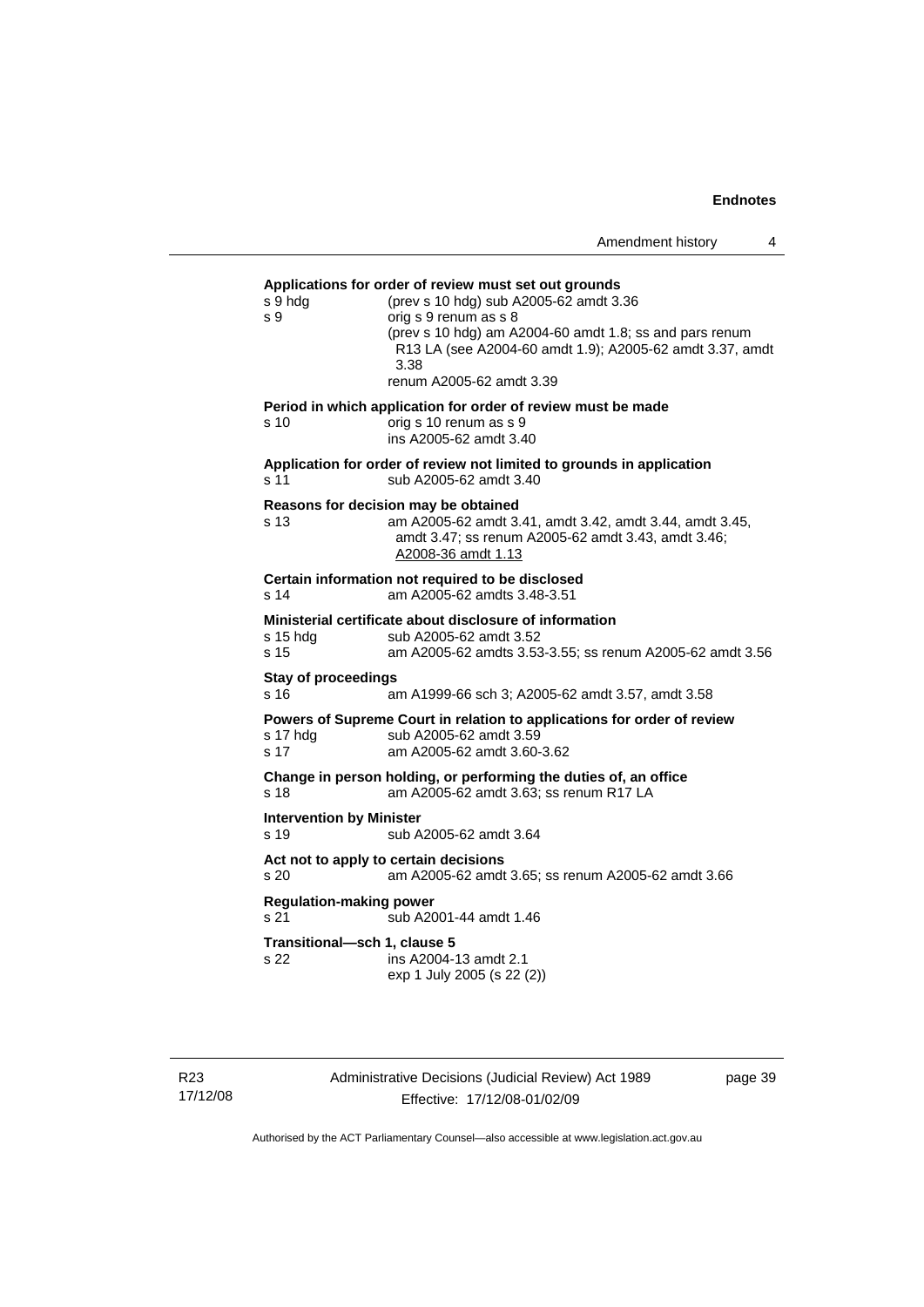4 Amendment history



page 40 Administrative Decisions (Judicial Review) Act 1989 Effective: 17/12/08-01/02/09

R23 17/12/08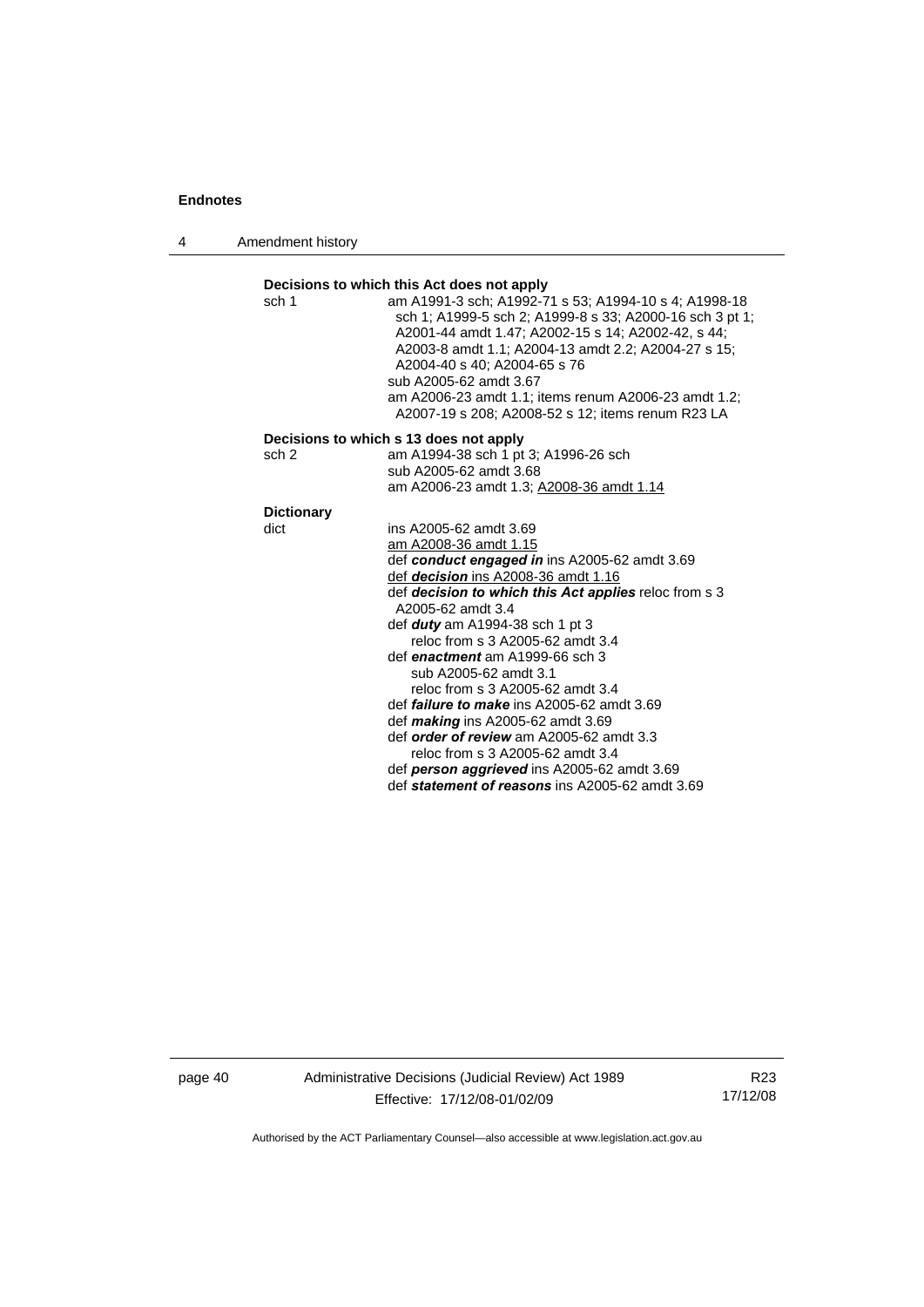## <span id="page-44-0"></span>**5 Earlier republications**

Some earlier republications were not numbered. The number in column 1 refers to the publication order.

Since 12 September 2001 every authorised republication has been published in electronic pdf format on the ACT legislation register. A selection of authorised republications have also been published in printed format. These republications are marked with an asterisk (\*) in column 1. Electronic and printed versions of an authorised republication are identical.

| <b>Republication No</b> | <b>Amendments to</b> | <b>Republication date</b> |
|-------------------------|----------------------|---------------------------|
| $\mathbf{1}$            | A1991-102            | 15 July 1992              |
| $\overline{2}$          | A1993-91             | 31 January 1994           |
| 3                       | A1994-38             | 31 January 1995           |
| 4                       | A1996-26             | 30 November 1996          |
| 5                       | A1999-8              | 1 March 1999              |
| 6                       | A2001-44             | 18 October 2001           |
| $\overline{7}$          | A2002-15             | 20 May 2002               |
| 8                       | A2003-8              | 2 June 2003               |
| 9                       | A2003-8              | 15 August 2003            |
| 10                      | A2004-27             | 27 May 2004               |
| 11                      | A2004-40             | 10 July 2004              |
| 12                      | A2004-40             | 1 September 2004          |
| 13                      | A2004-65             | 10 January 2005           |
| 14                      | A2004-65             | 31 January 2005           |
| 15                      | A2004-65             | 9 March 2005              |
| 16                      | A2004-65             | 2 July 2005               |
| $17*$                   | A2005-62             | 11 January 2006           |
| 18                      | A2006-23             | 2 June 2006               |
| 19                      | A2006-40             | 29 September 2006         |
| 20                      | A2007-19             | 1 August 2007             |
|                         |                      |                           |

R23 17/12/08 Administrative Decisions (Judicial Review) Act 1989 Effective: 17/12/08-01/02/09

page 41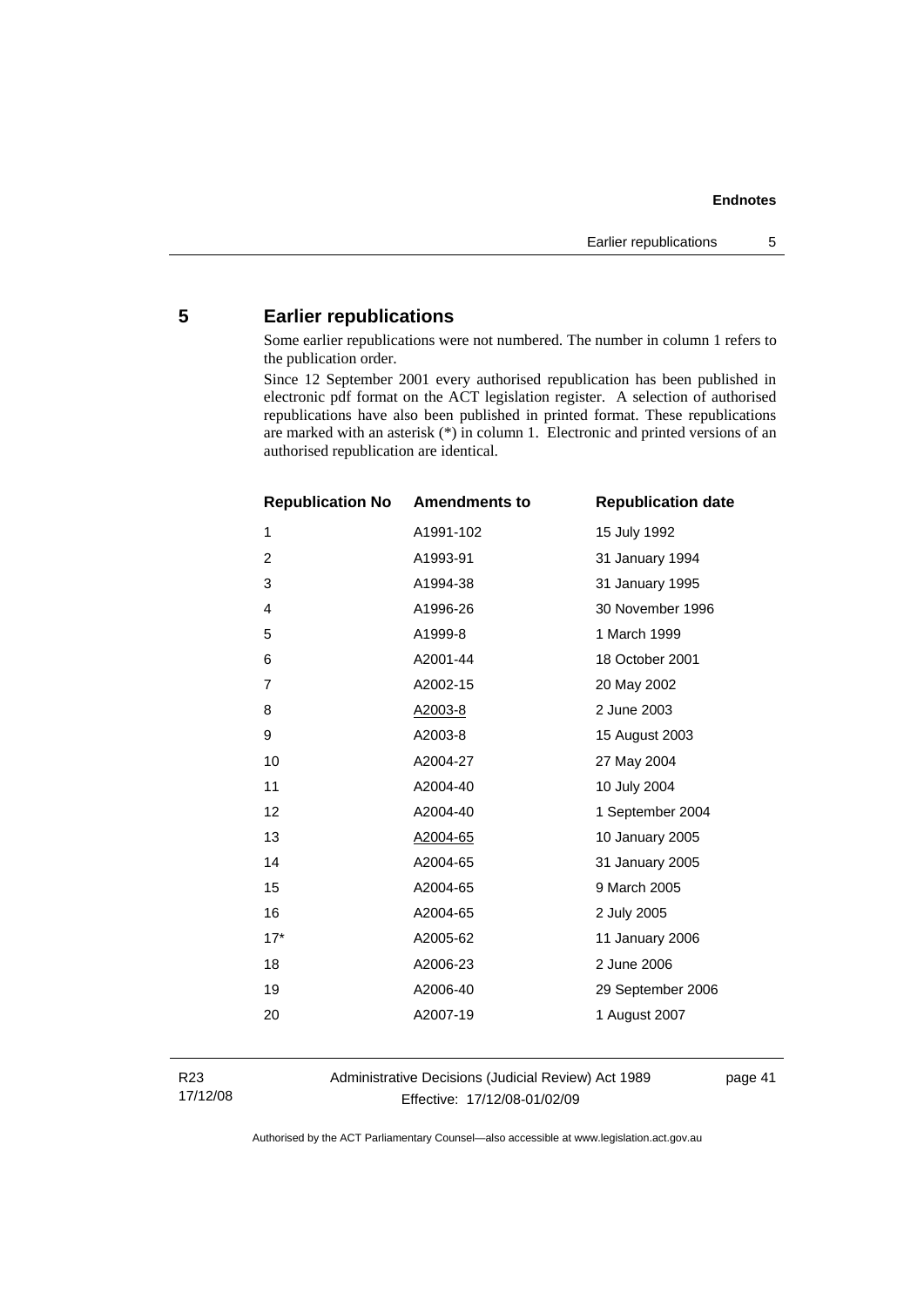<span id="page-45-0"></span>

| 6 | Uncommenced amendments |  |
|---|------------------------|--|
|---|------------------------|--|

| <b>Republication No</b> | Amendments to | <b>Republication date</b> |
|-------------------------|---------------|---------------------------|
| 21                      | A2007-25      | 31 March 2008             |
| 22                      | A2008-36      | 1 October 2008            |

## **6 Uncommenced amendments**

The following amendments have not been included in this republication because they were uncommenced at the republication date:

 **ACT Civil and Administrative Tribunal Legislation Amendment Act 2008 A2008-36 sch 1 pt 1.2** 

## **Part 1.2 Administrative Decisions (Judicial Review) Act 1989**

## **[1.13] Section 13 (13), definition of** *decision to which this section applies***, paragraph (a)**

## *substitute*

 (a) a decision to which the *ACT Civil and Administrative Tribunal Act 2008*, section 22B (Requirement to give reasons statement) applies; or

## **[1.14] Schedule 2, new section 2.7**

*insert* 

### **2.7 Decisions of the ACAT**

A decision of the ACAT.

#### **[1.15] Dictionary, note 2, new dot point**

*insert* 

• ACAT

| ane |  |
|-----|--|
|-----|--|

Administrative Decisions (Judicial Review) Act 1989 Effective: 17/12/08-01/02/09

R23 17/12/08